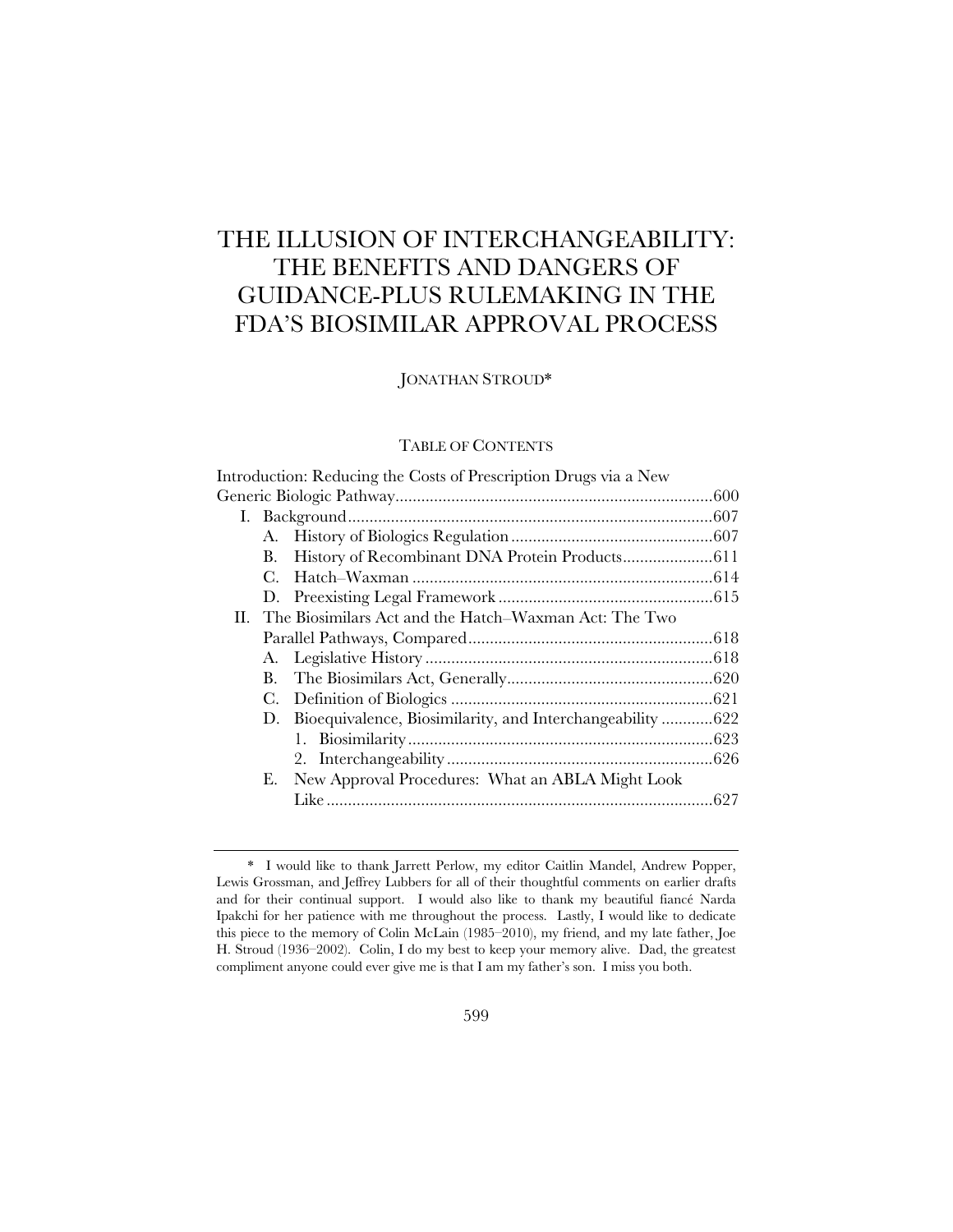|  |  | F. Notice-and-Comment or Guidance-Plus Rulemaking?628         |  |
|--|--|---------------------------------------------------------------|--|
|  |  |                                                               |  |
|  |  |                                                               |  |
|  |  | A. Classifying Biologics Through Legislative Rules  636       |  |
|  |  | B. Flexible Guidance for Interchangeability and Biosimilarity |  |
|  |  |                                                               |  |
|  |  | C. Fundamental Assumptions: Proposing a Balancing Test in     |  |
|  |  |                                                               |  |
|  |  |                                                               |  |
|  |  |                                                               |  |

This is the patent age of new inventions, for killing bodies, and for saving souls, all propagated with the best intentions.

—Lord Byron1

## INTRODUCTION: REDUCING THE COSTS OF PRESCRIPTION DRUGS VIA A NEW GENERIC BIOLOGIC PATHWAY

On March 23, 2010, President Obama signed into law the ambitious Patient Protection and Affordable Care Act.2 While media attention focused largely on the sweeping changes the bill makes to the nation's healthcare system,<sup>3</sup> there was also a less-noticed rider to the bill, the Biologics Price Competition and Innovation Act of 2009 (Biosimilars Act).4 The Biosimilars Act grants the Food and Drug Administration (FDA) broad new authority to create an accelerated premarket approval pathway for

<sup>1.</sup> GEORGE GORDON BYRON, DON JUAN 39 (Leslie A. Marchand ed., Riverside Press 1958) (1819) (Canto I, Stanza CXXXII).

<sup>2.</sup> Patient Protection and Affordable Care Act (PPACA), Pub. L. No. 111-148, 124 Stat. 119 (2010) (to be codified as amended at scattered sections of the Internal Revenue Code and 42 U.S.C.) (better known as the Healthcare Reform Act).

<sup>3</sup>*. See, e.g.*, Sheryl Gay Stolberg et al., *The Long Road Back: Tactics, Perseverance and Luck Resurrected a Bill*, N.Y. TIMES, Mar. 21, 2010, at A1 (discussing the political battle that preceded the passage of the PPACA).

<sup>4.</sup> Biologics Price Competition and Innovation Act of 2009 (Biosimilars Act), Pub. L. No. 111-148, §§ 7001–7003, 124 Stat. 119, 804–21 (2010) (to be codified throughout 42 U.S.C.). The Biosimilars Act will be codified as an amendment to the Public Health Service Act (PHSA), Pub. L. No. 78-410, ch. 373, 58 Stat. 682 (1944) (codified as amended at 42 U.S.C. §§ 262–300jj (2006 & Supp. III 2009)), which grants biologics approval to the Food and Drug Administration (FDA).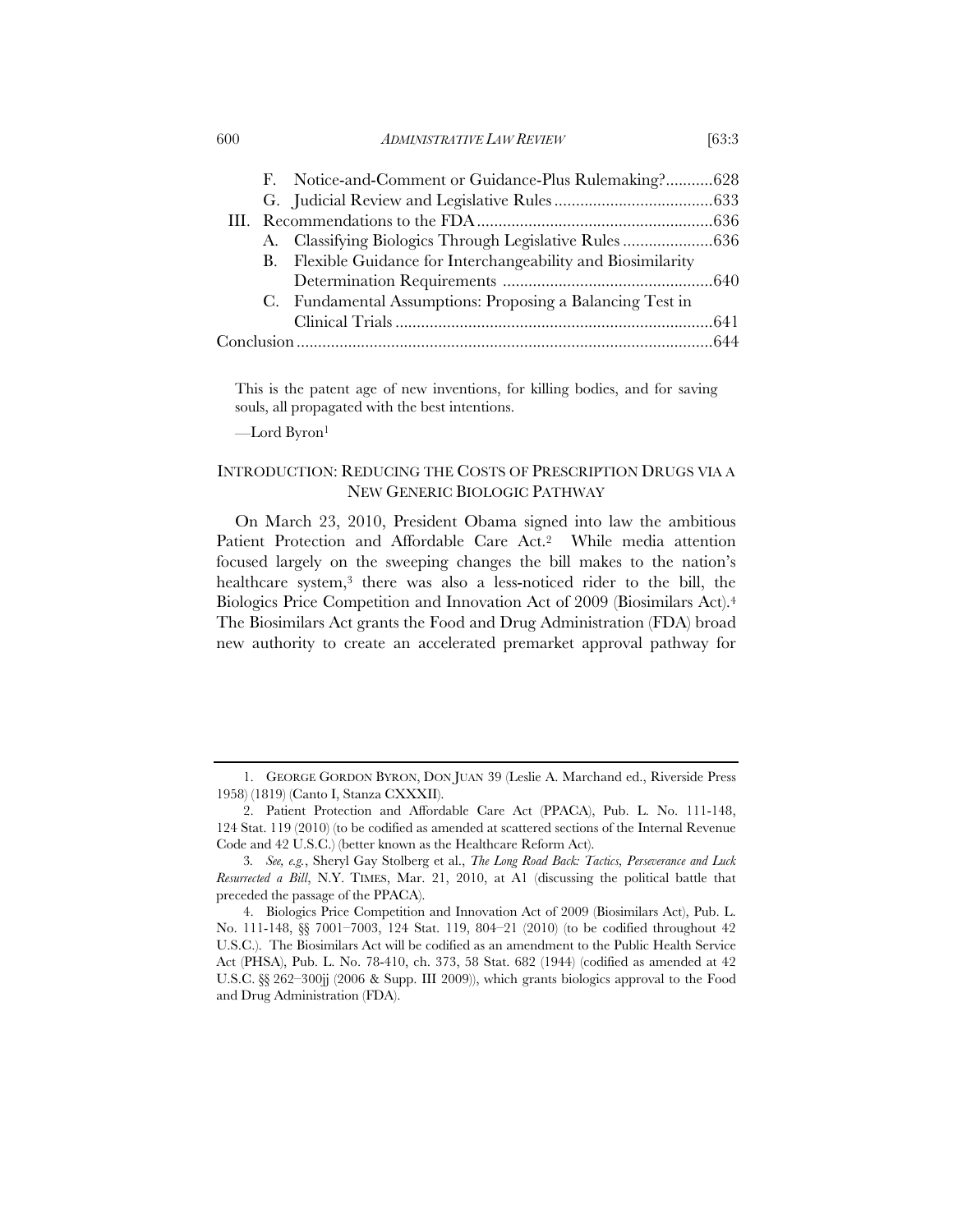generic competition to biologics<sup>5</sup> in an attempt to drive biologic drug prices down and reduce the overall costs of health care.<sup>6</sup>

Traditionally, inventors of medical products such as drugs and devices obtain patent protection at the United States Patent and Trademark Office (USPTO) for a twenty-year exclusive term7 and simultaneously must seek FDA approval to market their invention8 and for a trademark for their brand name.9

Because of the complicated and thorough approval process the FDA conducts, it is often expensive and time-consuming for the initial innovator to bring a drug to market.10 Likewise, it is often prohibitively expensive for a generic follow-on company to bring an analogue to market, after patent protection has expired, through duplicative and costly reapproval of the

<sup>5</sup>*. See infra* note 22 and Part II.C (discussing the old and amended definition of *biologics*).

<sup>6</sup>*. See* Randy Osborne, *Brand Biologics Grab 12 Years' Exclusivity, for Now*, 27 NATURE BIOTECHNOLOGY 677, 677–78 (2009) (decrying the twelve-year data exclusivity provisions of the bill as a coup for the innovator industry)*.* 

<sup>7</sup>*. See* 35 U.S.C. § 154(a)(2) (2006) (granting statutory authority to issue twenty-year patents).

<sup>8.</sup> Statutory authority for drug approval is found under § 505 of the Food, Drug, & Cosmetic Act (FDCA), Pub. L. No. 75-717, ch. 675, 52 Stat. 1040 (1938) (codified as amended in scattered sections of 21 U.S.C.). Devices are regulated under  $\S 510(k)$  of the Medical Devices Amendments of 1976 (MDA), Pub. L. No. 94-295, 90 Stat. 539 (codified as amended in scattered sections of 21 U.S.C.), and biologics are generally regulated under PHSA § 351, with historic exceptions for insulin, human growth hormone, and a few others that qualify as both biologics and drugs, which are regulated as new drugs under FDCA § 505. *See* David M. Dudzinski, *Reflections on Historical, Scientific, and Legal Issues Relevant to Designing Approval Pathways for Generic Versions of Recombinant Protein-Based Therapeutics and Monoclonal Antibodies*, 60 FOOD & DRUG L.J. 143, 154 (2005) ("In the 1940s, insulin was obtained in the same manner as many biologics, namely extraction from animals. Despite this similarity with biologics, insulin was regulated by FDA and not the Public Health Service.").

<sup>9.</sup> Lanham Act, 15 U.S.C. § 1051 (2006) (granting statutory authority over trademarks). Thus, despite being codified at different section numbers, drug approvals are commonly referred to as § 505 approvals, biologics as § 355, and devices as § 510(k). Abbreviated approvals under Hatch–Waxman are referred to as  $\S 505(b)(2)$  approvals.

<sup>10</sup>*. Compare* Joseph A. DiMasi, Ronald W. Hansen, & Henry G. Grabowski, *The Price of Innovation: New Estimates of Drug Development Costs*, 22 J. HEALTH ECON. 151, 166 (2003) (estimating the cost of research and development (R&D) for new drugs at \$403 million), *and*  Pharm. Research & Mfrs. of Am. (PhRMA), *Drug Discovery and Development*, PHRMA, http://www.phrma.org/research/drug-discovery-development (last visited Aug. 14, 2011) (estimating the R&D for a new drug is more than \$800 million and can top \$1 billion), *with*  MERRILL GOOZNER, THE \$800 MILLION PILL: THE TRUTH BEHIND THE COST OF NEW DRUGS 244–46 (2004) (maintaining these numbers are inflated and citing studies that estimate the true cost at \$115–240 million).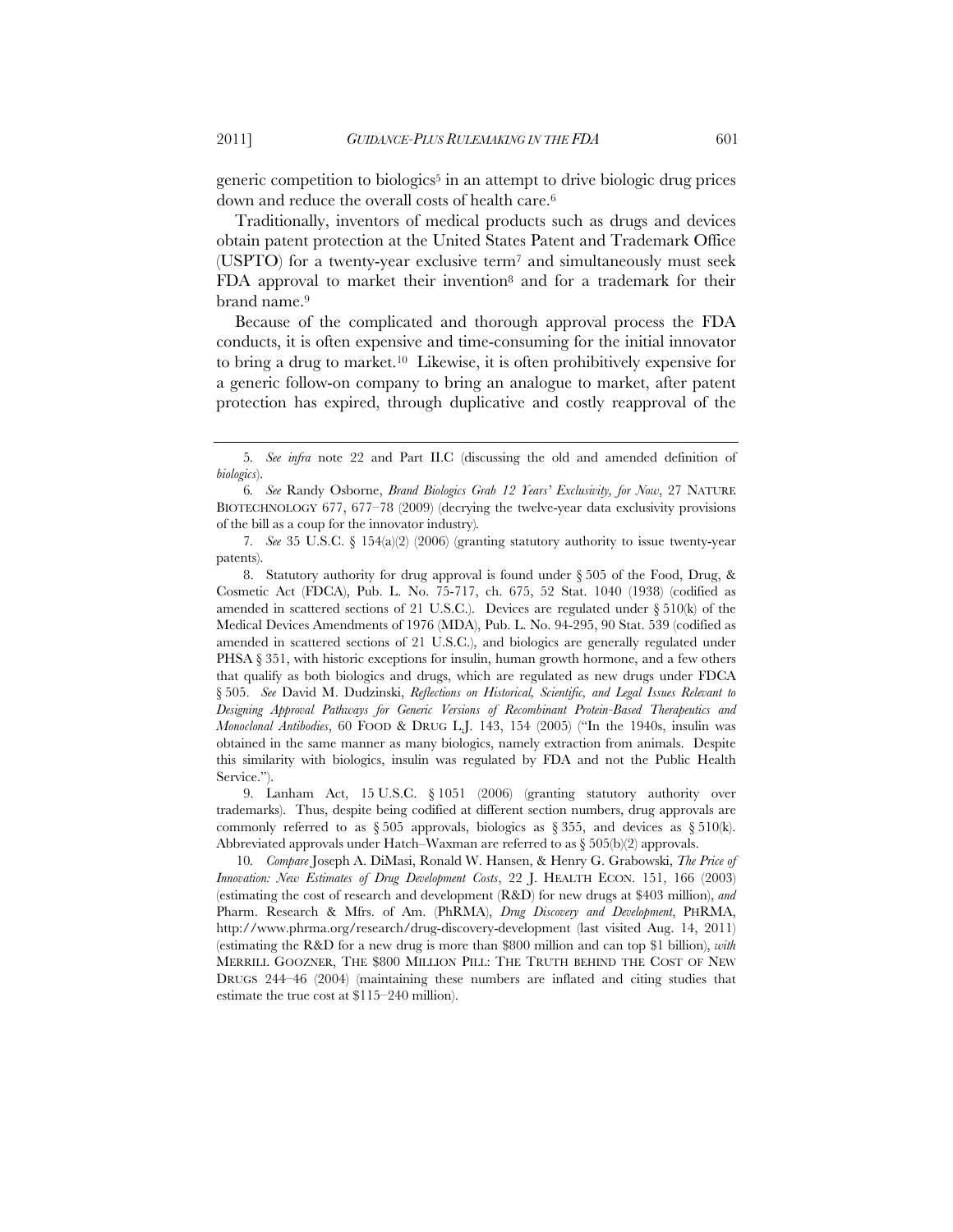innovator drug, and it would be unethical to subject further human subjects to unneeded clinical trials.11

To deal with these problems, in 1984 Congress enacted a law called the Price, Competition, and Patent Term Restoration Act, which is commonly referred to as the Hatch–Waxman Act.12 The Act allows generic follow-on drugs to seek accelerated approval by the FDA. In exchange, the law grants limited data exclusivity13—and hence, often de facto market exclusivity<sup>14—for</sup> the original brand-name innovator.<sup>15</sup> The Act utilizes a preexisting compilation of all relevant drugs and their clinical indications, the *Orange Book*, to list generic analogues.16 Most importantly, Hatch– Waxman allows generic drug manufacturers to use the same FDA approval data as the brand-name manufacturers had in an abbreviated approval application (thus eliminating the need for duplicative human trials and reducing cost for generic manufacturers).17 The result has been a decrease

13*. See* Jessica Wapner, *Can Data Exclusivity Lead to Immortality?*, WORK IN PROGRESS (Jan. 28, 2011), http://blogs.plos.org/workinprogress/2011/01/28/can-data-exclusivitylead-to-immortality/ ("'Data exclusivity' . . . refers to protection of not only the drug but also the data. Under data exclusivity, manufacturers of generic drugs are prevented from using the original clinical trial data to support approval of their 'biosimilar. . . .'").

14. Market exclusivity is literal—it means simply having no competition for a product in the marketplace. *Cf. id.* ("[T]he new law gives new biologics at minimum 2.5 years and at most 7 years of additional solo time on the market.").

15*. See* Hatch–Waxman Act, 21 U.S.C. § 355(c)(3)(E), 355(j)(5)(F) (2006) (awarding data exclusivity to innovator and first-to-file generic applicants).

16*. See id.* § 355(j(2)(A)(iii)–(v) (requiring listings). Generic drugs are those that are therapeutically equivalent with the original brand-name drug. The *Orange Book* is a listing of the levels of therapeutic equivalence and interchangeability. FDA, ORANGE BOOK: APPROVED DRUG PRODUCTS WITH THERAPEUTIC EQUIVALENCE EVALUATIONS (2011), http://www.fda.gov/downloads/Drugs/DevelopmentApprovalProcess/UCM071436.pdf (so called because the original *Orange Book* had an orange cover).

17*. See* FDCA, 21 U.S.C. § 355 (codifying the Hatch–Waxman Act's amendment of § 505(2)(b) of the FDCA). These Abbreviated New Drug Applications, or ANDAs, are regulated under  $\S 505(2)$ (b), and also allow for patent dispute resolution between the innovator and the follow-on, as well as an added 180-day "follow-on" market exclusivity over second or third follow-on companies as a financial incentive to provide the initial funding for the costly approval process. Applicants can also file "paper new drug applications," or Paper NDAs, which allow a generic applicant to rely on publicly available scientific papers in lieu of self-funded studies. For more, see *infra* notes 124–26 and accompanying text. *See also* Dudzinski, *supra* note 8, at 216 (mapping out § 505(b)(2) for the differences between NDAs, Paper NDAs, and ANDAs approval pathways and generic versus innovator drugs).

<sup>11</sup>*. See supra* note 10.

<sup>12.</sup> Drug Price Competition and Patent Term Restoration (Hatch–Waxman) Act of 1984, Pub. L. No. 98-417, 98 Stat. 1585 (codified at 21 U.S.C. § 355(b), (j), (*l*); 35 U.S.C. §§ 156, 271, 282 (2006)).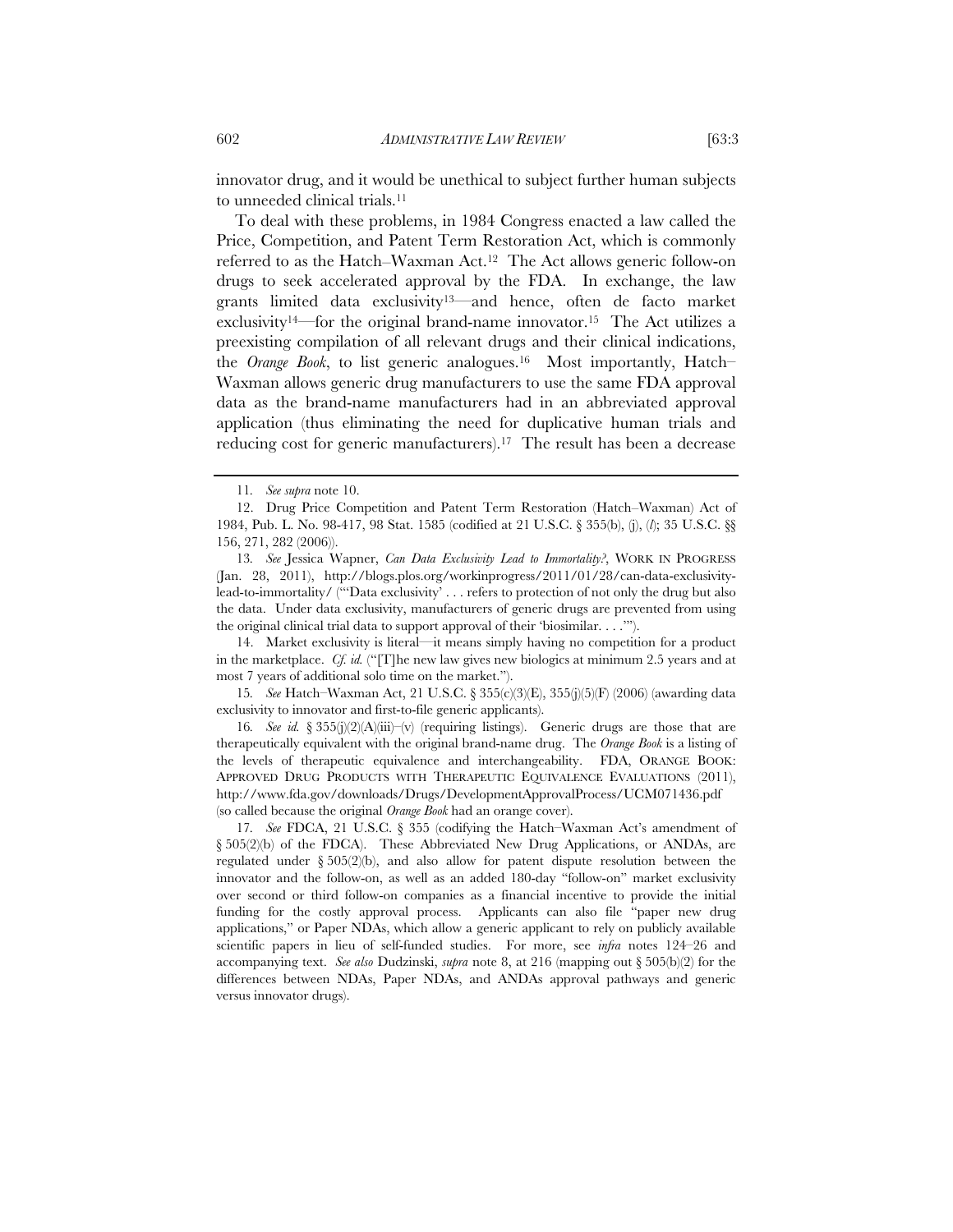in the cost of prescription drugs due to increased price competition after the expiration of the original drug's patent term.18

However, the FDA maintained that the pathway applied only to singlemolecule drugs, so there were large exceptions for other types of analogous medical therapies.19 For instance, the FDA generally approves medical devices (such as pacemakers or stents)<sup>20</sup> under a separate pathway.<sup>21</sup> There is also another category of therapeutic substances known as biologics, which includes nearly anything derived from living organisms, such as vaccines, blood, or cellular products.<sup>22</sup> Importantly, a therapy can be both a "drug" and a biologic at the same time, such as insulin, human growth hormone, or other small-protein biologics.

Biologics are traditionally harder to produce and regulate than synthetically created single-molecule drugs because of their complexity, unpredictability (i.e., their ability to mutate or change shape), $23$  and the fact

20*. See, e.g*., U.S. Patent No. 7,135,038 (filed Sept. 30, 2002) (drug eluting stent); U.S. Patent No. 5,243,977 (filed June 26, 1991) (pacemaker).

21. 21 U.S.C. § 360(k) (codifying the Medical Devices Amendments of 1976, Pub. L. No. 94–295, 90 Stat. 539, § 510(k), and granting the FDA authority for device review).

22. 42 U.S.C. § 262(i) (2006) (granting jurisdiction over "viruses, therapeutic serums, toxins, antitoxins, or analogous products," and more that were intended for the "prevention, treatment, or cure of a disease or condition of human beings"); *see infra* Part II.C (discussing the amended definition of biologics). The FDA interprets *analogous* to include therapeutic proteins, monoclonal antibodies, and immunoglobulins. James N. Czaban et al., *Panacea or Poison Pill? Making Sense of the New Biosimilars Law*, 8 BNA PHARM. L. & INDUSTRY REP., May 2010, at 1, 2, *available at* http://www.bna.com/pdf/plir\_05032011.pdf (categorizing the FDA's interpretation as "broad").

23. The three-dimensional structure of proteins affects how they bind to cells and other proteins. Imagine a long chain of magnets; a chain of identically opposite magnets would bind well with it. If the chain is twisted or overlapped, however, the binding changes drastically. *See* KATHERINE J. DENNISTON ET AL., GENERAL, ORGANIC, AND BIOCHEMISTRY

<sup>18</sup>*. See* Henry Grabowski et al., *The Market for Follow-On Biologics: How Will It Evolve?*, 25 HEALTH AFF. 1291, 1293 (2006) (discussing Hatch–Waxman's long-term cost savings as it relates to potential biosimilars savings). Similarly, price competition for biologics could significantly lower the cost of health care. *See* Dawn Willow, *The Regulation of Biologic Medicine: Innovators' Rights and Access to Healthcare*, 6 CHI.-KENT J. INTELL. PROP. 32, 36–37 (2006) (projecting cost savings).

<sup>19</sup>*. Cf.* FDCA, 21 U.S.C. § 355(j) (codifying the Hatch–Waxman Act's amendment of § 505(2)(b) of the FDCA) (providing abbreviated approval for generic drugs). The FDA had taken the position that  $\S 505(b)(2)$  of the FDCA (as amended by the Hatch–Waxman Act) gave it a pathway to approve "more than 80 section  $505(b)(2)$  applications for drugs for indications ranging from cancer pain to attention deficit disorder." *See* Letter from Janet Woodcock, Dir., Ctr. for Drug Evaluation and Research, to Katherine M. Sanzo et al. 4 (Oct. 14, 2003) [hereinafter FDA Interpretation], *available at* http://www.fda.gov/ ohrms/dockets/dockets/04p0231/04p-0231-c000001-exhibit-29-vol4.pdf (position mooted by Biosimilars Act).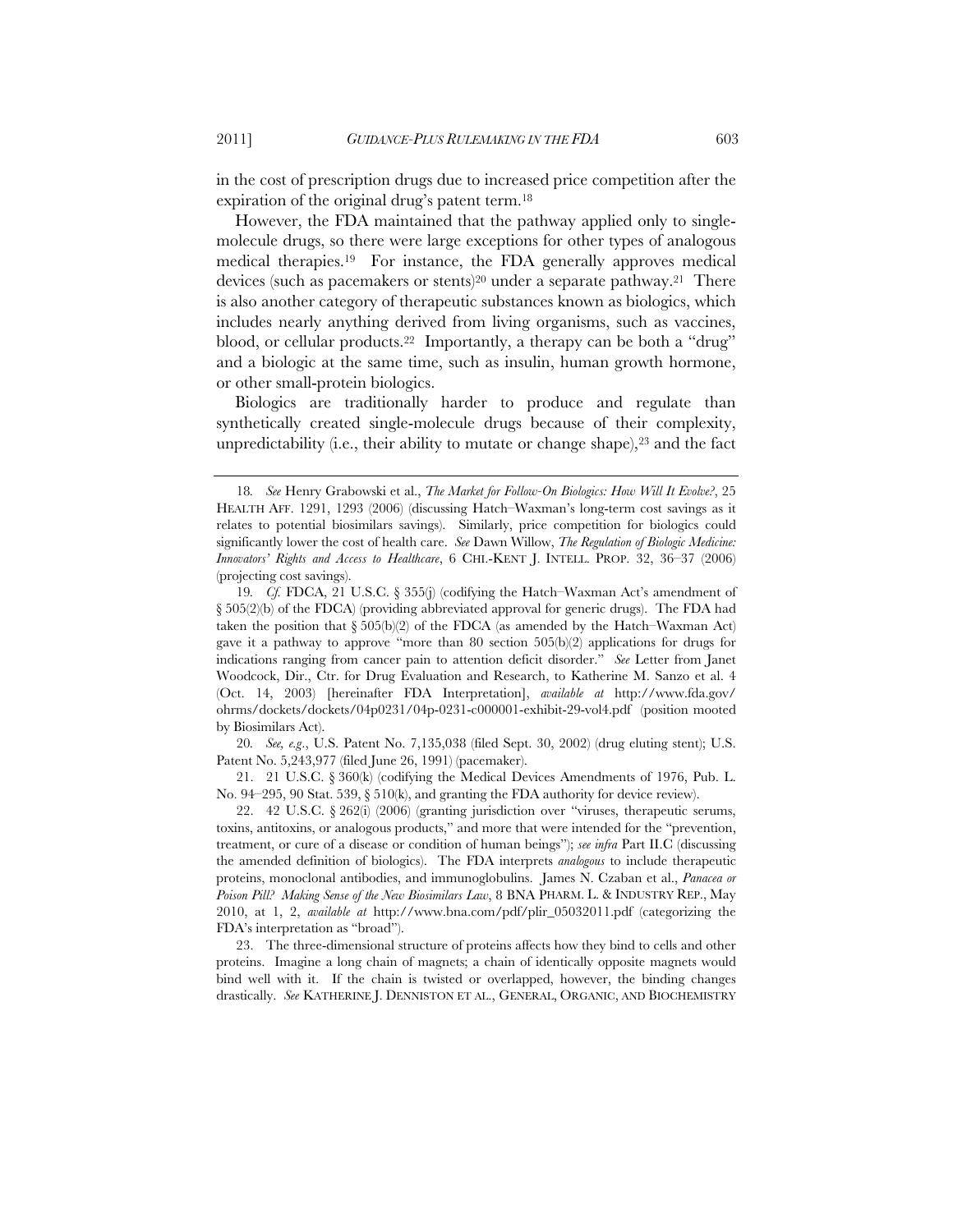that they are often vaccines derived from live viruses with the potential to wreak large-scale havoc if they are not closely regulated.24

But what was originally a largely separate category for those rare treatments that required live precursor sources (such as vaccines or sera) has today morphed into an over \$52 billion arm of the drug industry,25 fueled in part by the creation of recombinant DNA technology and the so-called genomics revolution.26 Recombinant DNA technology allowed for the laboratory creation of large amounts of proteins and other cellular products from living precursor cells, providing vast opportunities for biotechnology firms to create products on a commercial scale that are both "biologics" and "drugs" under the law.27 Further, with the mapping of the human genome, scientists predict that emerging biologic drugs will be personalized

FDCA, 21 U.S.C. § 321(g)(1) (2006), with the statutory definition of *biologic*:

*The term "biological product" means* a virus, therapeutic serum, toxin,antitoxin, vaccine, blood, blood component or derivative, allergenic product, *protein (except any chemically synthesized polypeptide)*, or analogous product, or arsphenamine or derivative of arsphenamine (or any other trivalent organic arsenic compound), applicable to the prevention, treatment, or cure of a disease or condition of human beings.

PHSA, *id.* § 262(i) (2006) (amendments italicized) (as currently amended by Biosimilars Act § 7002(b)). Noticeably, the definitions are not co-exclusive, and hence it is possible for the FDA to classify a biologic as both a biologic and a drug and to approve such a "biologic drug" under either an NDA or a Biologics License Application (BLA). *See supra* note 17 (NDAs) and *infra* note 162 (BLAs). Like a Venn diagram, there is substantial overlap between the two definitions—nearly all biologics, if read broadly enough, qualify as drugs. Indeed, this is what has led to some of the confusion and wargaming. For instance, some innovator drugs approved under an NDA would have preferred approval under a BLA, so their potential generic competition could not avail themselves of  $\S 505(b)(2)$  abbreviated approval.

<sup>554–55 (3</sup>d ed. 2001) (describing the complicated structural interactions and the forces that can alter them). Each protein—like the pie-shaped character in Shel Silverstein's *The Missing Piece*—has an often-unique object it wants to bind with. *Cf.* SHEL SILVERSTEIN, THE MISSING PIECE (1976).

<sup>24</sup>*. See infra* notes 49–51 and accompanying text (explaining how, prior to regulation, faulty batches of biologics caused a number of deaths).

<sup>25.</sup> WENDY H. SCHACHT & JOHN R. THOMAS, CONG. RESEARCH SERV., RL 33901, FOLLOW-ON BIOLOGICS: INTELLECTUAL PROPERTY AND INNOVATION ISSUES 1 (2009).

<sup>26</sup>*. See generally* FRANCIS S. COLLINS, THE LANGUAGE OF LIFE: DNA AND THE REVOLUTION IN PERSONALIZED MEDICINE (2010) (discussing the future of genetics and the biotech industry).

<sup>27</sup>*.* Compare the statutory definition of *drug*:

The term "drug" means . . . articles intended for use in the diagnosis, cure, mitigation, treatment, or prevention of disease in man or other animals; and (C) articles (other than food) intended to affect the structure or any function of the body of man or other animals; and (D) articles intended for use as a component of any article specified in clause  $(A)$ ,  $(B)$ , or  $(C)$ .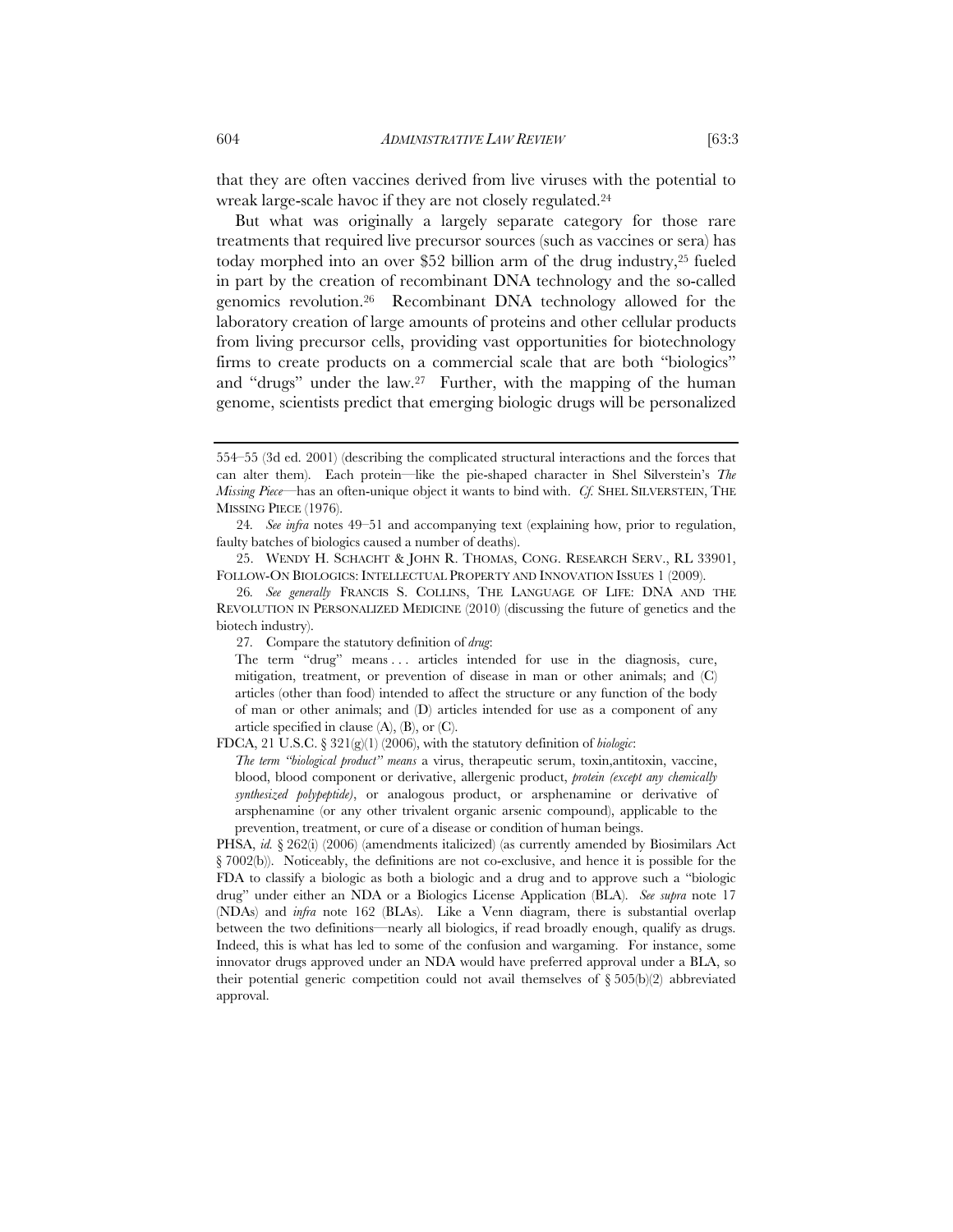to an individual's own genetic traits and could vastly improve the quality of care over the current "one size fits all" model of chemically synthesized drug treatment.28

Biologic drugs generally cost far more to manufacture than their singlemolecule and chemically synthesized ("non-biologic") counterparts, because they are either "alive" or of a highly sensitive nature and must be created and closely monitored in a laboratory environment.29 Additionally, the lack of a pathway for generic competition and rigorous, expensive, and everchanging scientific standards for approval often result in de facto market exclusivity for the original brand-name manufacturer, further driving up the cost.30 Biologic drugs average between \$10,000 to \$20,000 per patient, per year31 and can be as expensive as \$10,000 for a single dose.32 Hence, they significantly contribute to the cost of health care.33 Industry experts and lawmakers expect the new regulatory pathway to increase price competition and decrease the cost of these drugs.34

While it will be almost a decade before the FDA fully implements the new biosimilars law and issues controlling guidelines for industry practice, 35 debate has already begun over the feasibility of determining interchangeability and biosimilarity for biologics.36 Indeed, the FDA has

34*. See, e.g.*, Czaban et al., *supra* note 22, at 2 n.8, 3 (citing a Congressional Budget Office estimate of \$6–7 billion in cost savings over ten years, but cautioning that drug prices may not fall significantly).

35*.* The FDA is not required to issue biosimilar guidelines until at least 2020. *See* Biosimilars Act, Pub. L. No. 111-148,  $\S 7002(e)(2)(B)(ii)$ , 124 Stat. 119, 817 (to be codified at 42 U.S.C. § 262). For now, applicants "may" use § 505 for biologics applications. *Id*. § 7002(e)(2).

36. The FDA has already begun to gather public, industry, and academic input on how the guidelines ought to be fashioned. *See infra* note 45 and accompanying text.

<sup>28</sup>*. See* COLLINS, *supra* note 26, at XXIII–XXIV, 231–35, 237–50 (discussing biologics treatments targeted to individuals' genomes)*.*

<sup>29.</sup> Jeremiah J. Kelly & Michael David, *No Longer "If," but "When": The Coming Abbreviated Approval Pathway for Follow-on Biologics*, 64 FOOD & DRUG L.J. 115, 119 (2009) ("[B]iological drug products are typically produced in vivo (in a biological system) and, as a result, are complex and less well understood."). Further, the manufacturing process has a serious effect on the final product—purification is required. *Id.*

<sup>30</sup>*. Id.* at 115 (advocating lowering the cost of prescription drug prices).

<sup>31.</sup> For example, as of 2005, the "annual cost of Raptival [was] over \$12,000 . . . annual cost of Rebif [was] over \$13,000 . . . annual cost of Humiral [was] over \$15,000 . . . Kineret costs over \$15,000." Dudzinski, *supra* note 8, at 144 n.5.

<sup>32. &</sup>quot;[A] single dose of Xigris costs approximately \$10,000." *Id*.

<sup>33</sup>*. See The Law of Biologic Medicine: Hearing Before the S. Comm. on the Judiciary*, 108th Cong. 1, 24–25 (2004) (statement of Carole Ben-Maimon, President and CEO, Barr Research, Inc.) [hereinafter *2004 Hearing*].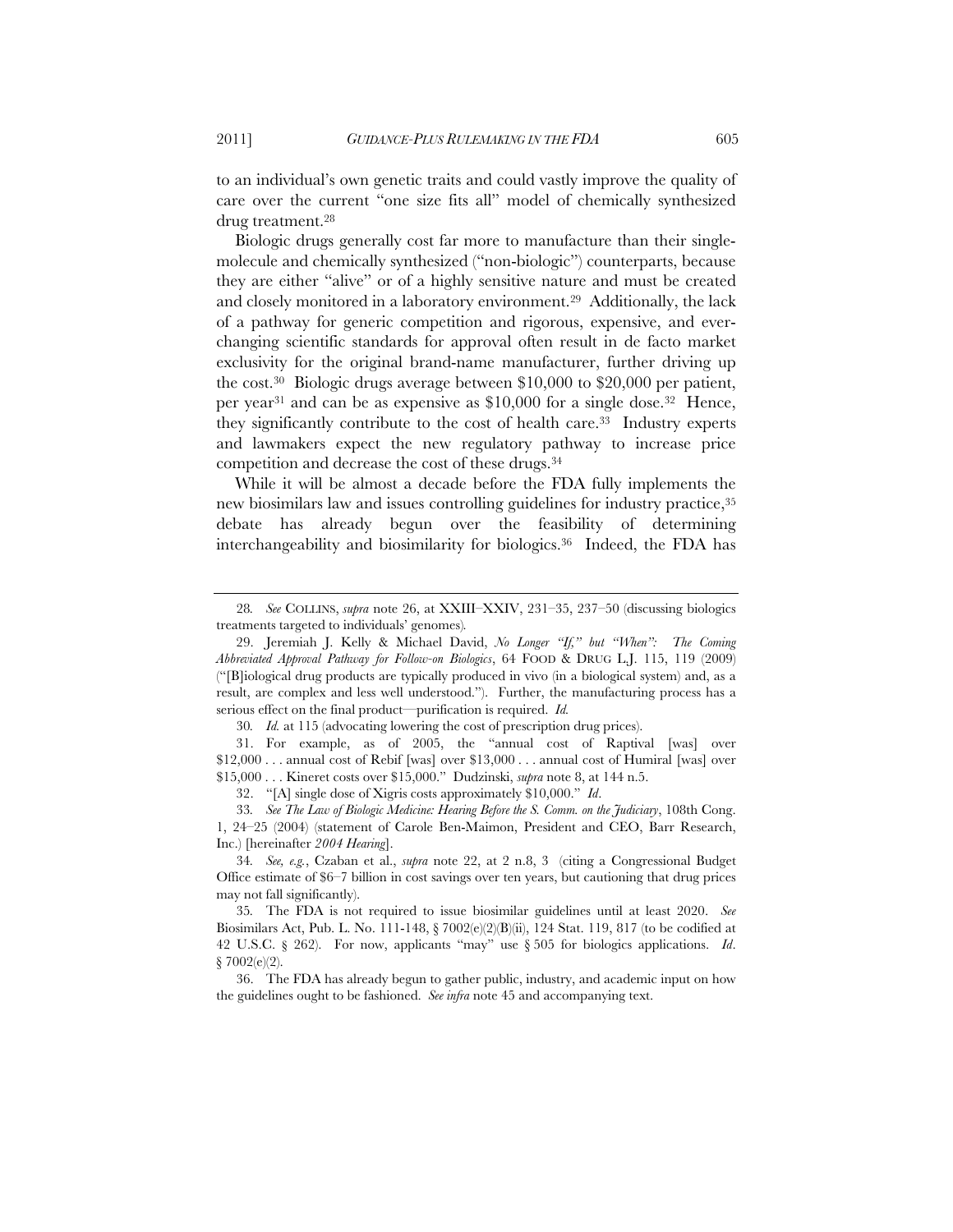already set aside \$5.7 million for fiscal year 2011 toward the development of a biosimilars program,37 and one senior FDA official has announced publicly that at least one guidance document will be released "by the end of the year, without question."38

Some critics argue that any new biologics pathway will be so restrictive that it will do little to improve price competition.39 Others argue it is a scientific impossibility to achieve interchangeability between some biologics (due to their variable nature as living organisms) and so the FDA's efforts are doomed.40 The traditional model for interchangeability under Hatch– Waxman (bioequivalence) is based on the assumption that a single-molecule drug may be chemically synthesized by another laboratory and will have the same effect.41 With biologics, however, protein folding, cellular mutation, and environmental factors (such as storage temperature or even light exposure) can all contribute to wildly unpredictable results in any given final product.42 Therefore, any determinations of interchangeability

40*. See, e.g.*, Letter from Arthur D. Levinson, Chairman and Chief Exec. Officer, Genentech, Inc., to Genentech Stockholders, *in* GENENTECH, INC., GENENTECH 2003 ANNUAL REPORT 4 (2003), http://www.gene.com/gene/about/ir/historical/annualreports/2003/editorial/lettertostockholders.pdf ("Genentech does not believe that the technology currently exists to prove a generic biotech product safe and effective . . . ."). Representative Jay Inslee's (R-WA) proposal in the 110th Congress did not include determinations of interchangeability. *See* Patient Protection and Innovative Biologic Medicines Act of 2007, H.R. 1956, 110th Cong. § 2(a)(2).

<sup>37.</sup> Cathy Dombrowski, *FDA Biosimilars Program Gets Seed Money in Administration's FY '11 Budget*, THE PINK SHEET (Feb. 8, 2010) (on file with author).

<sup>38</sup>*. BioCentury This Week: Biosimilars: Will the Path Work?* (WUSA, CBS affiliate television broadcast May 1, 2011) (comments of Rachel Behrman, Assoc. Dir., Medical Policy in the FDA's Ctr. for Drug Evaluation and Research), *available at* http://biocenturytv.com/ fullplayer.aspx (activate "Expand Video Library" hyperlink; activate "BC Show 33" hyperlink; follow "BioCentury 05.01.11 – [1] The Pathway" hyperlink).

<sup>39</sup>*. See* Letter from Bernie Sanders, Senator, Vermont, to Margaret Hamburg, Comm'r, FDA (Nov. 2, 2010), http://www.fdalawblog.net/files/bcpi-act---sanders-ltr-11- 2010.pdf (calling the twelve-year period of data exclusivity a "defect" in violation of Article 20 of the Declaration of Helsinki on Ethical Principles for Medical Research Involving Human Subjects).

<sup>41.</sup> Shein-Chung Chow et al., *Statistical Methods for Assessment of Biosimilarity Using Biomarker Data*, 20 J. BIOPHARM. STAT. 90, 91 (2010) ("[T]he assessment of bioequivalence as a surrogate for evaluation of drug safety and efficacy is based on the *fundamental bioequivalence assumption* that if two drug products are shown to be bioequivalent in average bioavailability, it is assumed that they will reach the same therapeutic effect or they are therapeutically equivalent.") (emphasis in original).

<sup>42</sup>*. See* Kelly & David, *supra* note 29 ("A chief argument against abbreviated approval of follow-on biologics is the scientific difficulty in measuring the structural differences, and their effects, between the innovator and the follow-on product.").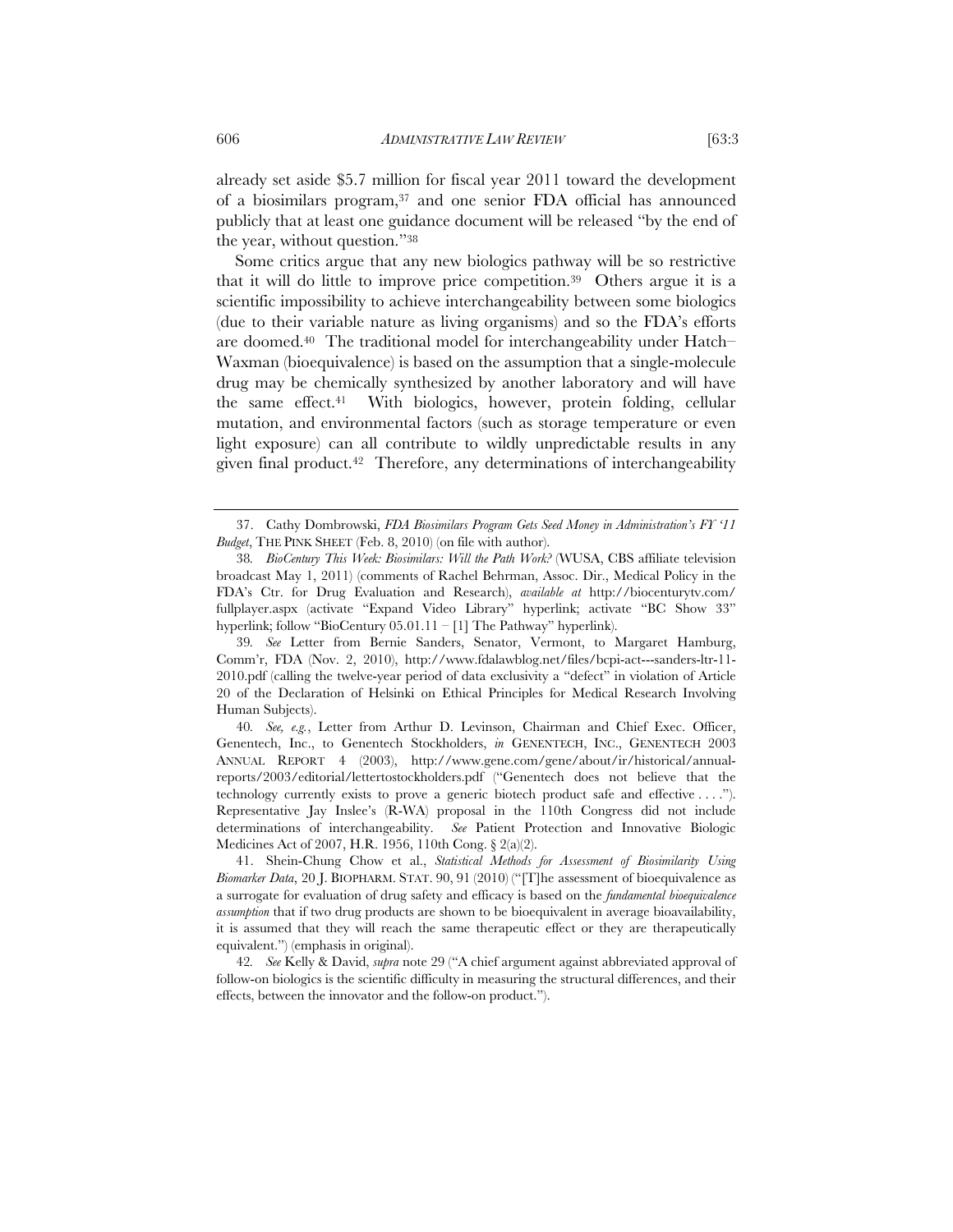should not be premised on the old model, and it would be scientifically disingenuous or dangerous to regulate them so.

By formulating the Hatch–Waxman Act broadly, Congress has given the FDA wide flexibility to regulate. It has mandated the use of guidance documents, a less costly and time-consuming form of regulating than formal or even informal rulemaking.43 This guidance mandate has the advantage of increased flexibility and a faster turnaround time than traditional notice-and-comment rulemaking.44 Nevertheless, if the FDA does not use that flexibility judiciously, the Biosimilars Act may not achieve actual reductions in the cost of prescription biological drugs or significantly affect the cost of health care.45

Part I of this Comment discusses the Hatch–Waxman amendments, analogous foreign biosimilars pathways, and the history of biologics approval. Part II discusses the new bill, compares the Hatch–Waxman pathway with the potential biosimilars pathway, and explores key differences between the two that could delay access to both innovator and generic drugs. Part III recommends using notice-and-comment procedures to establish product-class-specific guidance, while retaining flexibility within product classes for clinical requirements, and discourages the FDA from using two-sided biostatistical testing.

#### I. BACKGROUND

#### *A. History of Biologics Regulation*

In the nineteenth century, the United States and manufacturers developed and used vaccines (to prevent medical conditions such as smallpox) and antitoxins (to treat ailments like diphtheria).<sup>46</sup> These

<sup>43</sup>*. See* Administrative Procedure Act, 5 U.S.C. §§ 552, 553 (2006) (laying out procedural requirements for formal, informal, and other forms of agency rulemaking).

<sup>44</sup>*. See id.* The problem with supposedly "informal" rulemaking is that it has become "ossified." *See* Jeffrey S. Lubbers, *The Transformation of the U.S. Rulemaking Process—For Better or Worse*, 34 OHIO N. U. L. REV. 469, 471–72 (2008) (discussing the ossification of informal rulemaking).

<sup>45.</sup> The FDA recently held a public meeting on biosimilars. FDA Public Meeting, Approval Pathway for Biosimilar and Interchangeable Biological Products (Nov. 2–3, 2010), http://www.fda.gov/Drugs/NewsEvents/ucm221688.htm [hereinafter FDA Public Meeting] (calling for stakeholder input before issuing biosimilarity and user-fee guidelines).

<sup>46.</sup> *See* JONATHAN LIEBENAU, MEDICAL SCIENCE AND MEDICAL INDUSTRY: THE FORMATION OF THE AMERICAN PHARMACEUTICAL INDUSTRY 3, 11 (1987) (discussing antitoxins); Rohit K. Singla, *Missed Opportunities: The Vaccine Act of 1813*, FOOD AND DRUG LAW: AN ELECTRONIC BOOK OF STUDENT PAPERS, 31 (Peter Barton Hutt ed., 2004),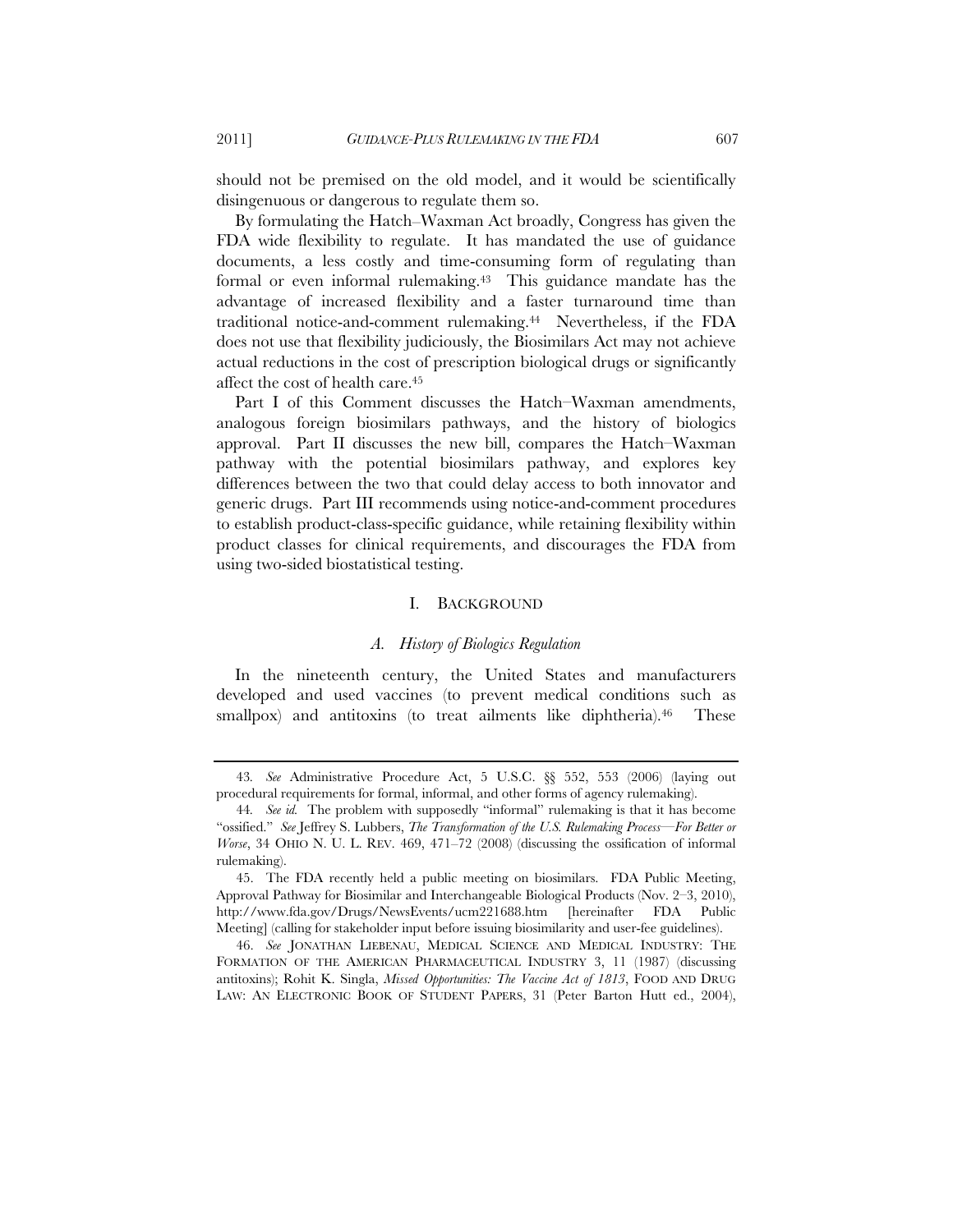therapies presented a host of problems as small patent medicine makers rushed to produce similar products that often had little or no effect, or were in fact harmful to consumers' health. $47$  However, the regulation of drugs was widely thought to be a state law matter, and states were reluctant to spend money on something that was widely perceived as encroaching on personal liberties.48

Without regulation of the sources of these treatments, mislabeling, fraud, and deaths were inevitable. For instance, in 1901 thirteen children died from tetanus.49 Officials eventually attributed their deaths to a diphtheria antitoxin obtained from the blood of a local horse.50 Coincidentally, a similar tragedy occurred in New Jersey around the same time—nine children died from tetanus after receiving a contaminated smallpox vaccine.51 This provoked Congress to regulate biologics under the 1902 Biologics Control Act, also known as the Virus–Toxin Law.52 Thus, Congress created the first premarket approval in United States history for biologics, but synthetic drugs and patent medicines remained largely unregulated.

Soon thereafter, the publication of Upton Sinclair's novel *The Jungle*,<sup>53</sup> with its grisly depictions of conditions in the Chicago meatpacking industry, led to the passage of the Pure Food and Drug Act of 1906 (PFDA).<sup>54</sup> The Act included grants of power to regulate drugs as well as food and granted those powers to the Bureau of Chemistry, thus splitting statutory regulation of biologics and drugs at an early juncture.55 Congress had originally

http://leda.law.harvard.edu/leda/data/229/rsingla.pdf (discussing early smallpox vaccinations).

<sup>47.</sup> FRAN HAWTHORNE, INSIDE THE FDA: THE BUSINESS AND POLITICS BEHIND THE DRUGS WE TAKE AND THE FOOD WE EAT 36 (2005).

<sup>48.</sup> Singla, *supra* note 46, at 30–40 (discussing the early widespread opposition to mandatory vaccination).

<sup>49.</sup> Linda Bren, *The Road to the Biotech Revolution: Highlights of 100 Years of Biologics Regulation*, FDA CONSUMER, Jan.–Feb. 2006, at 50, 50–51.

<sup>50</sup>*. Id.*

<sup>51</sup>*. Id.*

<sup>52.</sup> Pub. L. No. 57-244, ch. 1378, 32 Stat. 728 (1902) (previously codified at 42 U.S.C. §§ 141–148, repealed and replaced by PHSA, Pub. L. No. 78-410, ch. 373, 58 Stat. 682 (1944) (codified as amended at 42 U.S.C.  $\&$  262–300jj (2006  $&$  Supp. III 2009)) (creating the Center for Biologics Evaluation and Research (CBER) and regulating biologics).

<sup>53.</sup> UPTON SINCLAIR, THE JUNGLE (Bantham Reissue ed., Bantham Books 2003) (1906).

<sup>54.</sup> Pub. L. No. 59-384, ch. 3915, 34 Stat. 768 (1906).

<sup>55</sup>*. Id.*; *About FDA: History*, U.S. FOOD & DRUG ADMIN. (last updated July 29, 2010), http://www.fda.gov/AboutFDA/WhatWeDo/History/default.htm.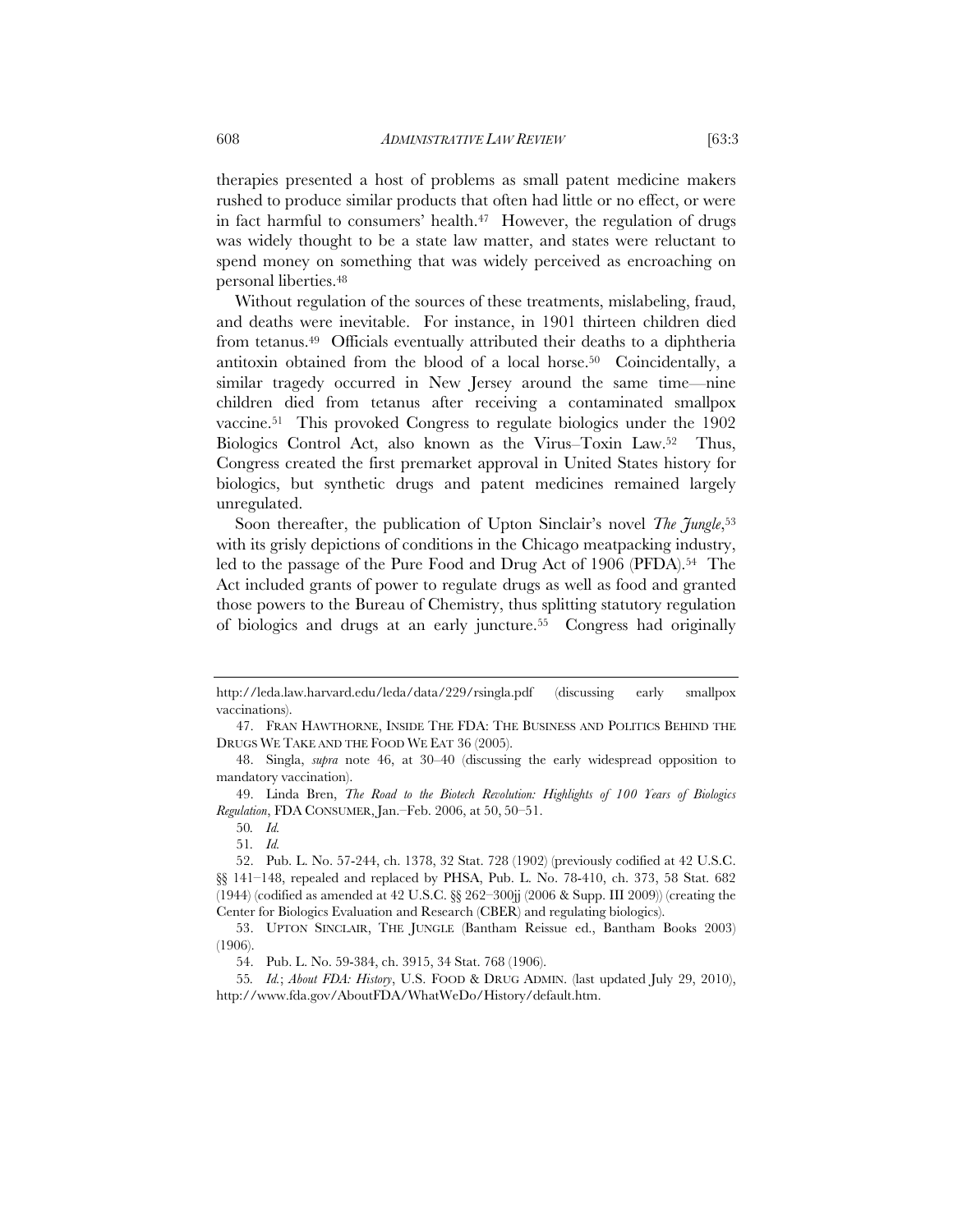granted the Hygienic Laboratory, the predecessor of the National Institutes of Health (NIH),<sup>56</sup> the limited power to review biologics applications. However, after Congress passed the Public Health Service Act of 1944 (PHSA),57 which was essentially a recodification of the earlier Biologics Control Act,<sup>58</sup> biologics review standards came to include "safety, purity, and potency."59

Meanwhile, the Food, Drug, and Insecticide Administration (FDIA) was created in 1927 to deal with drug regulation; it was eventually renamed the FDA.60 As the need for broader drug regulation grew, in 1938 Congress vested the Secretary of Agriculture with the power to review new drugs and notify the public that they were safe under the Federal Food, Drug, and Cosmetic Act (FDCA), but preexisting drugs could be sold without premarket approval.61 This statutory grant of drug review and approval authority solidified the uneven two-track approach to approval of the two analogous (and sometimes overlapping) medical therapies. However, the usefulness of insulin, and the realities of the need for widespread production and sale of this biologic drug soon led to these two tracks crossing paths.

Insulin, which is a protein that naturally occurs in the body, was first discovered, understood, and isolated over a period from the latter half of the nineteenth century to 1921.62 In 1922, insulin was finally isolated in an injectable form in Canada.63 Its usefulness at treating diabetes led to the widespread sale of insulin.<sup>64</sup> Soon after the patent expired, Congress passed the Insulin Amendments, which expressly required the FDA to approve

<sup>56.</sup> PETER BARTON HUTT ET AL., FOOD AND DRUG LAW 879 (3d ed. 2007).

<sup>57.</sup> Pub. L. No. 78-410, ch. 373, 58 Stat. 682 (1944) (codified as amended at 42 U.S.C. §§ 262–300jj (2006 & Supp. III 2009)).

<sup>58.</sup> Biologics Control Act, Pub*.* L*.* No. 57-244, 32 Stat. 728 (1902) (previously codified at 42 U.S.C. §§ 141–148 (1942), repealed in 1944 by the PHSA).

<sup>59.</sup> PHSA, § 351(d), 58 Stat. at 702 (1944).

<sup>60</sup>*. Dudzinski*, *supra* note 8, at 151–52.

<sup>61.</sup> Federal Food, Drug, & Cosmetic Act (FDCA), Pub. L. No. 75-717, ch. 675, 52 Stat. 1040 (1938) (codified as amended in scattered sections of 21 U.S.C.).

<sup>62</sup>*. See* Ian Murray, *Paulesco and the Isolation of Insulin*, 26 J. HIST. OF MED. AND ALLIED SCI. 150, 150–57 (1971).

<sup>63</sup>*. See id*. at 153.

<sup>64</sup>*. See* Frederic J. Geissel, *The U.S. Food and Drug Regulatory Process*: *Administrative Aspects of Certification of Insulins*, in INSULINS, GROWTH HORMONE, AND RECOMBINANT DNA TECHNOLOGY 201 (John L. Gueriguian et al. eds., 1981) (explaining the insulin industry's growth).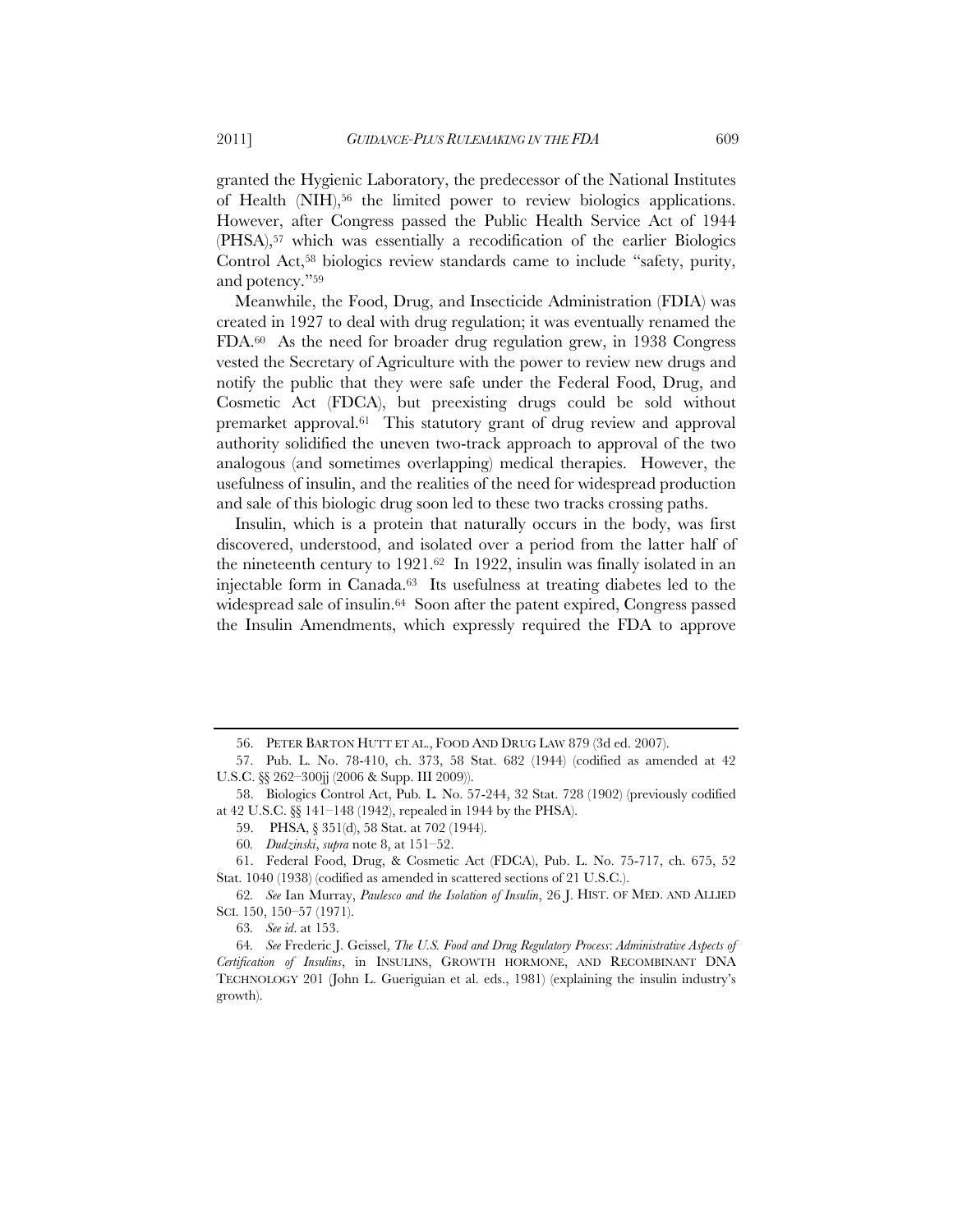insulin and insulin analogues despite the fact that developers derived it from animals, which qualified it as biologic as well as a drug.65

Later in 1948, Congress transferred biologics responsibility from the Hygienic Laboratory to the National Microbial Institute in NIH.66 In 1955, after some mishaps with polio vaccine, Congress transferred biologics again to the newly formed Division of Biologics Standards (DBS) within NIH.67

In 1962, Congress finally authorized a true "premarket" approval process for drugs in response to the Thalidomide crisis, greatly expanding the FDA's regulatory authority and bringing it in line with the longstanding premarket approval requirements of biologics.68 Still, the two pathways were regulated by separate agencies.

In 1972, amid charges of conflict of interest and agency capture,  $69$  the DBS was given broader authority and was finally subsumed by the FDA and became the Bureau of Biologics.70 This eventually morphed into the current Center for Biologics Evaluation and Research (CBER).71

Because of the way the FDA and the two-track approach to regulation has developed historically and the way that the FDA uses Centers to

69*. See* Nicholas Wade, *Division of Biologics Standards: Scientific Management Questioned*, 175 SCIENCE 966, 968 (1972) (charging Division of Biologics Standards (DBS) with agency capture); *see also* Dudzinski, *supra* note 8, at 158 ("In the early 1970s, DBS was criticized after a series of well-publicized incidents where relatively ineffective vaccines reached the market.").

70. Dudzinski, *supra* note 8, at 159.

71*. See generally Vaccines, Blood & Biologics*, U.S. FOOD & DRUG ADMIN., http://www.fda.gov/BiologicsBloodVaccines/default.htm (last visited Aug. 14, 2011) (listing the CBER resources and linking to guidance). When an innovator first seeks approval of a medical therapy at the FDA, the FDA must determine where the agency should examine the medical therapy. *See supra* note 8 (discussing the statutory authority for separate approval pathways). For example, the FDA generally sends devices to the Center for Device and Radiological Health (CDRH), while they generally send biologics to CBER and drugs to the Center for Drug Evaluation and Research (CDER). CBER handles reviews of most biologic applications, and the three Centers often work in conjunction on combination products. *See generally Combination Products*, U.S. FOOD & DRUG ADMIN., http://www.fda.gov/ CombinationProducts/default.htm (last visited Aug. 14, 2011) (providing guidelines for where examinations should take place).

<sup>65</sup>*. See* Insulin Amendments, Pub. L. No. 77-366, ch. 613, 55 Stat. 851 (1941) (codified at 21 U.S.C. § 356).

<sup>66.</sup> HUTT ET AL., *supra* note 56, at 879.

<sup>67</sup>*. Id.*

<sup>68.</sup> Drug [Kefauver–Harris] Amendments of 1962, Pub. L. No. 87-781, 76 Stat. 780 (1962) (codified in scattered sections of 21 U.S.C.) (creating premarket approval for all drugs requiring safety and efficacy testing in response to the Thalidomide crisis).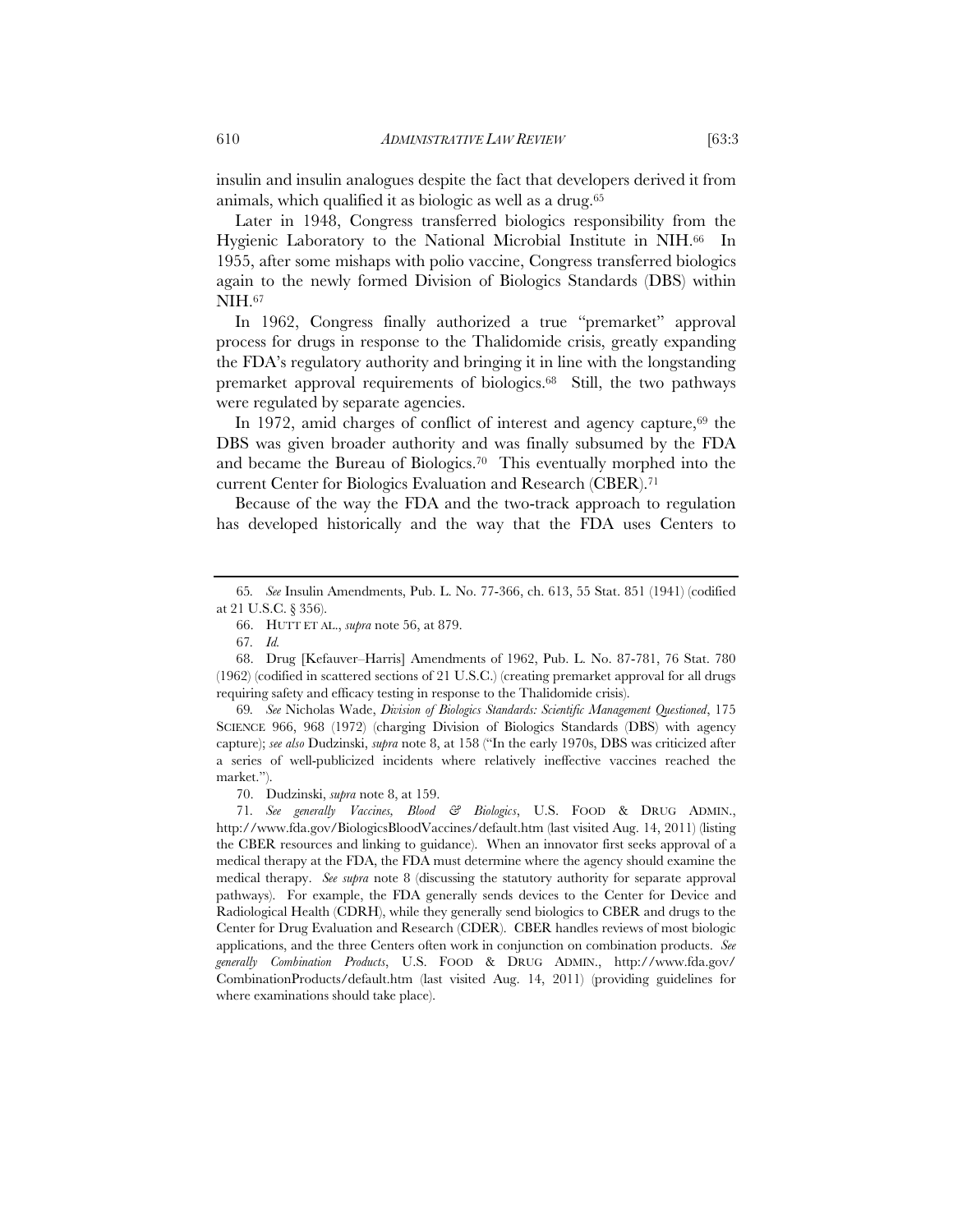generally handle certain technologies, when applicants seek premarket approval for a medical therapy, strategically they must ask (and FDA officials must answer) the following three important questions. The results are often confusing.

First, the *definitional question*: how is the product defined by statute?<sup>72</sup> Second, the *examination question:* at what Center within the FDA will the product be examined?73 Third, the *approval pathway* question: under what statutory premarket approval pathway should the product be regulated?74

Until 1972, those questions were relatively easy to answer. Treatments derived from living precursors, for the most part, went to DBS (and later CBER at the FDA) and were approved under Biologics License Applications (BLAs).75 Most chemically synthesized single-molecule drugs went to the FDA and the Center for Drug Evaluation and Research (CDER)76 and were approved under New Drug Applications (NDAs).77 Advances in biotechnology, however, soon blurred those lines.

### *B. History of Recombinant DNA Protein Products*

For thirty years after World War II, the small-molecule drug sector grew rapidly, ballooning into a lucrative industry that treated all sorts of ailments, from infections and allergies to bad breath and bursitis.78 Meanwhile, the field of biologics lagged far behind in generating new therapeutically effective products.79

<sup>72.</sup> Is the product a drug, a biologic, or both? For the statutory definitions and a discussion of their substantial overlap, see *supra* note 27 and accompanying text. Or, is it a device or some combination thereof? *See generally Combination Products*, *supra* note 71.

<sup>73.</sup> Should the product go to CBER, CDER, or CDRH? *See supra* note 71 and accompanying text (naming the different centers and how the Office of Combination Products makes these determinations).

<sup>74.</sup> Should my product be examined under an NDA, an ANDA, or a Paper NDA? *See supra* note 17 and accompanying text. A BLA? *See infra* note 162 and accompanying text. A new Abbreviated Biologics License Application (ABLA)? *See infra* note 156 and accompanying text.

<sup>75</sup>*. See infra* note 162 and accompanying text.

<sup>76</sup>*. See supra* note 71 and accompanying text.

<sup>77</sup>*. See supra* note 17 and accompanying text.

<sup>78.</sup> Dudzinski, *supra* note 8, at 154 ("As American firms began to churn out dozens of new antibiotics, the period immediately after World War II heralded their collective embracing of the 'small molecule paradigm' as the *sine qua non* of the modern pharmaceutical industry and the birth of the 'chemotherapeutic revolution.'").

<sup>79</sup>*. Id.* at 160 ("Despite continuous scientific advancements and financial successes of the small molecule paradigm, dominance of the paradigm would be challenged by the biotechnology industry, especially after the late 1970s.").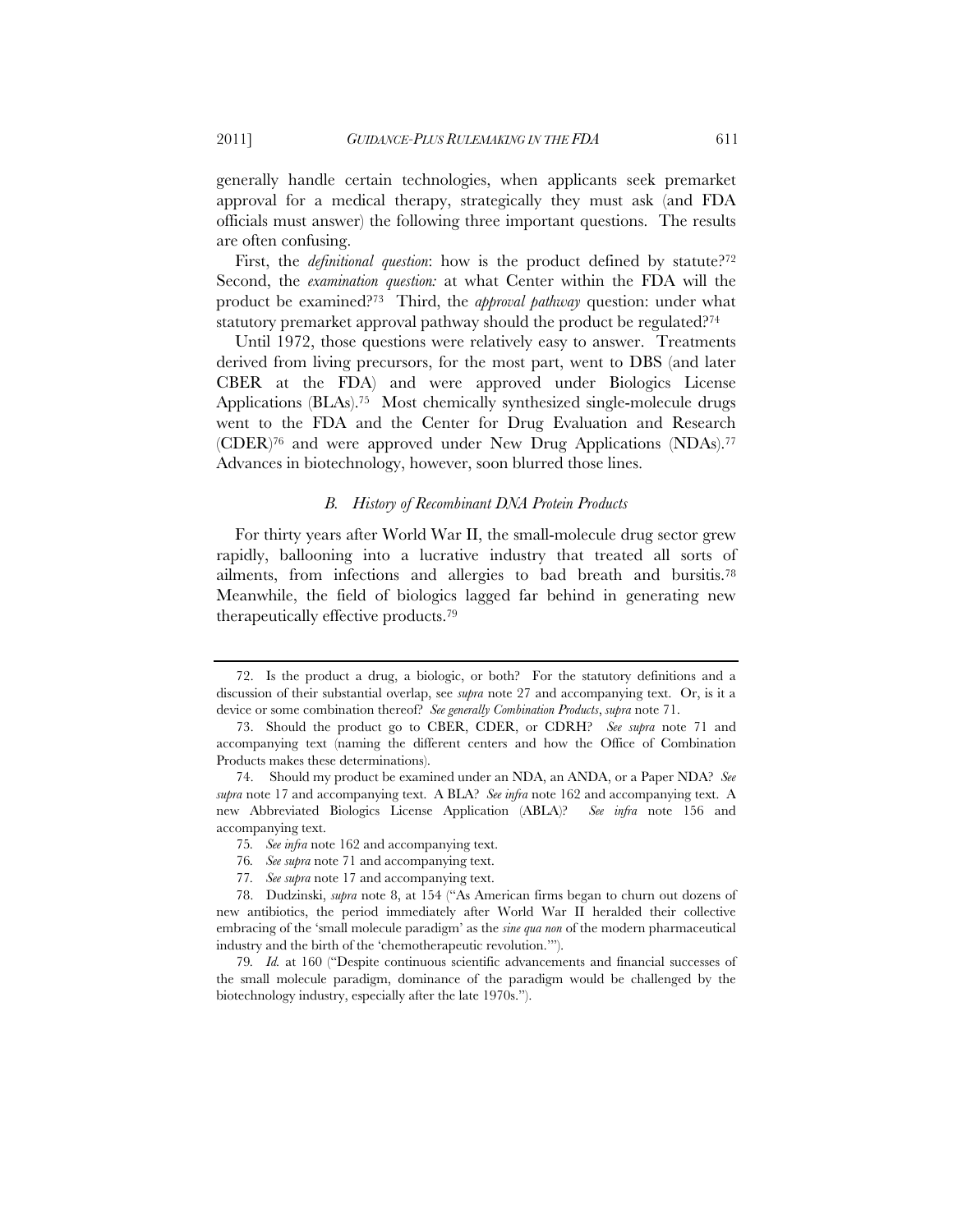That is, until 1972, when the field of recombinant DNA was born.<sup>80</sup> Just a year prior, a paper published by Hamilton Smith, Daniel Nathans, and Walter Arber showed that you could cleave viral DNA with a specific enzyme.81 Then in 1972, Stanford Professor Paul Berg conducted a groundbreaking experiment where he used the enzyme to splice a segment of DNA from one organism into another organism (a prokaryote—a singlecelled bacterium lacking a nucleus).82 In doing so, his team of scientists changed the genetic makeup of the organism. Thus, using this "recombinant" process, scientists could now modify or tailor the genes of host cells to turn bacteria into "living factories" that produced custom therapeutic proteins.83

For instance, scientists quickly learned how to recombine insulin DNA in a particular way and then insert it into the DNA of a single cell bacterium.84 In 1982, a company named Genentech developed such a process to produce a "better," faster-acting form of insulin.85 Around the same time, scientists also found a way to produce monoclonal antibodies<sup>86</sup> (human immune proteins meant to attack and neutralize viruses and bacteria).87 They did so by taking a human immune cell called a *B cell*, which produces only one type of antibody, and fusing it with a cancer cell to engineer an immortal cell line which endlessly created one type of antibody.88

<sup>80</sup>*. See* David A. Jackson, Robert H. Symons, & Paul Berg, *Biochemical Method for Inserting New Genetic Information into DNA of Simian Virus 40: Circular SV40 DNA Molecules Containing*  Lambda Phage Genes and the Galactose Operon of Eschericia coli, 69 PROC. NATL. ACAD. SCI. U.S. 2904, 2904 (1972) (announcing the development of biochemical techniques to covalently join any two DNA molecules); *see also* Bo G. Malström, Professor, Royal Academy of Sciences, Award Ceremony Speech for the Nobel Prize in Chemistry (1980), http://www.nobel.se/chemistry/laureates/1980/presentation-speech.html (awarding the prize to Berg).

<sup>81</sup>*. See* WILLIAM S. KLUG & MICHAEL R. CUMMINGS, CONCEPTS OF GENETICS 577 (Sheri L. Snavely ed., 6th ed. 2000).

<sup>82.</sup> Jackson et al., *supra* note 80, at 2904 (explaining the experimental procedure).

<sup>83.</sup> Dudzinski, *supra* note 8, at 161. *Contra Corporate Chronology*, GENENTECH, http://www.gene.com/gene/about/corporate/history/timeline.html (last visited Mar. 2, 2011) (claiming Genentech founders Robert Swanson and Dr. Herbert Boyer pioneered the field).

<sup>84</sup>*.* Dudzinski, *supra* note 8, at 161 ("Genentech . . . immediately began development of recombinant insulin . . . .").

<sup>85.</sup> *Corporate Chronology*, *supra* note 83.

<sup>86.</sup> Dudzinski, *supra* note 8, at 161.

<sup>87.</sup> *See* KLUG & CUMMINGS, *supra* note 81, at 567–70 (explaining antibodies).

<sup>88.</sup> Dudzinski, *supra* note 8, at 161 (noting that Centocor was founded in 1979 to exploit such technology).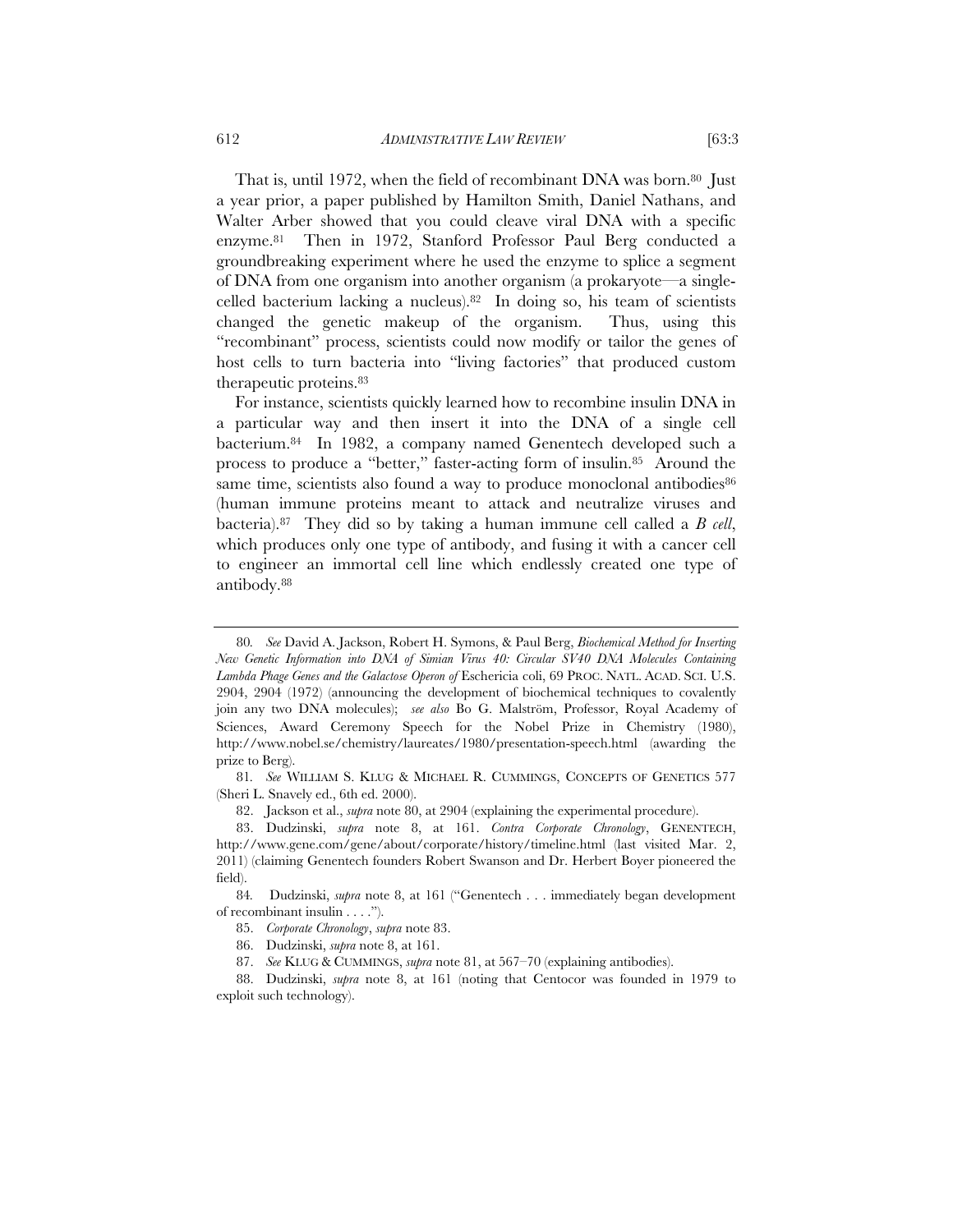The discovery revolutionized the field of therapeutic biologic drugs.<sup>89</sup> Scientists, no longer forced to find sources in larger living creatures such as pigs, dogs, rats, or horses, could now culture single-celled bacteria that could produce small molecule therapeutic protein biologics on a commercial scale.90 Indeed, the ensuing method was so easy that "high school pupils could easily learn it."91 A field that had consisted almost solely of vaccines, blood, and insulin soon became crowded with new biologic protein drugs like erythropoietins (i.e., Epogen), and new "biotech" companies like Genentech, Amgen, and Biogen began to spring up.92 The FDA responded to the explosion of recombinant DNA research and the inevitable flood of applications by hiring a large number of new employees to increase expertise.93

Further, in 1983, scientists at Columbia University, under the direction of Professor Richard Axel, developed a procedure that inserted the first recombinant DNA into larger-celled, more complex organisms (i.e., eukaryotes—whose cells have nuclei).94 This quickened the pace of innovation by allowing scientists to mass-produce larger complex biologics as well.

Unfortunately for generic competition, however, the biologic drug industry was only in the nascent stages of development in 1982 and was little-discussed when Congress tackled the problem of escalating drug costs in the more heavily developed single-molecule drug industry.95 They passed what is now widely known as the Hatch–Waxman Act and revolutionized how the FDA approves generic single-molecule drugs.96

95*. Id.* at 167–68.

96. Pub. L. No. 98-417, 98 Stat. 1585 (1984) (codified at 21 U.S.C. § 355(b), (j), (*l*); 35 U.S.C. § 156, 271, 282).

<sup>89</sup>*. See* KLUG AND CUMMINGS, *supra* note 81, at 577 ("Biotechnology is an outgrowth of recombinant DNA technology.").

<sup>90</sup>*. Id.* at 593–97.

<sup>91</sup>*.* GOOZNER, *supra* note 10, at 21 (footnote omitted).

<sup>92</sup>*. See id.* at 16–29 (describing the growth of Amgen and the discovery and marketing of Epogen—artificial erythropoietin).

<sup>93.</sup> Dudzinski, *supra* note 8, at 161 (The FDA "recognized the ascendancy of recombinant DNA technology and anticipated commercialization of recombinant DNA products and regulatory findings; in response, FDA hired many physicians and scientists in order to amass institutional scientific expertise . . . .").

<sup>94.</sup> Eukaryotes are usually more complicated organisms that, like the human body, often require complicated intracellular structures to achieve their cellular functions. They are capable of building much more complicated protein structures and hence, capable of providing much more complicated therapeutic biologics through prokaryotic recombinant DNA processes. Dudzinski, *supra* note 8, at 166.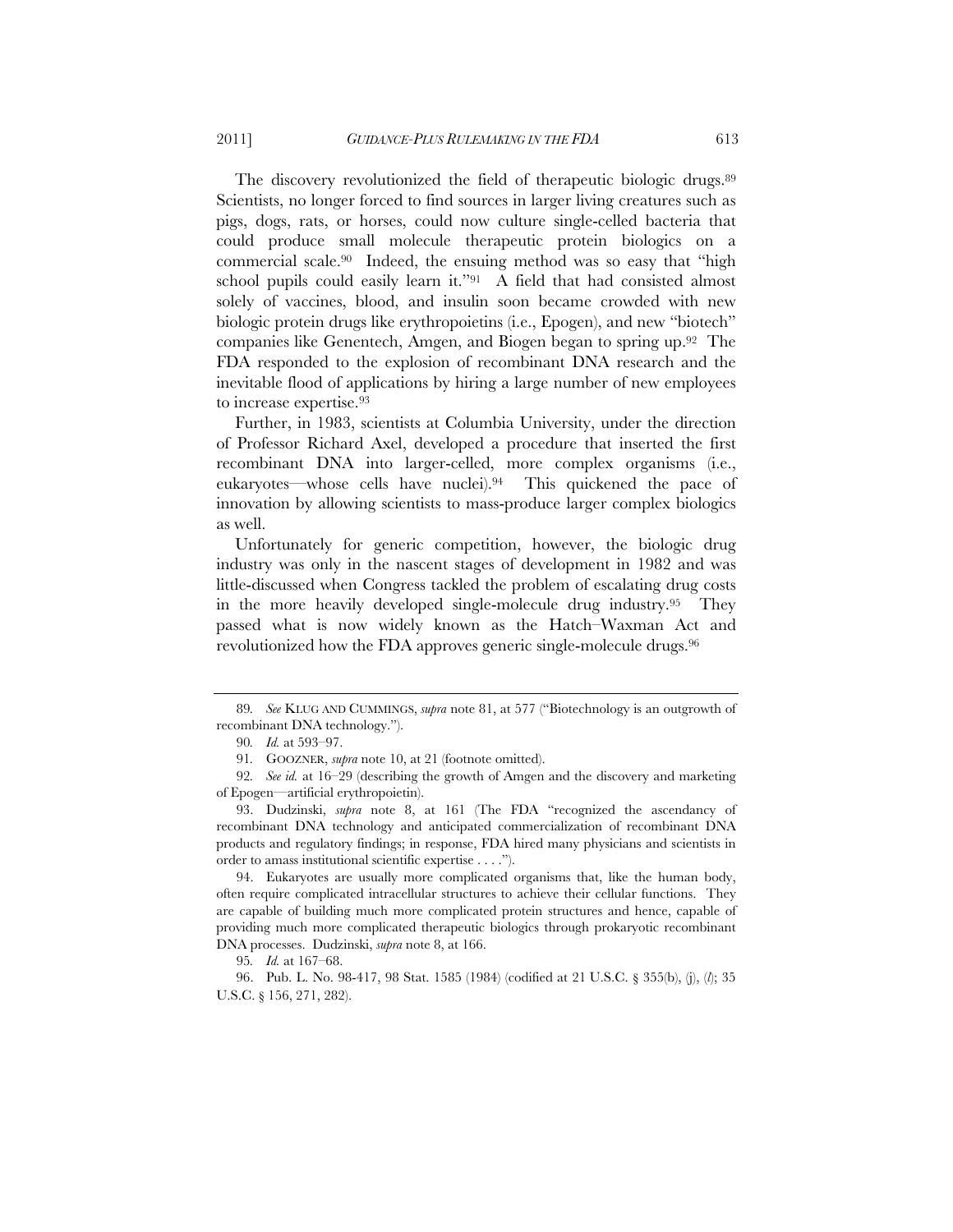#### *C. Hatch–Waxman*

In 1984, Congress enacted the Drug Price Competition and Patent Term Restoration Act of 1984, commonly referred to as the Hatch– Waxman Act.<sup>97</sup> The Act gave the FDA broad and well-defined authority to issue abbreviated approval to generic drugs after approval of a brandname drug.<sup>98</sup> Rather than having to wait for the first innovator drug's patent to expire and then having to repeat the process of approval all over again, generic companies could now file an abbreviated new drug application before patent expiration.99 This allowed generic companies to lower their cost of entry to the market, increasing competition and hence lowered drug prices.100

The effect of Hatch–Waxman on the prices of prescription drugs in the United States has been tangible and significant.<sup>101</sup> For instance, "when Eli Lilly lost patent protection on the antidepressant drug Prozac (fluoxetine) in 2001, generic competitors garnered 70% of Prozac's market within 2 months."<sup>102</sup> The industry now estimates that generic drugs make up over 75% of total prescriptions filled in the United States.103

Unfortunately, biologics had escaped the notice of lawmakers. In part because there was little generic competition once the FDA finally approved their biologic protein products, innovator companies were able to keep their drug costs high. In some cases, they currently charge upwards of

<sup>97</sup>*. Id.*

<sup>98</sup>*. Id.*; *see also* Kelly & David, *supra* note 29, at 115 ("Hatch–Waxman aimed to strike a critical balance in the Food, Drug & Cosmetic Act (FDCA) between incentives for drug innovation and the need for lower drug prices through increased competition.").

<sup>99.</sup> FDCA, 21 U.S.C. § 355(j) (2006).

<sup>100</sup>*. See* Grabowski et al., *supra* note 18, at 1291 (discussing the effect of Hatch–Waxman and offering that proponents of the Hatch–Waxman approach predict that follow-on biologies will similarly lower prices).

<sup>101</sup>*. See id.*; *see also* Kevin Outterson & Aaron S. Kesselheim, *How Medicare Could Get Better Prices on Prescription Drugs*, 28 HEALTH AFF. w832, w837 (2009), http://content.healthaffairs.org/content/28/5/w832.full.html (predicting large cost savings from follow-on biologic legislation).

 <sup>102.</sup> Richard G. Frank, *Regulation of Follow-on Biologics*, 357 N. ENGL. J. MED. 841, 842 (2007).

 <sup>103.</sup> Press Release, Generic Pharmaceutical Ass'n (GPhA), GPhA Tells FDA that Science-Based Biogeneric Approval Process Is Needed to Assure Lower Costs for Patients (Nov. 3, 2010), *available at* http://www.gphaonline.org/media/press-releases/2010/gphatells-fda-science-based-biogeneric-approval-process-needed-assure-low (noting that 75% of prescriptions filled are for generics, but they make up only 22% of total drug spending).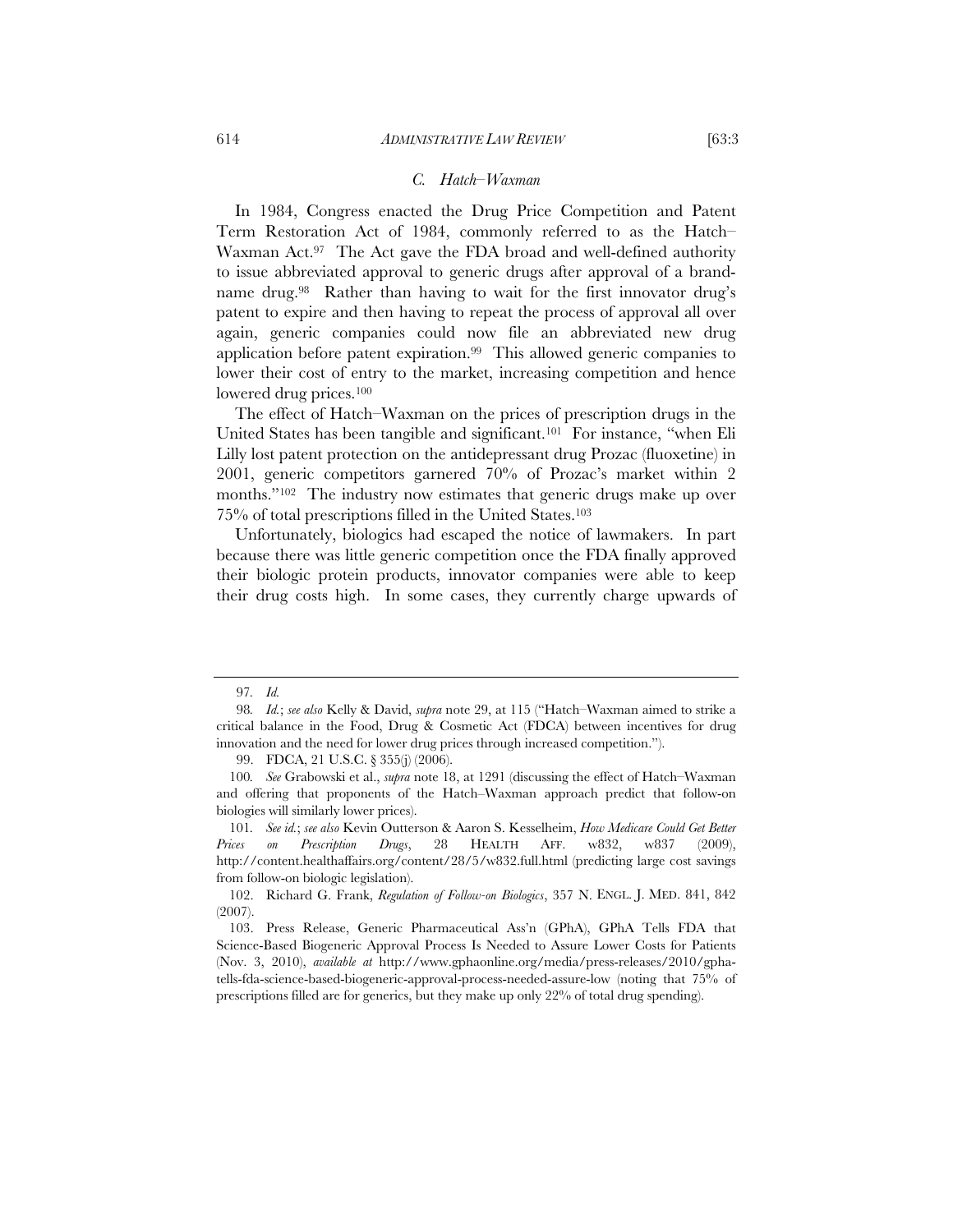\$20,000 per year for biologic drug treatments,<sup>104</sup> supposedly to recoup the extensive start-up costs it takes to approve, market, and manufacture biologics.105 At such high prices, it is clear that biologic drug prices have contributed significantly to rising healthcare costs.106

In 2003, the European Union enacted the world's first regulatory system for follow-on biologics.107 The European Medicines Evaluation Agency (EMEA) Guidance on the Regulation of Biosimilars established a new nomenclature for generic competition: "similar biological medicinal products."108 In 2008 Health Canada (HC) followed with Guidance on Regulation of Subsequent Entry Biologics, Canada's framework for the review of abbreviated applications for biologics.109

In sum, the success of Hatch–Waxman, the growth of the biologics industry, and the international examples made the eventual statutory creation of a biologics generic pathway seemingly inevitable.110

#### *D. Preexisting Legal Framework*

In 1997, Congress passed the Food and Drug Administration Modernization Act, which under § 123(f) required the agency to conform

 <sup>104.</sup> *See supra* notes 29–32 and accompanying text (describing the exorbitant cost of some biologic treatments).

<sup>105</sup>*. See Biologics and Biosimilars: Balancing Incentives For Innovation: Hearing Before the Subcomm. on Courts and Competition Policy of the H. Comm. on the Judiciary*, 111th Cong. 2 (2009) (statement of Rep. Henry Johnson, Jr., Chairman, Subcomm. on Courts and Competition Policy) ("Estimates put average development costs as much as \$1.37 billion. It is also without a doubt that the cost of pharmaceutical products, and in particular biologics, is huge.").

<sup>106</sup>*. See id.* ("In 2007, pharmaceutical expenditures accounted for \$231.3 billion in health care costs, and biologics represented \$40.3 billion of this total.").

<sup>107.</sup> Council Directive 2004/27, art. 10, 2004 O.J. (L 136) 34, 39 (EC).

 <sup>108.</sup> European Medicines Agency, Comm. for Medicinal Products for Human Use, *Annex to Guideline on Similar Biological Medicinal Products Containing Biotechnology-Derived Proteins As Active Substance: Non-Clinical and Clinical Issues; Guidance on Similar Medicinal Products Containing Recombinant Human Soluble Insulin*, 3, EMEA/CHMP/BMWP/32775/2005 (Feb. 22, 2006), *available at* http://www.ema.europa.eu/docs/en\_GB/document\_library/ Scientific\_guideline/2009/09/WC500003957.pdf.

 <sup>109.</sup> *See generally* Draft Guidance for Sponsors: Information and Submission Requirements for Subsequent Entry Biologics (SEBs), Canadian Minister of Health: Health Products and Food Branch (Jan. 30, 2008), *available at* http://www.hc-sc.gc.ca/dhpmps/alt\_formats/hpfb-dgpsa/pdf/consultation/2009-03-seb-pbu-notice-avis-eng.pdf.

 <sup>110.</sup> As Senator Hatch said, "When we adopted the 1984 Hatch–Waxman law, we were in an era of small molecule medicine and large patient population blockbuster drugs. Times have changed. It appears that we are rapidly entering an era of large molecule medicine and small patient population drugs." 148 CONG. REC. 15,677 (2002).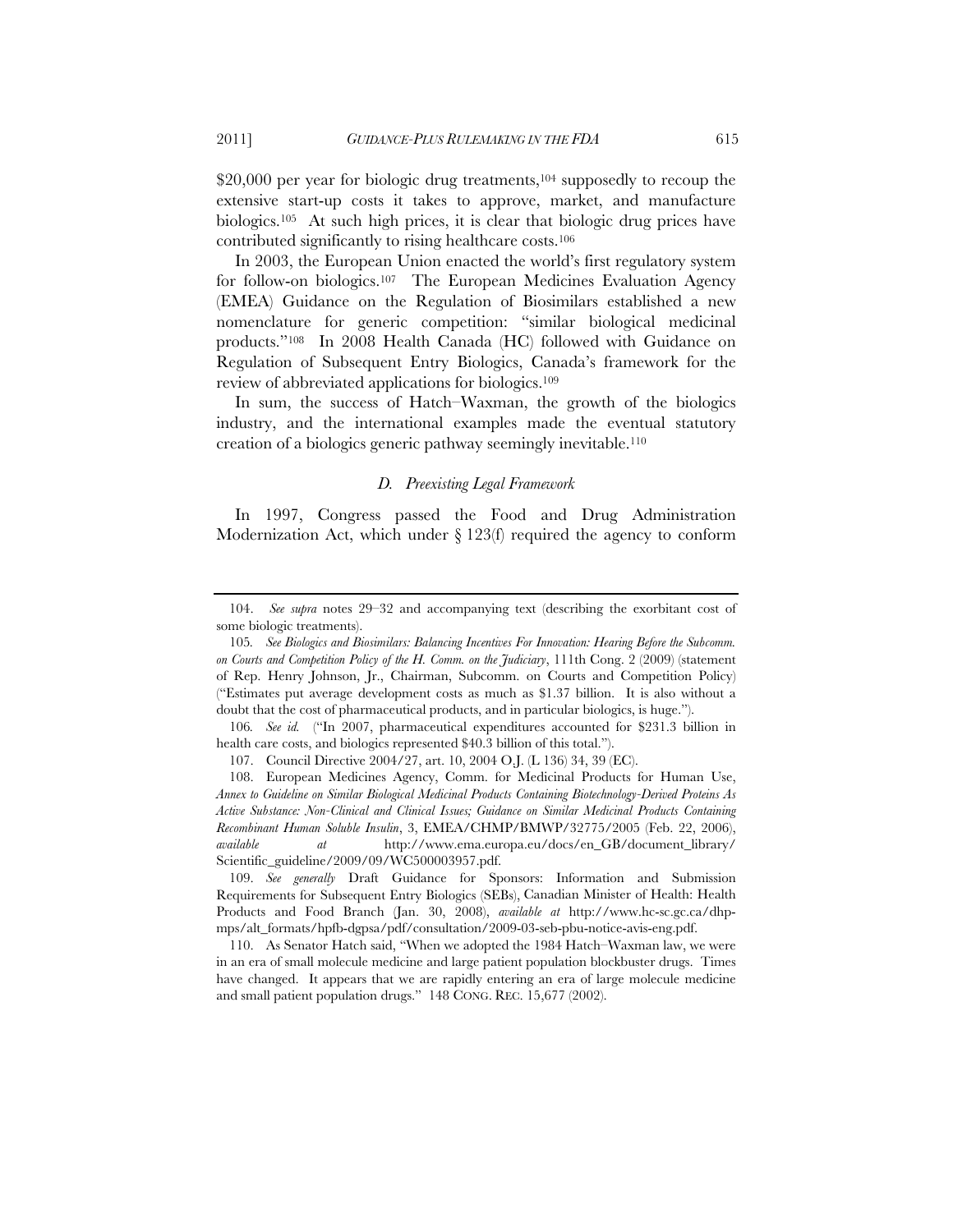the drug (NDA) and biologic (BLA) approval processes in parallel.111 Among other significant changes,<sup>112</sup> the Act did away with the expensive and cumbersome requirement for biologics license applicants to obtain a separate Establishment License Application (ELA) for their manufacturing facilities.<sup>113</sup>

Currently, the FDA approves drugs and some biologics under the socalled  $§ 505 \text{ NDAs},^{114}$  while most biologics are approved with § 351 BLAs.<sup>115</sup> That would traditionally mean that CDER handles the  $\S 505$ NDA applications and CBER handles the § 351 BLA applications. However, in the years running up to the new law, the FDA began transferring authority over certain classes of products from CBER to CDER, such as chemically synthesized biologic-analogues,116 monoclonal antibodies, and therapeutic proteins.117 The transfer likely reflected an FDA understanding that, given the growth of the biologic drug industry, some biologic drugs would be better regulated by CDER as a drug. It also reinforced the need for a generic biologics pathway to bring the two parallel pathways closer in line with one another.

*See* Dudzinski, *supra* note 8, at 177.

 113. Elimination of Establishment License Application for Specified Biotechnology and Specified Synthetic Biological Products, 61 Fed. Reg. 24,227 (May 14, 1996); Elimination of Establishment License and Product License, 64 Fed. Reg. 56,441 (Oct. 20, 1999).

114. 21 U.S.C. § 355 (2006).

 <sup>111.</sup> Food and Drug Administration Modernization Act of 1997 (FDAMA), Pub. L. No. 105-115, § 123(f), 111 Stat. 2296, 2324 (codified at 21 U.S.C. § 355) ("The Secretary of Health and Human Services shall take measures to minimize differences in the review and approval of products required to have approved [BLAs] . . . and products required to have approved  $[NDAs] \ldots$ .").

<sup>112</sup>*.* The FDAMA did far more than require parallel approval processes:

FDAMA also completely rewrote 42 U.S.C. § 262(a) by codifying the BLA requirement for all biologics, [and] reaffirmed that all biological products are subject to the FDCA . . . . Section 123(g) of FDAMA, which stated that no licensed biologic requires a section 505 application, sparked controversy in that it could possibly be interpreted to mean that biologics could use the ANDA provisions of FDAMA. In response, the House passed a technical amendment clarifying that this section could not be construed to apply ANDA provisions to biologics, although this bill did not reach the Senate for consideration.

 <sup>115.</sup> *Id.* Devices are approved under 21 U.S.C.§ 360.

 <sup>116.</sup> FDA, INTERCENTER AGREEMENT BETWEEN THE CENTER FOR DRUG EVALUATION AND RESEARCH AND THE CENTER FOR BIOLOGICS EVALUATION AND RESEARCH (1991), *available at* http://www.fda.gov/CombinationProducts/JurisdictionalInformation/ ucm121179.htm [hereinafter INTERCENTER AGREEMENT].

<sup>117</sup>*. See* Drug and Biological Product Consolidation, 70 Fed. Reg. 14,978, 14,978 (Mar. 24, 2006) (explaining that the FDA transferred regulatory responsibility for protein products away from CBER to CDER).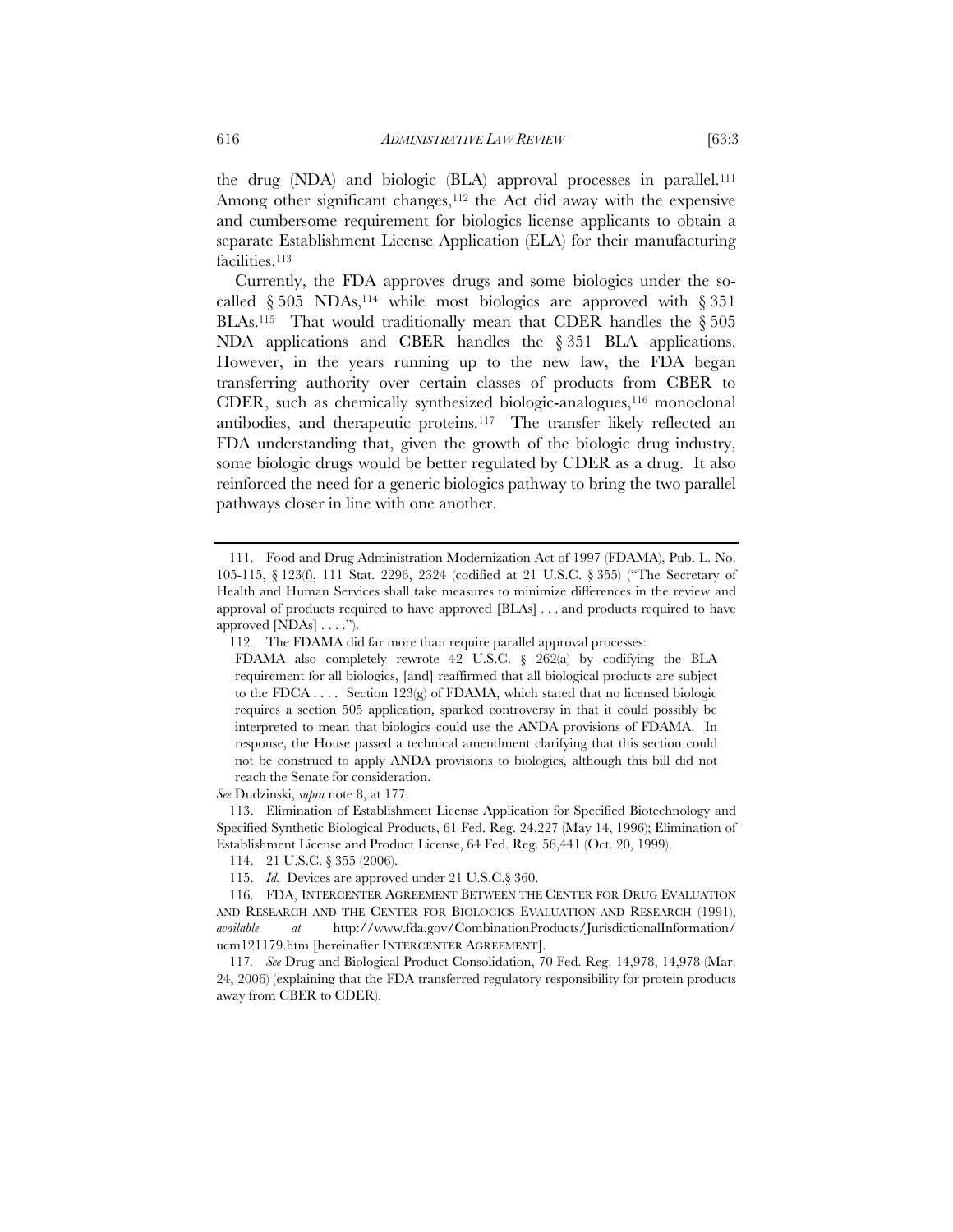For biologics not considered an exception to the rule (e.g., human growth hormone),121 there is currently only one approval plan—a follow-on applicant must file a complete BLA.122 The follow-on applicant must then repeat all the clinical trials that the innovator conducted and cannot rely on old approval data to support the abbreviated application, with certain exceptions (e.g., Avonex approval, a rare exception that tends to prove the rule).123

Full biologic approval is a significant and costly regulatory burden.<sup>124</sup> The applicant must file extensive pharmacology, pharmacokinetics, toxicokinetics, and tissue-distribution studies; toxicology studies; and a separate Good Laboratory Practices requirement.<sup>125</sup> Further, applicants

120. 21 U.S.C. § 355(j)(1)–(2)(A).

 121. These exceptions may be historical accident, although the statutory definitions of biologic and drug overlap:

Thus, by May 1981, FDA had divided protein-based therapeutics between the Bureaus, with human insulin, human growth hormone (and analogues), thymosin, ACTH, and endorphins under the purview of the Bureau of Drugs, while interferons, vaccines (for hepatitis B and influenza), and serum albumin fell under the jurisdiction of the Bureau of Biologics. There is little evidence of the deliberations and motivations for these distinctions, although one notes that the products in the Bureau of Drugs are physically smaller, and less complex proteins.

Dudzinski, *supra* note 8, at 163.

 122. For more information on the pre-application process see James G. Kenimer et al., *Biologics*, *in* FDA REGULATORY AFFAIRS: A GUIDE FOR PRESCRIPTION DRUGS, MEDICAL DEVICES, AND BIOLOGICS 129, 137 (Douglas J. Pisano & David Mantus eds., 2004) (discussing clinical requirements in detail).

 123. Avonex is a follow-on intereferon beta-1b biologic. Biogen used comparability data with the first-to-file product, Betaseron, and received approval under  $\S 505$  from the FDA, despite the fact that the two have a different number of amino acids, one is glycosylated while the other is not, and there are two amino acid differences in the chain. *See* Berlex Lab., Inc. v. FDA, 942 F. Supp. 19, 21–22 (D.D.C. 1996) (unsuccessfully challenging the abbreviated approval).

124*. See* Grabowski et al., *supra* note 18, at 1292–93 (discussing R&D costs for drugs and biologics in terms of the Hatch–Waxman Act).

 125. For an excellent discussion of those requirements, see Kenimer, *supra* note 122, at 129–52.

 <sup>118. 21</sup> U.S.C. § 355(b)(1); Abbreviated New Drug Application Regulations, 57 Fed. Reg. 17,950, 17,950 (Apr. 28, 1992).

 <sup>119.</sup> Publication of "Paper NDA" Memorandum, 46 Fed. Reg. 27,396, 27,396–97 (May 19, 1981).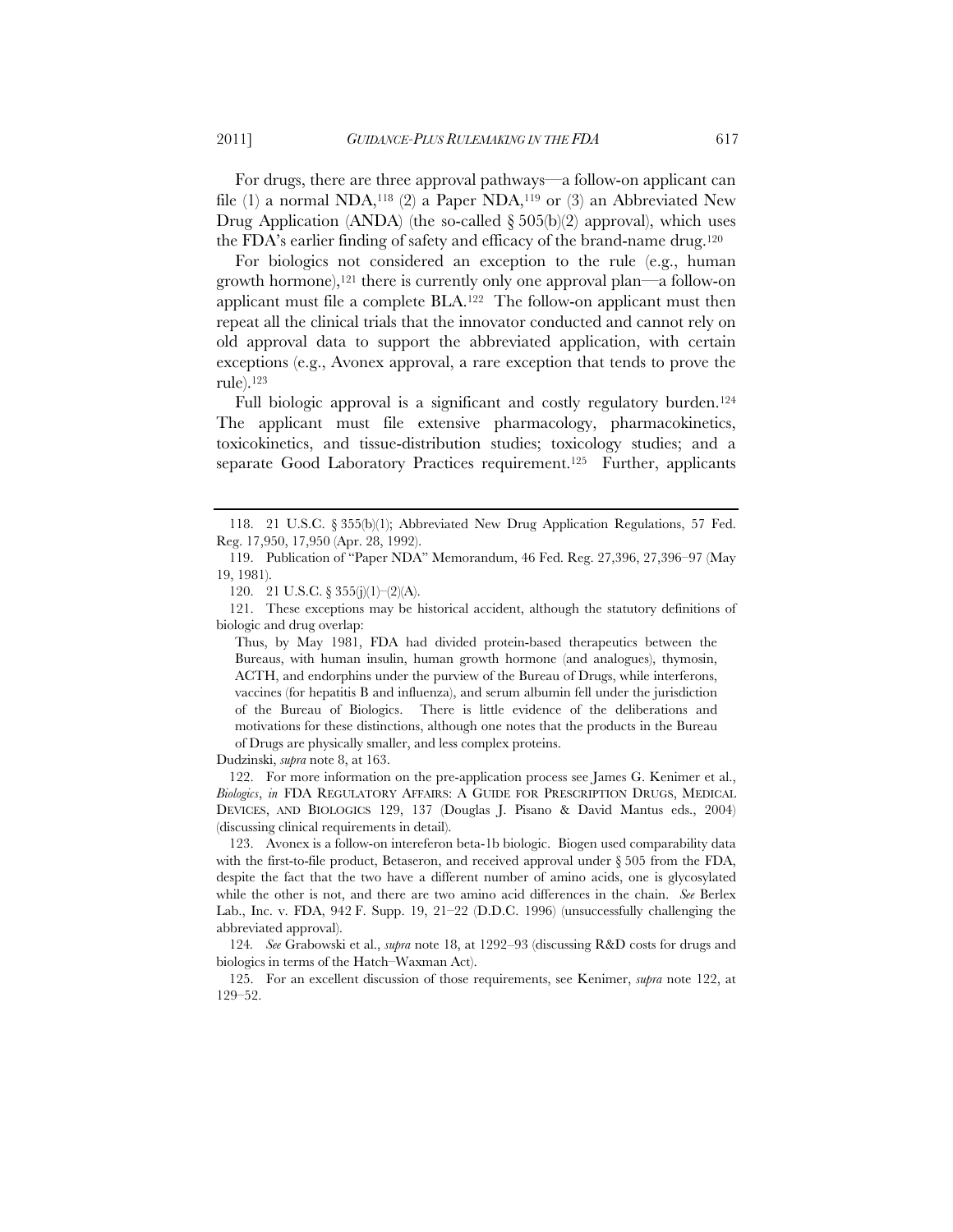have to repeat the many requirements of Phase I (small trials meant to demonstrate safety only), Phase II (larger trials meant to demonstrate safety and efficacy), and Phase III human clinical trials (large, complex trials meant to demonstrate how safe and effective the treatment is compared to existing treatments).126 Hence, the FDA needed an abbreviated approval pathway for biologic drugs to help alleviate this burden, spur competition, and increase widespread access to medicines.

## II. THE BIOSIMILARS ACT AND THE HATCH–WAXMAN ACT: THE TWO PARALLEL PATHWAYS, COMPARED

## *A. Legislative History*

In the years before the passage of the Biosimilars Act, legal scholars began arguing somewhat convincingly that the Hatch–Waxman Act itself authorized a generic pathway for biologics that qualified as drugs, regardless of whether the innovator product had been approved under § 351.127 However, the FDA maintained that the Hatch–Waxman Act did not apply to generics of biologic products approved under  $\S 351$ .<sup>128</sup> This led to the inevitable question: With all the advances in biotechnology, why would Congress not create a generic pathway for biologics?

Many detractors of a generic pathway argued to Congress that protein therapies and other biologics were simply too complex to safely allow for abbreviated generic follow-on applications.129 Biotech companies have even argued that producing a generic biologic could not "be done because of the difficulty in producing biologics. In fact, they don't believe there is such a thing as a generic biologic."<sup>130</sup>

<sup>126</sup>*. Id*.

<sup>127</sup>*. See*, *e.g.*, Dudzinski, *supra* note 8, at 171 ("It is questionable whether Title I of Hatch–Waxman applies only to 'new drugs' and excludes biologics because there was no biotechnology industry per se when it was enacted nor was the Act motivated by apparent concerns for generic biologics.").

<sup>128</sup>*. See* FDA Interpretation, *supra* note 19 (finding so partly because the predictable atomic structure of single-molecule drugs allowed for a reliable determination of bioequivalence, while biologics, even small-protein biologic drugs, are harder to predict); *see also supra* text accompanying note 19.

<sup>129</sup>*. See 2004 Hearing*, *supra* note 33, at 72–73 (Statement of Dr. William Hancock) (arguing that results would always vary from batch to batch due to posttranslational modifications).

 <sup>130.</sup> Deirdre Davidson, *Reform Eyed for Landmark Drug Law*, NAT'L L.J. LEGAL TIMES, Sept. 11, 2000, at 1.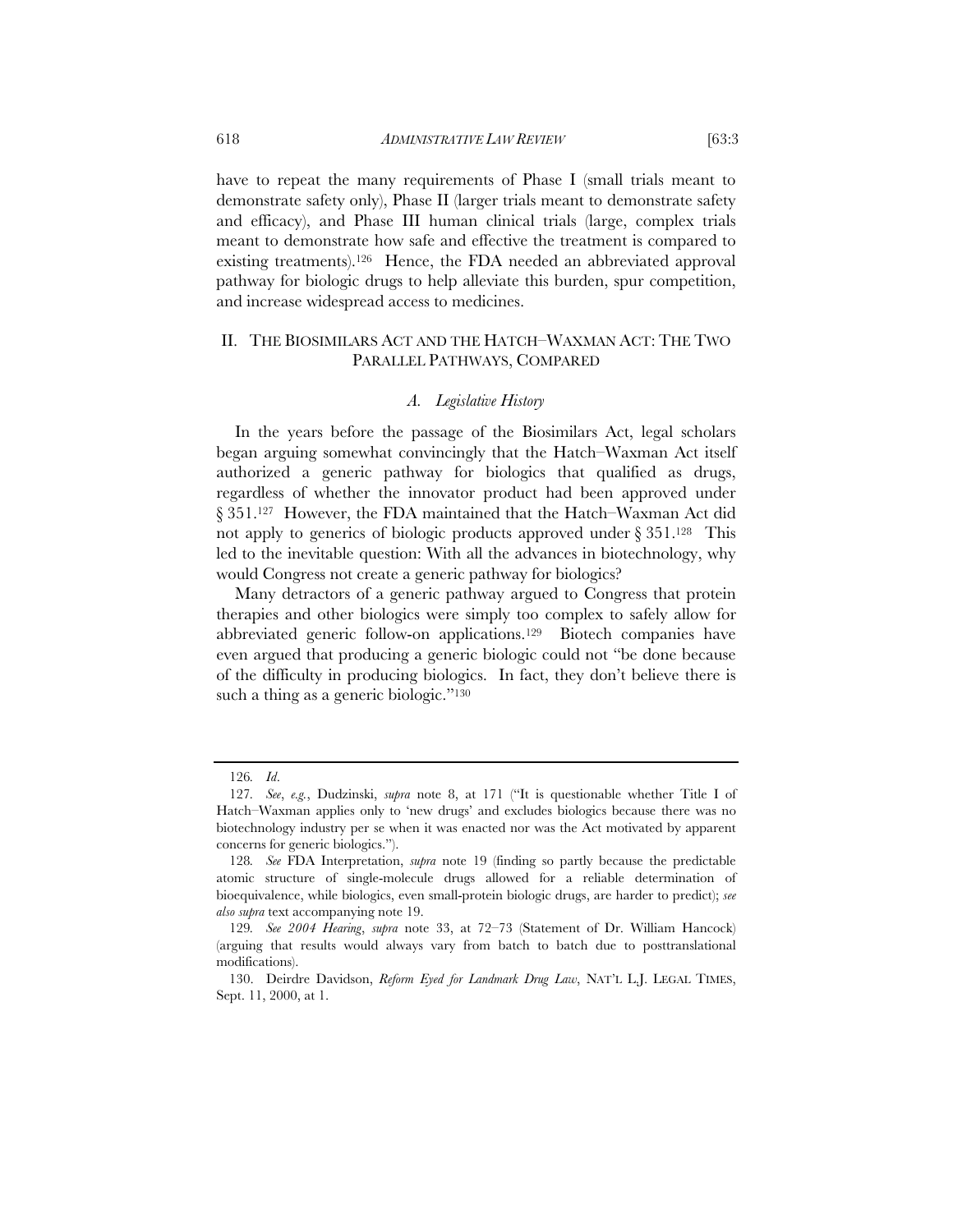On the other hand, advocates for the law countered that the FDA's standards for safety could remain high while "eliminating unnecessary requirements"131 and that it "will be essential" to create generic competition in order "to reduce costs to consumers and health care providers, and to stimulate continued innovation."132 Further, mechanisms of production and purification of biologics have progressed at a rapid pace, new technology has developed quickly, and advocates now argue that generic versions of biologics are well within a follow-on company's technical grasp.133

Regardless of the arguments, the drive to legislate a new generic biologics pathway began in earnest in 2007 with the 110th Congress. The 110th Congress debated four competing bills, each variously generous to the innovator or generic industry.<sup>134</sup> By the end of the term, it appeared that members had reached a compromise deal. However, the bill failed passage when key members of the generic industry withdrew their support pending the election of Barack Obama, hoping instead for a better bill under a Democratic Administration, House, and Senate.135

The Biosimilars Act was reintroduced in the 111th Congress in 2009 in modified form, and Congress finally passed it as part of the healthcare reform bill in 2010.136

 <sup>131.</sup> One of the FDA's primary institutional mandates (if not *the* primary one) is consumer safety. *See* FDA v. Brown & Williamson Tobacco Corp., 529 U.S. 120, 133 (2000) ("Viewing the FDCA as a whole, it is evident that one of the Act's core objectives is to ensure that any product regulated by the FDA is 'safe' and 'effective' for its intended use.").

 <sup>132.</sup> *2004 Hearing*, *supra* note 33, at 60 (statement of Dr. Carole Ben-Maimon, President and CEO, Barr Research, Inc.).

<sup>133</sup>*. Id.*

<sup>134</sup>*. See* Kelly & David, *supra* note 29, at 124–30 (discussing—complete with tables and charts—the four bills;, the Inslee bill, *supra* note 40;, the Biologics Price Competition and Innovation Act of 2007, S. 1695, 110th Cong. (2007);, the Pathway for Biosimilars Act, H.R. 5629, 110th Cong. (2008); and the Access to Life-Saving Medicine Act, H.R. 1038, 110th Cong. (2007)).

<sup>135.</sup> Czaban et al., *supra* note 22, at 2. Whether the bill they ended up getting was in fact better remains to be seen.

<sup>136</sup>*. See supra* notes 3–4 and accompanying text (discussing the new Healthcare Reform Act). Senator Edward Kennedy originally introduced the bill during the 110th Congress, and it was reintroduced and adopted by the 111th Congress with a number of significant changes adopted from Eshoo's competing bill. *Compare* Biologics Price Competition and Innovation Act of 2007, S. 1695, 110th Cong. § 2(a)(2) (2007) (Kennedy bill) (defining biosimilar as "no clinically meaningful differences between the biological product and the reference product in terms of the safety, purity and potency of the product"), *with* Pathway for Biosimilars Act, H.R. 5629, 110th Cong. §  $101(a/2)$  (2008) (Eshoo bill) (adding that "biosimilar[s]" must be "highly similar"). Ironically, Congress largely rejected the bill put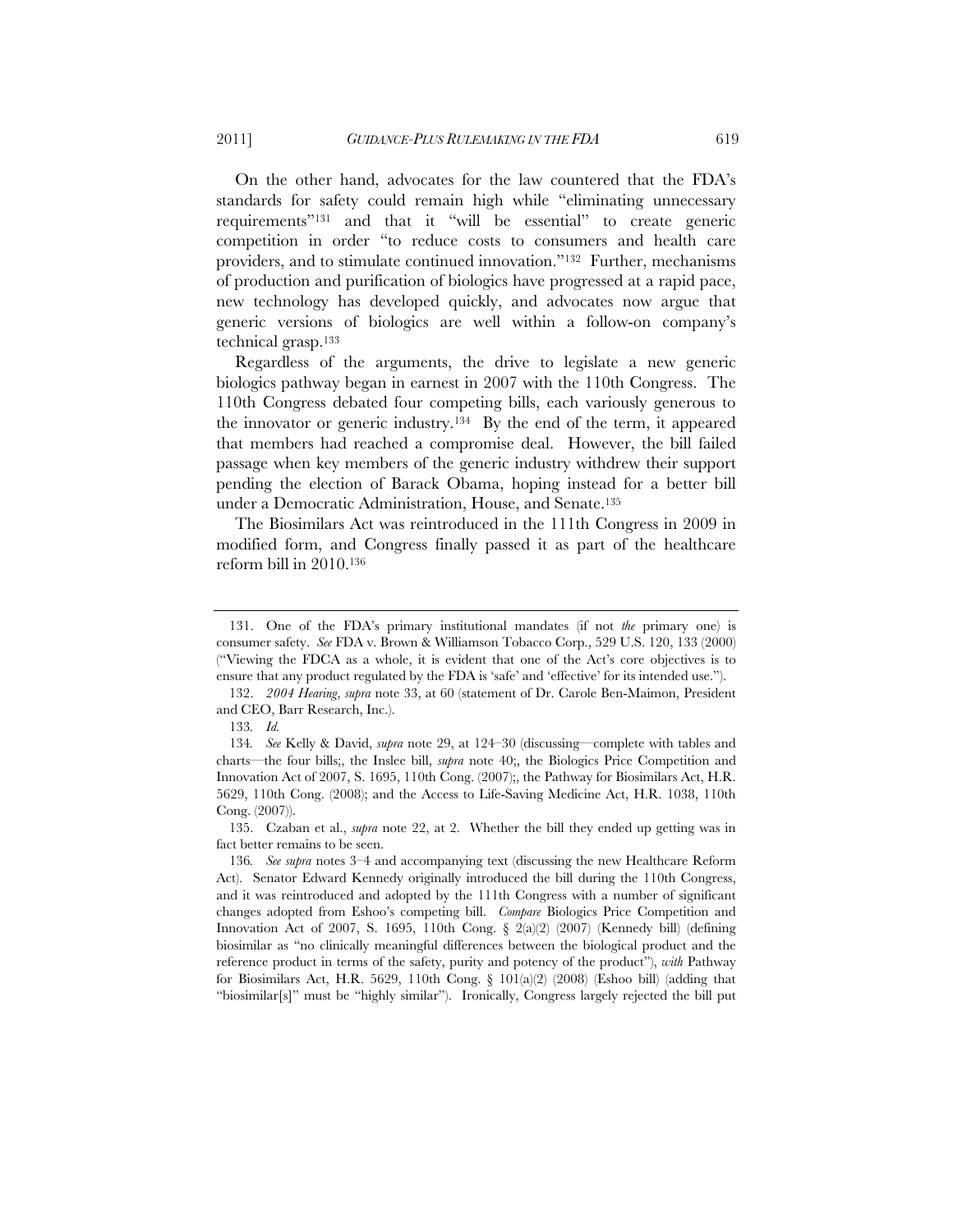The Biosimilars Act amends the definition of *biologic* under § 262(i) of the PHSA,<sup>137</sup> grants the FDA statutory authority to issue biosimilar and interchangeable determinations, and gives the agency broad deference in determining the procedural details of the scheme.138 It also sets up a patent-challenge system139 and offers exclusivity incentives for the first follow-on applicant to file.<sup>140</sup> It grants the agency ten years to come up with a comprehensive pathway to encourage and expedite follow-on generic applications in an effort to drive down the cost of health care.141 Additionally, the bill grants biologics innovator applicants twelve years of data exclusivity for their clinical studies.142 Further, the Act includes a complex patent-challenge system administered through the FDA, which is intended to reduce costly litigation by resolving patent disputes before they reach court.143 Lastly, there is a user-fee provision that grants the FDA feesetting authority in order to recoup some of the costs of the new regulations.144 The twelve-year provision, the patent challenge system, and the fee-setting provisions are beyond the scope of this Comment.145

139*. Id.* § 7002(a)(2)(*l*).

 144. Biosimilars Act § 7002(f). The Prescription Drug User Fee Act (PDUFA) expires in 2012 and is limited to user fees for prescription drugs, but is anticipated to be reapproved in expanded form. *See* Prescription Drug User Fee Act of 1992, Pub. L. No. 102-571, 106 Stat. 4491 (1992) (codified at 21 U.S.C. §§ 301, 343-1, 376, 379 (2006)) (detailing the strictures of the PDUFA); *see also* Alicia Mundy, *Generic Drug Makers Line Up Behind Proposal for FDA Fees*, WALL ST. J., Feb. 16, 2011, at B1 ("The Obama administration has supported user fees for generic drugs . . . . Obama's budget . . . included \$40 million in anticipated revenue from such fees in 2012. Any such plan would require approval from Congress.").

 145. The contentious twelve-year data exclusivity provision in effect creates a strong new form of intellectual property protection for innovator biologics. *See* Interview with Hans Sauer, Assistant Chief Counsel, Biotechnology Indus. Org., in Washington, D.C. (Jan. 21,

forth by Rep. Henry Waxman, the eponymous sponsor of the Hatch–Waxman Act, perhaps because it granted only a three-year data exclusivity term. *See* Access to Life-Saving Medicines Act, H.R. 1038, 110th Cong. (2007).

 <sup>137. 42</sup> U.S.C. § 262(i) (2006) (defining "biological product"); Biosimilars Act, Pub. L. No. 111-148, § 7002(b), § 351(i), 124 Stat. 119, 814–15 (2010) (to be codified at 42 U.S.C.  $§ 262(i)$ .

<sup>138</sup>*.* Biosimilars Act § 7002(a)(2)(k).

<sup>140</sup>*. Id.* § 7002(a)(2)(k)(6).

<sup>141</sup>*. Id*. § 7002(e).

<sup>142</sup>*. Id*. § 7002(a)(2)(k)(7).

<sup>143</sup>*. See id.* § 7002(a)(2)(*l*) (laying out the new patent-challenge system). For more on the loopholes, quirks, and vagaries the new system presents, see Czaban, *supra* note 22, at 5–9 (calling the new patent challenge system the "Kabuki Theater of Biologics Patent Litigation").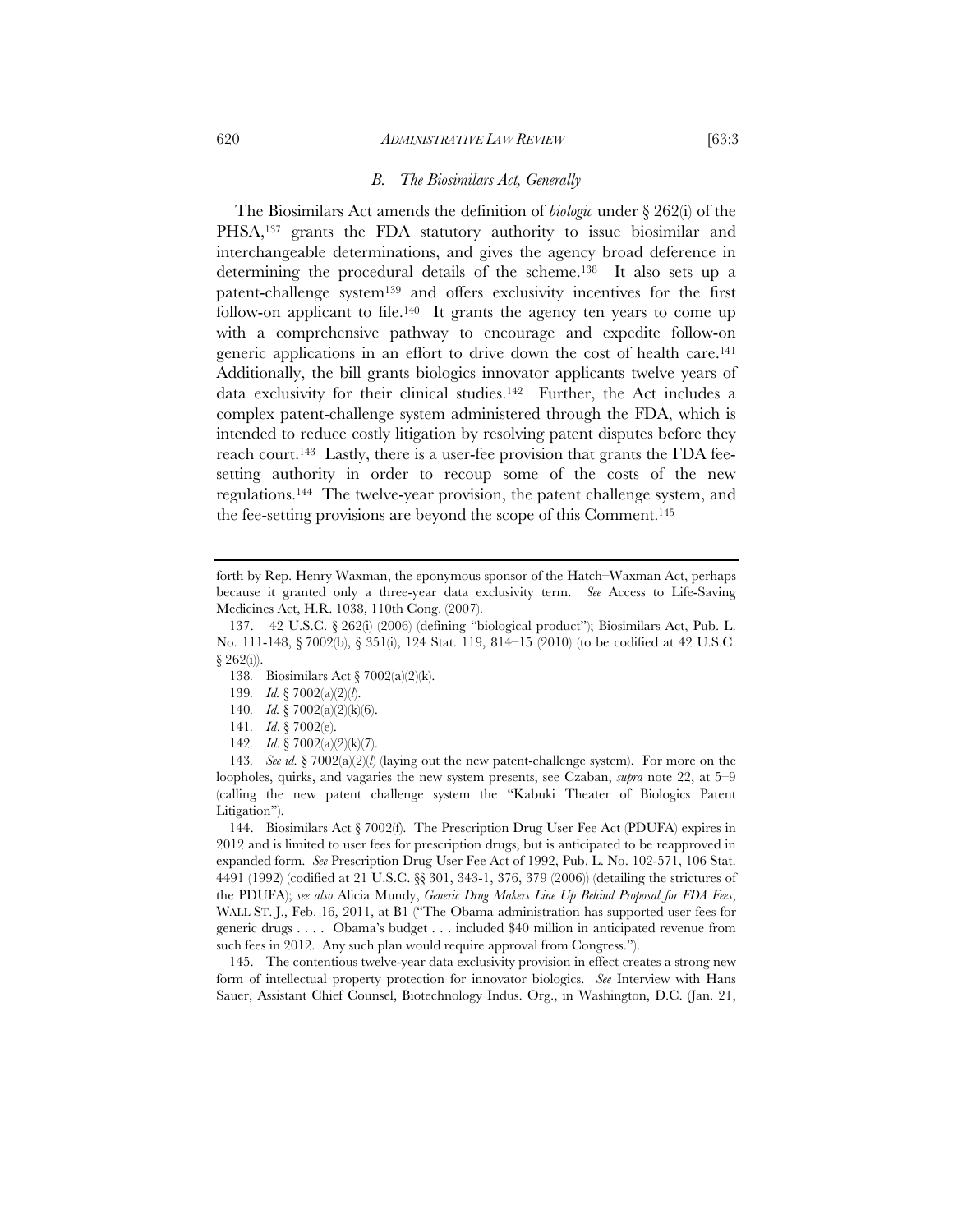### *C. Definition of Biologics*

The Biosimilars Act changed the statutory definition of a biologic under the PHSA. The old definition, with the relevant amendments italicized, is as follows:

The term "biological product" means a virus, therapeutic serum, toxin, antitoxin, vaccine, blood, blood component or derivative, allergenic product, *protein (except any chemically synthesized polypeptide)*, or analogous product, or arsphenamine or derivative of arsphenamine (or any other trivalent organic arsenic compound), applicable to the prevention, treatment, or cure of a disease or condition of human beings.<sup>146</sup>

The addition of the language concerning proteins is vital, as the majority of biologic drugs approved as drugs in the past under § 505 with an NDA (e.g., insulin, human growth hormone) are variants of recombinant DNA proteins that occur naturally in the body.147 Other than those grandfathered in,148 it would appear that, moving forward, all innovator protein therapies not chemically synthesized will now likely be approved again under § 351 of the PHSA as biologics, using a BLA.149 Whether CDER will retain examination authority over them remains to be seen.

Here, Congress granted the FDA an expanded definition of *biologics*, one that would encompass nearly all therapeutic protein products. The FDA

<sup>2011) (&</sup>quot;It is a sad commentary on the state of the patent system that biotech firms felt the need to lobby hard for this alternative form of intellectual property to run to.") (on file with author). However, the twelve-year provision is now statutory, and so the debate is largely academic. Besides, legal authors have already commented on the twelve-year provision *ad nauseum*. *See, e.g.*, Maxwell R. Morgan, *Regulation of Innovation Under Follow-on Biologics Legislation: FDA Exclusivity as an Efficient Incentive Mechanism*, 11 COLUM. SCI. & TECH. L. REV. 93 (2010) (supporting the twelve-year provision).

<sup>146. 42</sup> U.S.C. § 262(i) (as amended by Biosimilars Act § 7002(b)).

<sup>147</sup>*. See supra* Part I (discussing the history of regulation before the Hatch–Waxman Act).

<sup>148</sup>*. See* Biosimilars Act § 7002(e) ("An application for a biological product may be submitted under section 505 of the  $[FDCA]$  if  $[it]$  is ... the subject of an application approved under such section 505 no later than the date of enactment of this Act.").

 <sup>149.</sup> The primary exception is directed at biologic-analogues of chemically synthesized drugs like Miacalcin, approved in 2005 before the legislation was drafted. Miacalcin is a "chemically synthesized polypeptide . . . cited as the reference product in the section 505(b)(2) application for Fortical, a recombinant salmon calcitonin product. The Fortical application was approved in 2005 . . . . Congress thus had this precedent before it when drafting the language in question." Jim Shehan, Vice President, Legal, Gov't & Quality Affairs, Novo Nordisk, Inc., Address at the FDA Public Meeting (Nov. 2, 2010), http://www.novonordisk-us.com/Images/PDF/NN\_Shehan\_Testimony\_October\_27\_ FINAL.pdf.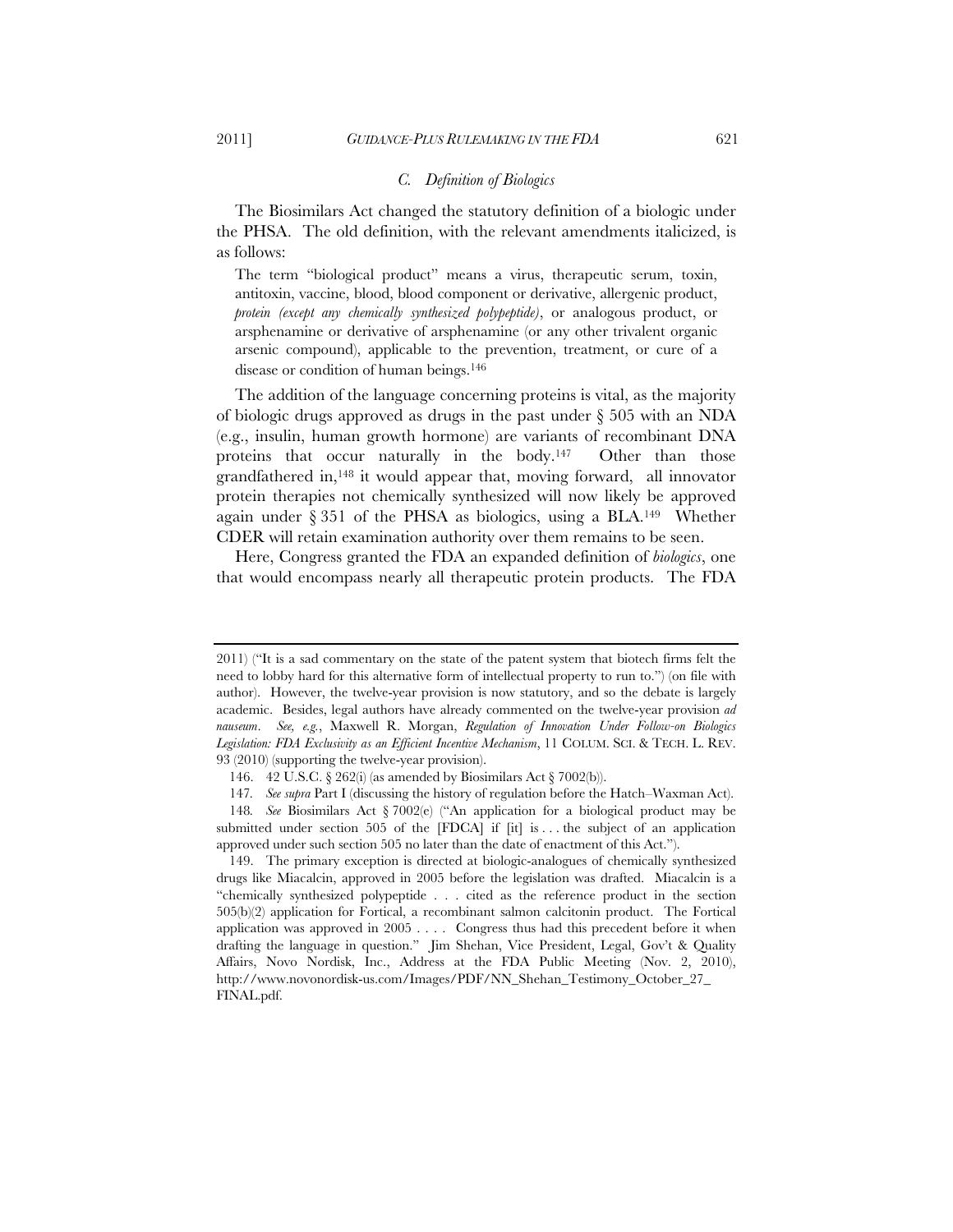has traditionally interpreted the "or analogous product" clause broadly,<sup>150</sup> including such things as monoclonal antibodies, therapeutic proteins, and immunoglobulin products. By specifically defining *proteins*, Congress has assumed this interpretation and made it statutory—making it clear that protein products are squarely biologics and will be subject to  $\S 351$  as amended, not § 505. So while many biologics will still qualify as drugs under the statutory definition, they most likely will be regulated under the new § 351(k) approval rules.

#### *D. Bioequivalence, Biosimilarity, and Interchangeability*

The Hatch–Waxman Act resulted in a highly detailed procedural pathway (the ANDA) that asks generic applicants to show their drug is "bioequivalent" to corresponding innovator drugs, meaning therapeutically equivalent.151 The FDA lists innovator and generic drugs in *Approved Drug Products with Therapeutic Equivalence Evaluations* (the *Orange Book*), with an appropriate "equivalence" grade (generally, an A-type or B-type rating).152

In contrast, the Biosimilars Act creates two statutory determinations for a follow-on biologic product: biosimilar and interchangeable. These can be analogized to the distinction in single-molecule drugs between products that are bioequivalent (i.e., those that receive a B rating in the *Orange Book)*, versus products that are both bioequivalent and interchangeable (i.e., those that receive an A rating). In the former case, bioequivalence generally means the generic drug can only be prescribed for the same indications as the innovator, not substituted for it.153 In the latter, the pharmacists can switch a patient's prescription of one for the other without asking.<sup>154</sup> Further, the legislation gives the FDA the power to decide *not* to allow for

<sup>150. 21</sup> C.F.R. § 600.3(h) (2010) (defining *analogous products*).

 <sup>151.</sup> Hatch–Waxman Act, Pub. L. No. 98-417, § 101(2)(A)(iv), 98 Stat. 1585, 1586 (1984) (codified at 21 U.S.C. § 355(b), (j), (*l*); 35 U.S.C. § 156, 271, 282 (2006)). The applicant must provide "information to show that the new drug is bioequivalent to the listed drug referred to in clause (i)" with the exception that if the applicant admits the drug has a different active ingredient, additional studies are needed. *Id.*

<sup>152</sup>*.* ORANGE BOOK, *supra* note 16.

 <sup>153.</sup> RICHARD R. ABOOD, PHARMACY PRACTICE AND THE LAW 141 (6th ed. 2011) ("For example, if the *Orange Book* lists four pharmaceutically equivalent drugs, two with a B rating and two with an A rating, the pharmacist may interchange the two drugs with A ratings.").

<sup>154</sup>*. See id.* (cautioning that switching is only allowed if the drug is therapeutically equivalent or bioequivalent to the prescribed drug).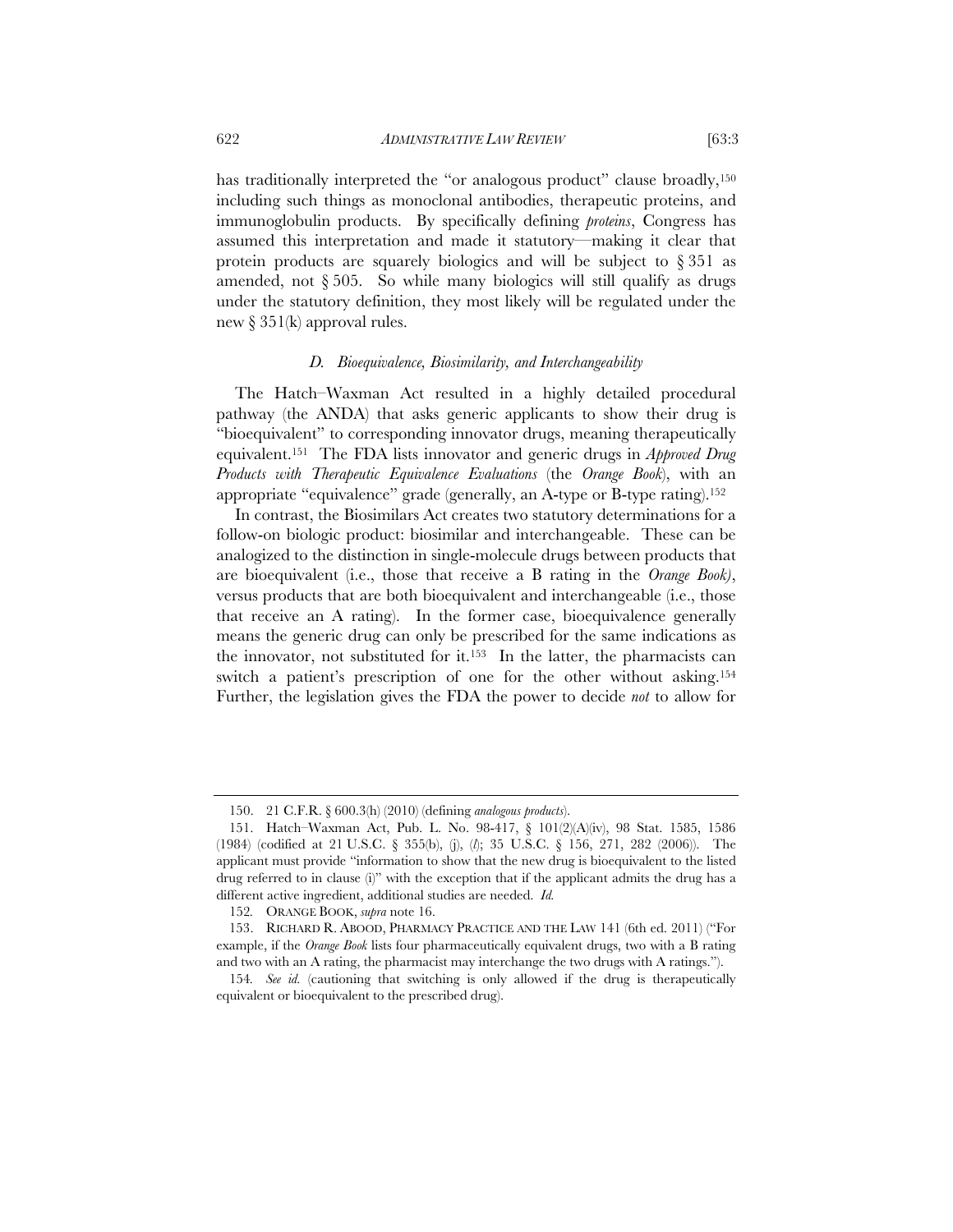either biosimilar or interchangeable determinations for some classes of biologics.155

Thus, the new law will lead to the creation of what is in essence an Abbreviated Biologics License Application (ABLA),156 with the two standards resulting in far different, more unpredictable results than Hatch– Waxman.

#### *1. Biosimilarity*

The Biosimilars Act defines *biosimilarity* to require: (1) a follow-on product must be "highly similar" to the reference product in terms of structure, and (2) there can be "no clinically meaningful differences" between the biological product in terms of safety, purity, and potency.157 This broad language allows the FDA to fashion clinical testing requirements based on (1) similar chemical structure and (2) statistical bioequivalence in clinical outcomes and efficacy. For instance, the FDA must define "clinically meaningful."

To compare, for drugs NDAs must include data relating to (1) chemistry, (2) manufacturing, (3) controls, (4) labeling, (5) testing, (6) animal studies, (7) clinical studies, and  $(8)$  bioavailability<sup>158</sup> requirements.<sup>159</sup> ANDAs, on the

 <sup>155.</sup> Biosimilars Act, Pub. L. No. 111-148, § 7002(a)(2)(k)(8)(E)(i), 124 Stat. 119, 808  $(2010)$  (to be codified at 42 U.S.C. § 262(k)(8)(E)(i)).

 <sup>156.</sup> Note that I have created the Abbreviated Biologics License Application (ABLA) term. Others have hypothetically called this future pathway "§ 351(k) approval" in keeping with the common practice of referring to approvals by their original statutory section number. *E.g.*, Steven A. Nash & Rebecca Workman, *A New Pathway for Follow-on Biologics*, 20 FED. CIR. B.J. 193, 194 (2010) ("This Article will refer to an application for licensure of a biosimilar or interchangeable product as a '351(k) application.").

<sup>157.</sup> The PHSA was amended to include the following definition of *biosimilar*:

<sup>(2)</sup> The term 'biosimilar' or 'biosimilarity,' in reference to a biological product that is the subject of an application under subsection (k), means—

 <sup>(</sup>A) that the biological product is *highly similar* to the reference product notwithstanding minor differences in clinically inactive components; and

 <sup>(</sup>B) there are *no clinically meaningful differences* between the biological product and the reference product in terms of the safety, purity, and potency of the product.

Biosimilars Act, § 7002(b) (emphasis added) (internal quotation marks omitted).

<sup>158</sup>*. See* 21 U.S.C. § 355(j)(8) (2006) (defining bioavailability as "the rate and extent to which the active ingredient or therapeutic ingredient is absorbed from a drug product and becomes available at the site of drug action").

 <sup>159.</sup> This is derived from the FDA's applications for drugs or biologics, which uses different nomenclature. *See* David J. Pizzi & Janet C. Rae, *Formatting, Assembling, and Submitting the New Drug Application (NDA)*, *in* FDA REGULATORY AFFAIRS: A GUIDE FOR PRESCRIPTION DRUGS, MEDICAL DEVICES, AND BIOLOGICS 81, 81–115 (Douglas J. Pisano & David Mantus eds., 2004) (including a chart mapping the various study requirements).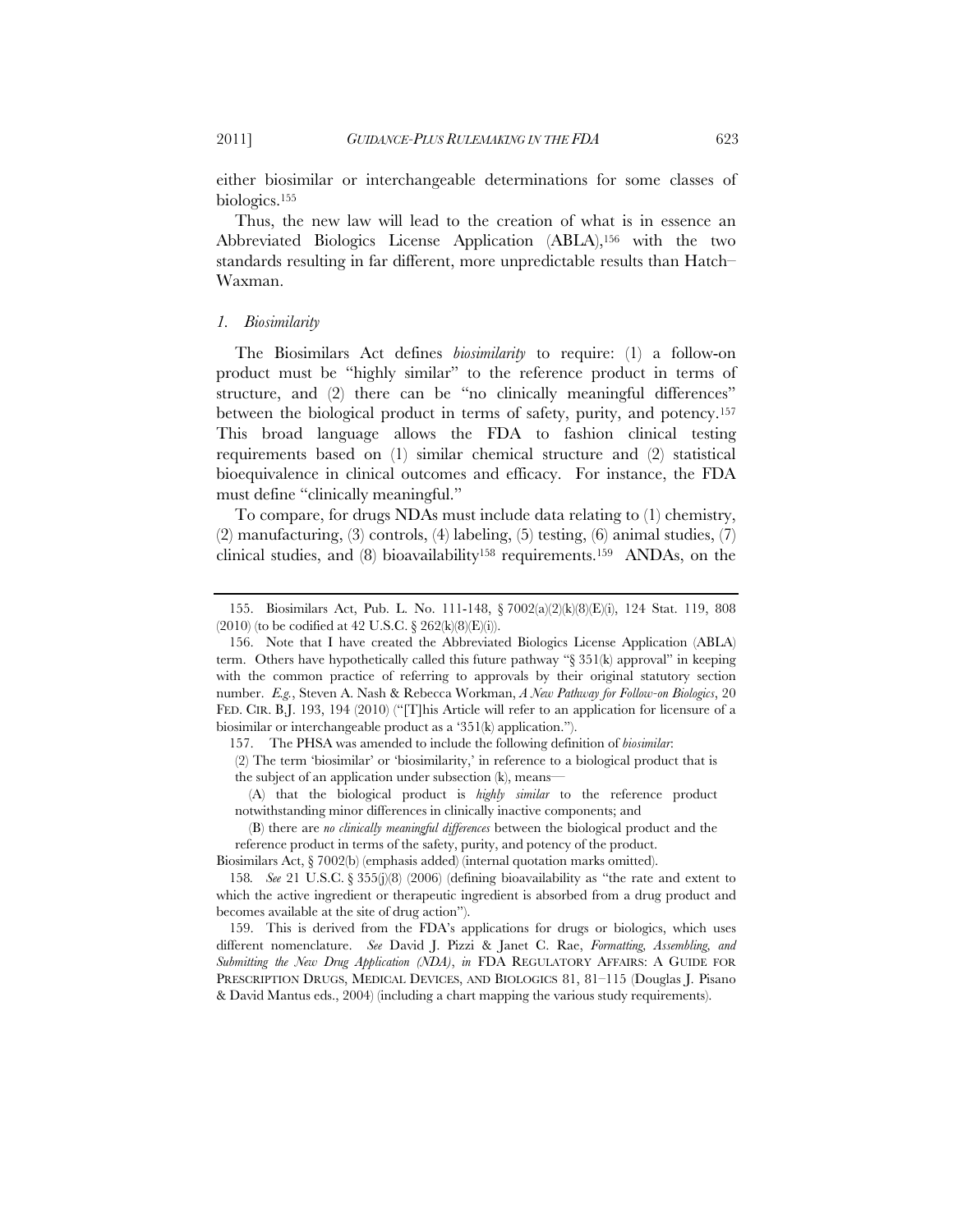other hand, require  $(1)$ – $(5)$  but can prove bioequivalence<sup>160</sup> comparative to the innovator drug in lieu of any of  $(6)$ – $(8)$ .<sup>161</sup> Somewhat analogously, BLAs must submit data relating to  $(1)$ – $(8)$  and must further submit establishment standards.162

The Biosimilars Act provides that the FDA will derive determinations of biosimilarity from: (1) analytical studies showing the biological product is highly similar, (2) animal studies, including [an] assessment of toxicity, and (3) clinical studies sufficient to demonstrate safety, purity, and potency in relation to the innovator biologic.163

These factors are analogous to drug bioequivalence, animal studies, clinical studies, and bioavailability requirements. This seems to encompass the full requirements, with an additional required showing of "highly similar." However, a clause makes any of these three requirements optional at the FDA's discretion.164 Additionally, the ABLA applicants must submit data showing four other factors.165

Thus, the burden of evidence for generic biologic applicants could be far higher than it is for generic drugs under Hatch–Waxman, even in relation to the higher burdens of biologics innovators.166 ABLA applicants will also

<sup>160</sup>*. See* 21 C.F.R. § 320.24 (2010) (describing methods to demonstrate bioequivalence, including (1) pharmacokinetic studies, (2) pharmacodynamic studies, (3) comparative clinical trials, and (4) in vitro studies). For statutory authority, see 21 U.S.C.  $\S 355(j)(8)(B)$ .

 <sup>161.</sup> Animal studies, clinical studies, and bioavailability studies are a combination of the precursor toxicology studies, phase I–III clinical trials, and pharmacokinetics, toxicokinetics, and tissue distribution studies. *See* Kenimer et al., *supra* note 122, at 136–43 (detailing clinical requirements).

<sup>162</sup>*. See* 21 C.F.R. § 601.2 (general BLA requirements); *id.* § 601.12 (2010) (supplements or changes to an existing license or BLA); *see also* Kenimer & Jessop, *supra* note 122, at 146– 52 (explaining at BLA data requirements, including the data showing the establishment can reproduce batches in a safe, clinically pure, and consistent manner).

 <sup>163.</sup> Biosimilars Act, Pub. L. No. 111-148, § 7002(a), 124 Stat. 119, 804 (2010) (to be codified at 42 U.S.C. § 201).

<sup>164</sup>*. See id.* § 7002(a)(2)(k)(2)(A)(ii) ("The Secretary may determine, in the Secretary's discretion, that an element described [above] is unnecessary in an application submitted under this subsection.").

<sup>165</sup>*. Id.* § 7002(a)(2)(k)(2)(A)(i). The four other factors are: (1) the products have the same mechanism of action (but only to the extent that it is known); (2) the intended conditions for use have been previously approved for the reference product; (3) the products have the same route of administration, dosing, and strength; and (4) the facilities used to process and package the product meet certain standards. *Id.*

<sup>166</sup>*. See* Grabowski et al., *supra* note 18, at 1293 ("Given that biologics made with different cell lines or manufacturing facilities might exhibit different efficacy and safety characteristics, it is likely that some clinical trial data will be required before a follow-on biologic is approved.").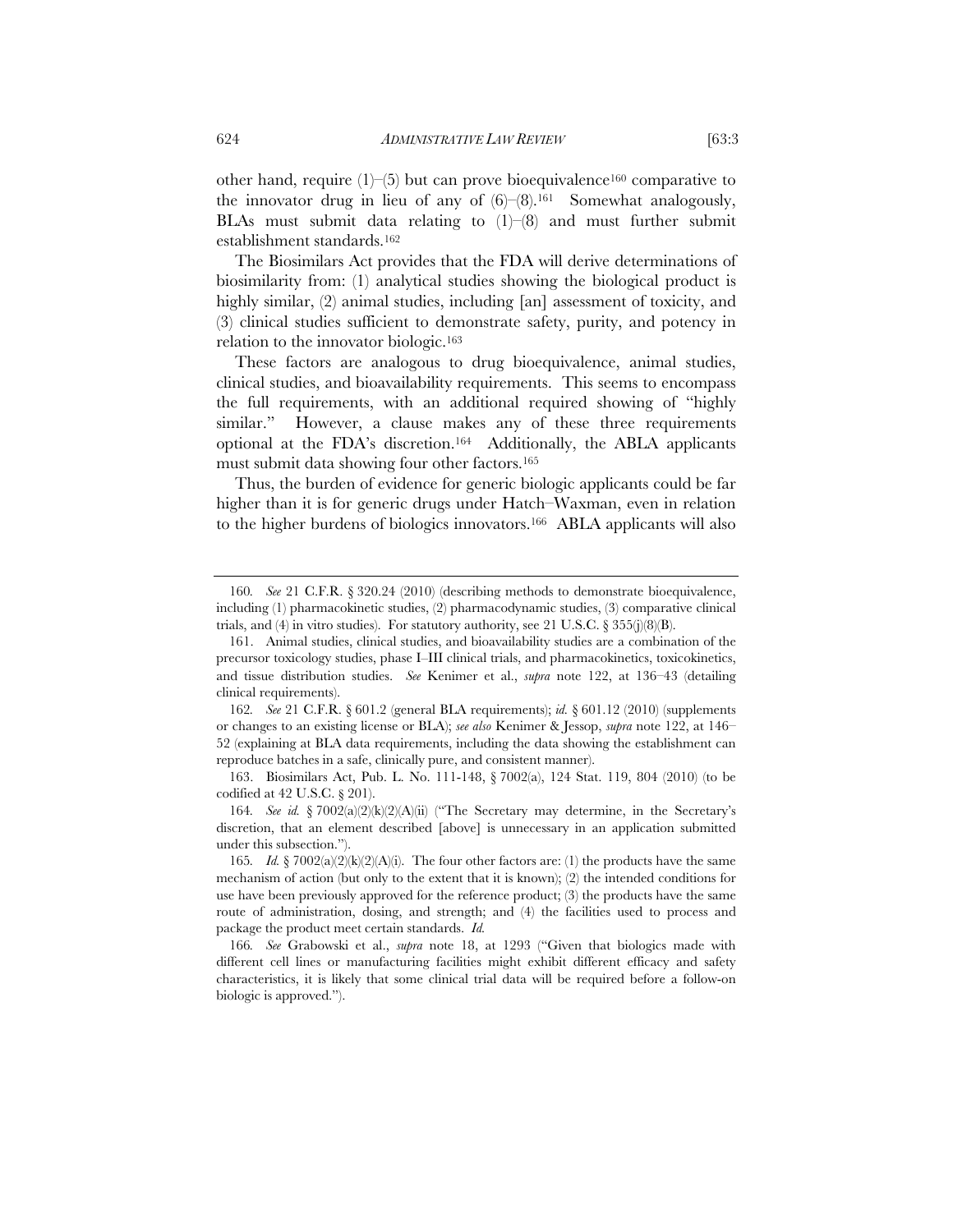have to submit studies related to purity, manufacturing studies, mechanism of action, and possibly further animal, human, and other trials. In effect, ABLA applicants may be required to submit most or all of these data again just to achieve a biosimilar determination. ABLA applicants have reason to be hopeful, however. In July 2010 (after the passage of the Biosimilars Act), the FDA approved a generic of a complex carbohydrate drug without the need for any clinical trials proving safety or efficacy.167 While the drug was technically not a biologic according to the FDA,168 at least one senior FDA official has cited its approval as an example of how permissive the FDA's thinking on biologics abbreviated approval could be.169

It also appears from the plain language that the highly similar determination itself is a much higher bar than Hatch–Waxman's bioequivalent standard. The biosimilars standards outlined above will require additional studies showing that the physical chemical structures of the two biologics are highly similar.170 The FDA can waive toxicity or certain Phase II and Phase III trials upon a "good enough" showing of chemical similarity, but in practice the FDA is unlikely to waive most of these requirements, erring on the side of caution.171 This could mean applicants will have a relatively harder—and costlier—time achieving a biosimilarity determination than they currently have getting bioequivalent determinations for single-molecule drugs.172 Until the FDA issues guidance and grows comfortable with the process, these ABLAs are not likely to

<sup>167</sup>*. See Momenta Receives OK for Generic Version of Lovenox*, ABC NEWS.COM (July 23, 2010) (on file with author) (describing FDA approval of a generic version of enoxaparin (trade name Lovenox), a low molecular weight heparin, without requiring any safety or efficacy studies).

<sup>168</sup>*. Id.* ("Lovenox is technically not a biologic drug—a complex medicine made inside special, live cells rather than by combining chemicals. However, 'functionally and effectively it is' . . . because it is derived from animal materials and is heavily processed and purified.") (quoting Tim Anderson, Analyst for Berstein Research).

<sup>169</sup>*. See BioCentury This Week: Biosimilars: Will the Path Work?*, *supra* note 38 (statement of Dr. Rachel Behrman, Assoc. Dir. for Med. Pol'y in CDER). Behrman cited Momenta's approval of M-Enoxaparin as exemplary of U.S. thinking on generic clinical requirements, as opposed to Europe, where they often require new safety and efficacy testing. As she stated, "We may be able to take the European experience [with biosimilars] and go one step further." *Id.*

<sup>170</sup>*. See supra* note 157 (citing the highly similar standard).

<sup>171</sup>*. See generally* Supplements and Other Changes to an Approved Application, 69 Fed. Reg. 18,728, 18,729 (Apr. 8, 2004) (discussing the FDA's adoption of a risk-based approach to the regulation of pharmaceuticals to enhance safety).

<sup>172</sup>*. See* Grabowski et al., *supra* note 18, at 1293 (estimating costs of the average ADNA at \$1–2 million and estimating that costs of the average generic biologic approval have been \$10–40 million in Europe).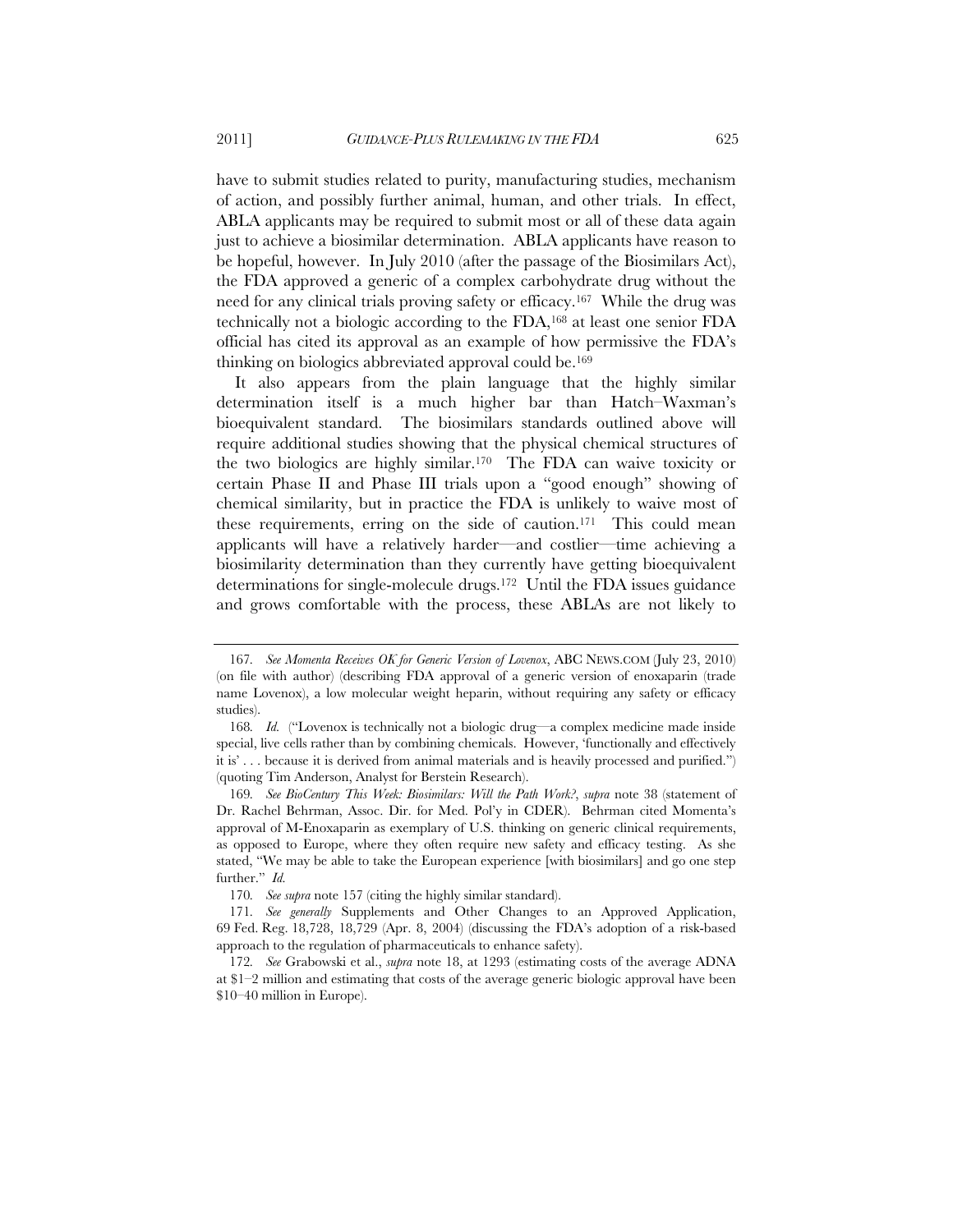#### *2. Interchangeability*

take decades.

Putting the lower-bar biosimilar determinations aside, the additional interchangeability standards seem even more difficult to meet, and the costs may not outweigh the benefits associated with generic status. The statute defines interchangeable as a biological product that "(i) is biosimilar to the reference product; [and] (ii) can be expected to produce the *same clinical result* as the reference product in any given patient."<sup>174</sup>

This is a higher clinical standard than the biosimilar "no clinically meaningful differences" standard.175 Now the FDA must determine the level of statistical tolerance it will assign to the word interchangeable as opposed to equivalent.176

Ironically, this could also indicate that biologics that have a *better* clinical result cannot achieve interchangeable status, regardless of evidence that the mechanism of action is the same, the dosage is the same, and the structure is identical. That remains true even if the generic is a slight improvement over the innovator biologic.

However, that is not the end of the interchangeability requirements. In addition:

for a biological product that is administered more than once to an individual, the risk in terms of safety or diminished efficacy of *alternating or switching between* use of the biological product and the reference product [*must*] *not* [*be*] *greater than* the risk of using the reference product without such alternation or switch.177

Ostensibly, this additional "switching" test data requirement is out of a fear that an interchangeable determination could result in patients switching between biologics. Congress could have addressed this concern

<sup>173</sup>*. See* Bruce Babbitt, White Paper, *The Dawn of Biosimilar Development in the United States: Key Legislative Aspects and Next Steps for BioPharma Manufacturers*, 5 (PAREXEL Consulting 2010) (on file with author) (noting at present "very few companies are expected to pursue the interchangeability option as presented in the [Biosimilars] Act").

<sup>174.</sup> Biosimilars Act § 7002(a)(2)(k)(4)(A)(i), (ii) (2010) (emphasis added).

<sup>175</sup>*. Id.* § 7002(a)(2)(k)(2)(A)(i)(I)(aa) (allowing biosimilarity to be shown through analytical studies showing the follow-on is "highly similar to the reference product *notwithstanding minor differences in clinically inactive components*" (emphasis added)).

<sup>176</sup>*. Cf.* ORANGE BOOK, *supra* note 16, at x (using for drugs "a 0.05 level of [statistical] significance").

<sup>177</sup>*.* Biosimilars Act § 7002(a)(2)(k)(4)(B) (emphasis added).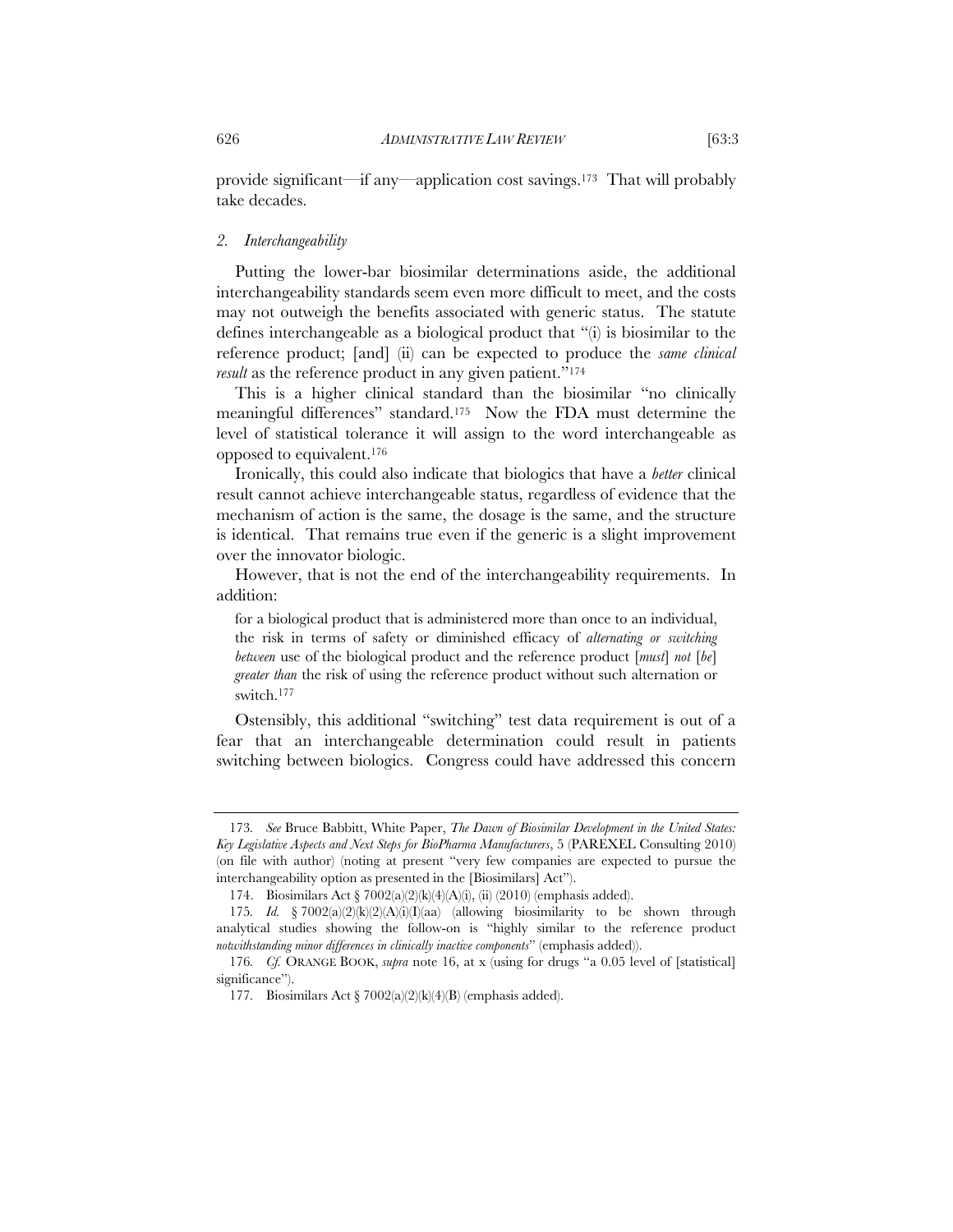in other ways. For instance, it could have added labeling requirements that patients cannot switch from one biologic or follow-on once a system of treatment has begun, or then only with a doctor's approval. Or they could have counseled doctors to only prescribe certain biologics at the beginning of treatment or changed the law so that a determination of interchangeability only applies to the initial prescription filled, not subsequent courses of the medication. To be sure, this would not have eliminated the risk associated with switching completely; the only way to do that would be to require cumbersome testing. However, by requiring such a high switching bar in addition to other safety requirements, the FDA is again erring on the side of caution. Thus, the statute imposes an unnecessarily high burden on follow-on applicants seeking interchangeability determinations.

Ominously, the FDA has indicated in the past that the mechanisms of switching may make it *impossible* to achieve an interchangeable determination.178 This indicates the FDA may be predisposed to deny applicants seeking interchangeability in cases where switching is likely.

#### *E. New Approval Procedures: What an ABLA Might Look Like*

Hatch–Waxman dictates stringent guidelines of what clinical data applicants must provide with an ANDA and explicitly states that the FDA does not have the authority to require more clinical data than the statute requires.179

Conversely, the Biosimilars Act grants the FDA exceedingly broad authority to increase or decrease the testing and data requirements. Indeed, the FDA can decide that science does not currently allow for *any* biosimilar or interchangeable determinations for non-protein products.180

 <sup>178.</sup> As one FDA official said in 2007, "For many follow-on protein products—and in particular, the more complex proteins—there is a significant potential for repeated switches between products to have a negative impact on the safety and/or effectiveness. Therefore, the ability to make determinations of substitutability for follow-on protein products may be limited." Janet Woodcock et al., *The FDA's Assessment Of Follow-on Protein Products: A Historical Perspective*, 6 NATURE REVS. DRUG DISCOVERY 437, 440 (2007)*.* 

 <sup>179.</sup> Hatch–Waxman Act, 21 U.S.C. § 355(j)(2)(A)(viii) (2006) ("The Secretary may not require that an abbreviated application contain information in addition to that required by [the Act].").

 <sup>180.</sup> *See* Biosimilars Act § 7002(a)(2)(k)(8)(E)(i).

The Secretary *may* indicate in a guidance document that the science and experience, as of the date of such guidance, with respect to a product or product class (*not including any recombinant protein*) does not allow approval of an application for license as provided under this subsection for such product or product class.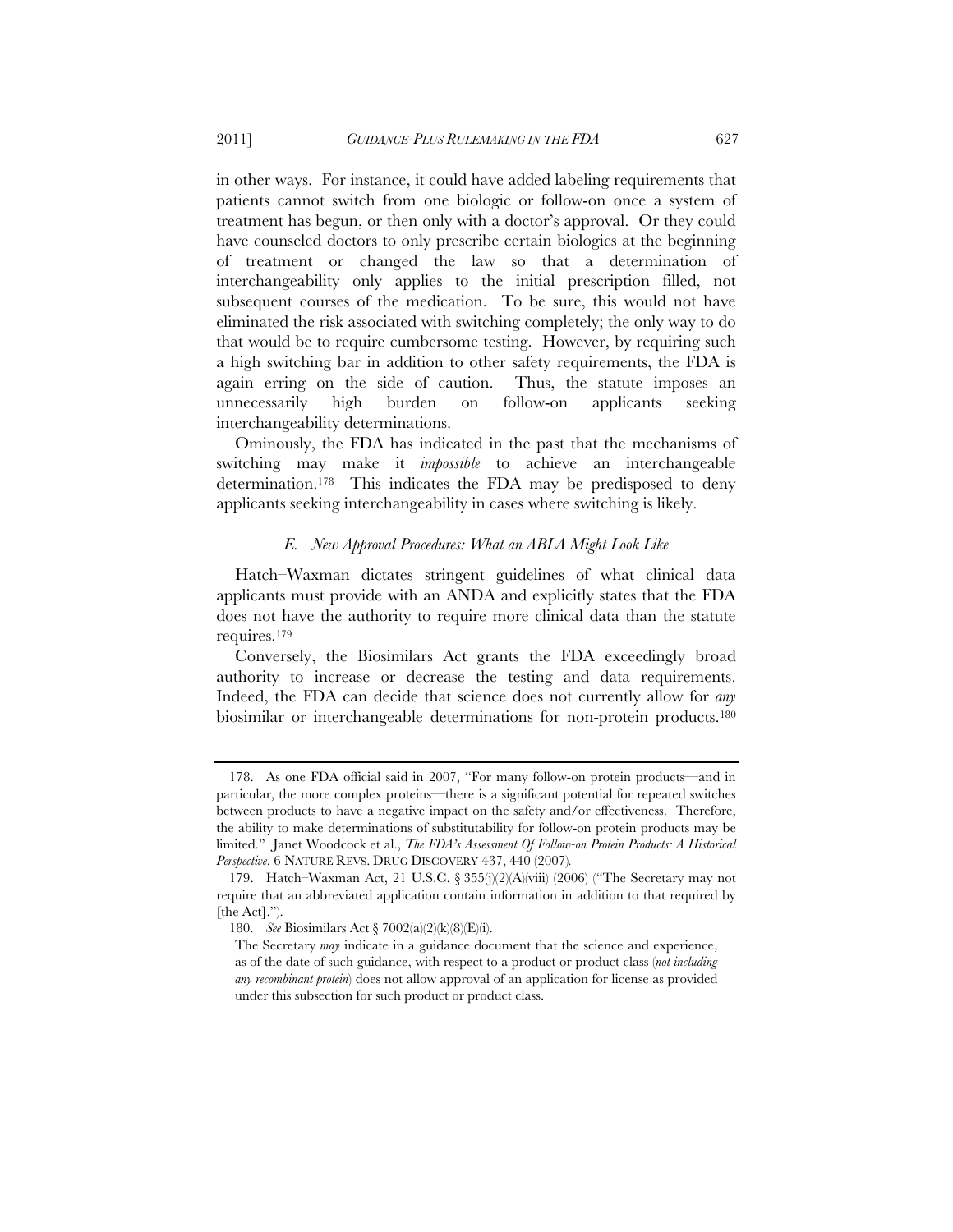This broad statutory grant will likely allow the FDA to adjust policies and procedural requirements as technology develops and requires different (and hopefully more efficient) testing methodologies to assure safety and efficacy of follow-on biologics.

It is currently unclear if the FDA will "rank" interchangeability determinations, the way Hatch–Waxman does equivalency, with an *Orange Book*-style rating.181 It should. It would be confusing to have two separate working definitions of *biosimilar/interchangeable* and *therapeutically equivalent* within the medical treatment field in the two separate pathways. Instead, the prudent thing to do is adopt a parallel (or at least analogous) definition of *interchangeable* for biologics. Having an indexed listing of all biologics and their associated biosimilars and interchangeables will increase certainty, help avoid frivolous litigation, and reduce development costs by increasing the quality and ease of co-extant biologics research.

To do this, the FDA should begin by forming an analogous *Orange Book* (say, a *Purple Book*) for biosimilarity and interchangeability ratings and rank biologics accordingly.

#### *F. Notice-and-Comment or Guidance-Plus Rulemaking?*

Traditionally, the Administrative Procedure Act (APA)182 confines agency rulemaking to one of three avenues: formal rulemaking, informal (notice-and-comment) rulemaking, and policy statements that do not have the force and effect of law.183 Nonetheless, statutes can require more or less procedure and replace the rulemaking requirements of the APA.184 Beyond the APA and the agency's enabling statute, courts cannot normally impose further procedural requirements.<sup>185</sup> The agencies, however, are free to impose further procedures,<sup>186</sup> and the President, through the Office of

*Id.* (emphases added).

 <sup>181.</sup> *See* ORANGE BOOK, *supra* note 16, at xiii–xxi (listing levels and rankings of equivalents).

<sup>182.</sup> Pub. L. No. 79-404, 60 Stat. 237 (1946) (codified at 5 U.S.C. §§ 551–59, 701–06).

 <sup>183.</sup> ANDREW F. POPPER ET AL., ADMINISTRATIVE LAW: A CONTEMPORARY APPROACH 66 (2d ed. 2010).

<sup>184</sup>*. See* Marcello v. Bonds, 349 U.S. 302, 310 (1955) (allowing exemptions from the Administrative Procedure Act (APA), but suggesting that they must be "express").

 <sup>185.</sup> Vt. Yankee Nuclear Power Corp. v. Natural Res. Def. Council, Inc., 435 U.S. 519, 524 (1978) (stating that "the [APA] established the maximum procedural requirements which Congress was willing to have the courts impose upon agencies in conducting rulemaking procedures").

<sup>186.</sup> Id. <sup>"Agencies are free to grant additional procedural rights in the exercise of their</sup> discretion.") *See* Recommendations of the Administrative Conference of the United States,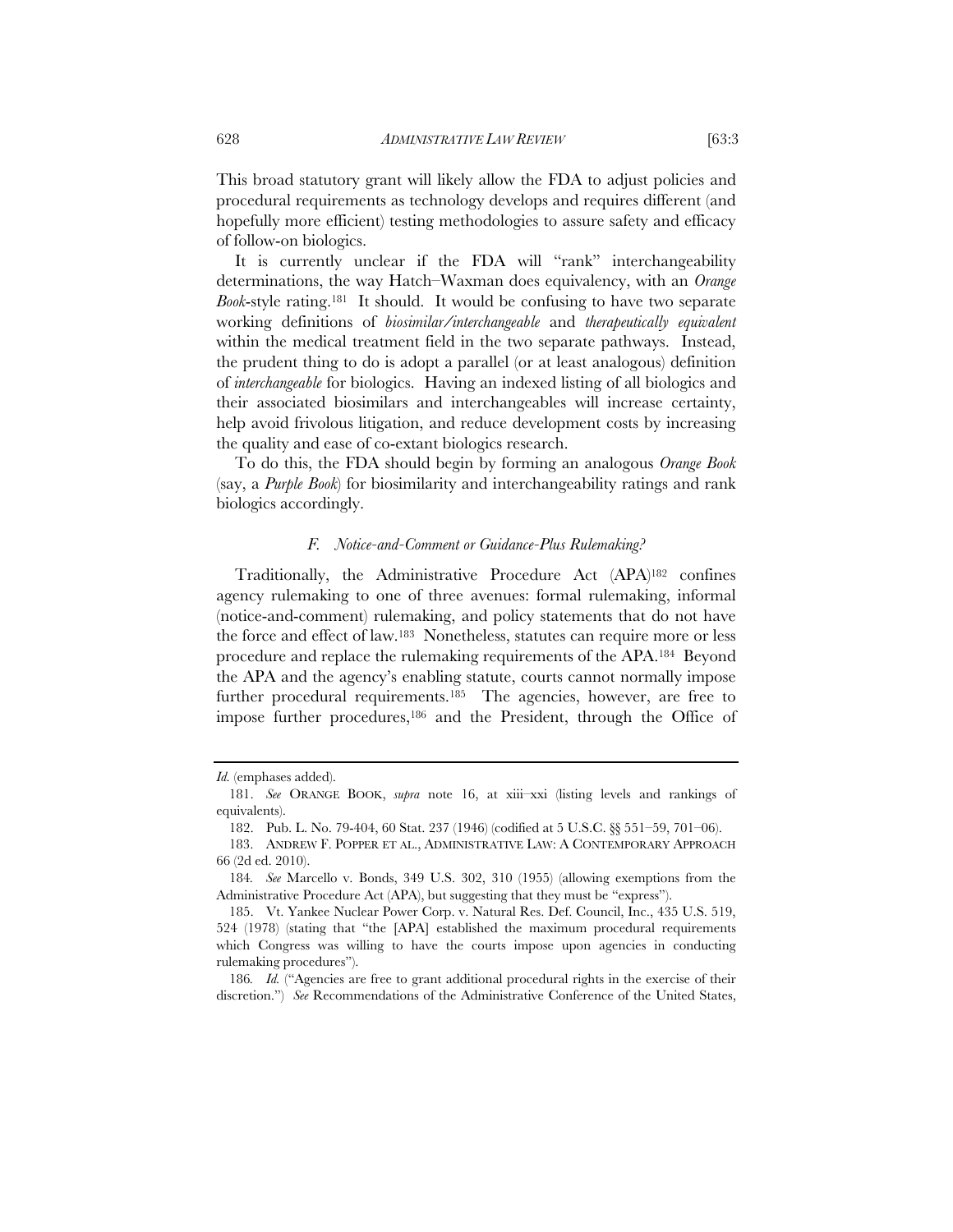Management and Budget (OMB) and its rulemaking division, the Office of Information and Regulatory Affairs (OIRA) can and often does impose additional procedural hurdles.187

Due to the increasingly onerous and time-consuming nature of "informal" notice-and-comment rulemaking, agencies are increasingly using policy and guidance documents, which offer some notice or opportunity for public comment but lack the many "ossified" constraints of informal rulemaking.188 For instance, many agencies issue "guidance documents," which lack many of the procedural hurdles of normal noticeand-comment rulemaking.189 Ostensibly, they do this in an attempt to get around notice-and-comment rulemaking requirements.

These guidance documents may claim to lack the force and effect of law but may de facto have significant legal impact.190 Some argue agencies do this in an attempt to avoid judicial review<sup>191</sup> and to avoid other procedural

188*. See* David L. Franklin, *Legislative Rules, Nonlegislative Rules, and the Perils of the Short Cut*, 120 YALE L.J. 276, 284 n.33 (2010) (citing Todd D. Rakoff, *The Choice Between Formal and Informal Modes of Administrative Regulation*, 52 ADMIN. L. REV. 159, 166 (2000) (asserting that agencies are "avoiding 'ossification' . . . by increased use of 'interpretative rules' and 'policy statements'")); *see also* Lubbers, *supra* note 44, at 473 ("This precipitous drop in final rules published in the *Federal Register*—and the even more dramatic drop in proposed rules published for comment—are clear indications of the ossification of rulemaking or at least increased agency reluctance to use the APA's rulemaking process.").

 189. For procedural hurdles that guidance documents retain see generally FINAL BULLETIN, *supra* note 187.

190*. See, e.g.*, Gen. Elec. Co. v. EPA, 290 F.3d 377 (D.C. Cir. 2002) (striking down polychlorinated biphenyl (PBC) risk assessment guidance as having legal effect and hence requiring notice and comment); *see also* COMM. ON GOV'T REFORM, NON-BINDING LEGAL EFFECT OF AGENCY GUIDANCE DOCUMENTS, H.R. REP. NO. 106-1009, at 9 (2000) ("[A]gencies have sometimes improperly used guidance documents as a backdoor way to bypass the statutory notice-and-comment requirements for agency rulemaking and establish new policy requirements.").

 191. Gwendolyn McKee, *Judicial Review of Agency Guidance Documents: Rethinking the Finality Doctrine*, 60 ADMIN. L. REV. 371, 372 (2008) ("Agencies increasingly issue guidance documents . . . in lieu of engaging in the more costly, and binding, informal rulemaking process that ultimately affords regulatees with opportunities for judicial review."); Franklin, *supra* note 188, at 307 n.160 (noting the lack of any provisions allowing for judicial review as evidence of a possible attempt to avoid it). *But see* Connor N. Raso, Note, *Strategic or Sincere?* 

Agency Policy Statements, Rec. 92-2, 1 C.F.R § 305.92-2 (1992), *available at*  http://www.law.fsu.edu/library/admin/acus/305922.html (recommending "the 'circumstances of particular proceedings' that should move agencies to consider such additional procedures").

<sup>187</sup>*. See, e.g.*, OFFICE OF MGMT. & BUDGET, EXEC. OFFICE OF THE PRESIDENT, OMB BULL. NO. 07–02, FINAL BULLETIN FOR AGENCY GOOD GUIDANCE PRACTICES (2007) [hereinafter FINAL BULLETIN], at 20–22 (imposing procedure on guidance documents).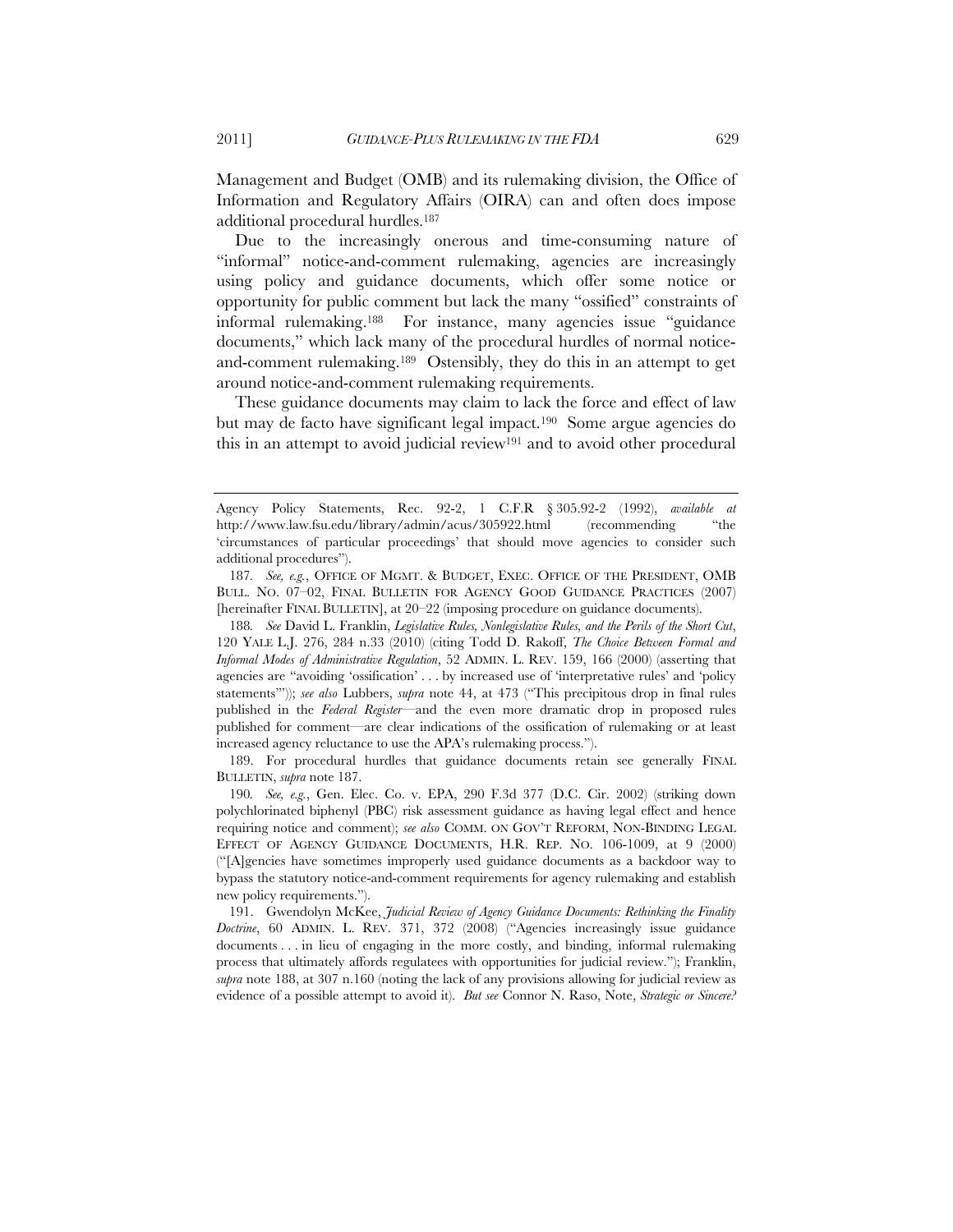hurdles imposed by the Executive Branch and Congress.<sup>192</sup> At a minimum, however, guidance documents allow agencies to make changes in their approval procedures with less unaccountability to the public.

This guidance practice has become particularly prevalent at the FDA in recent years.193 In 1997, the FDA issued guidance laying out its so-called "Good Guidance Practices" (GGP).194 The same year, Congress mandated that certain aspects of the 1997 GGP document become law and codified others.195

Congress did this via the Food and Drug Administration Modernization Act (FDAMA), which required the FDA to solicit public input before issuing guidance documents.196 In doing so, Congress endorsed a new form of significant rulemaking—a sort of "guidance-plus" requiring public comment but not the full range of APA requirements.197

In 2007, the Executive Branch, through the OMB, took notice of the increasing use of these guidance documents by issuing the Final Bulletin for Agency Good Guidance Practices.198 In it, OMB recognized that agencies often used guidance to produce significant regulation<sup>199</sup> and added

193*. See* U.S. FOOD AND DRUG ADMIN., *Biologics Guidances*, http://www.fda.gov/ BiologicsBloodVaccines/GuidanceComplianceRegulatoryInformation/Guidances/ucm200 6010.htm (last visited Mar. 3, 2011) (collecting FDA guidance documents).

 194. The Food and Drug Administration's Development, Issuance, and Use of Guidance Documents, 62 Fed. Reg. 8961 (Feb. 27, 1997).

 195. The FDA Modernization Act of 1997 (FDAMA), Pub. L. No. 105-115, § 405(h)(1)(A), 111 Stat. 2296, 2368 (codified at 21 U.S.C. § 371) (requiring the Secretary to publish a legislative rule codifying aspects of the 1997 GGP guidance).

198. *See, e.g.*, FINAL BULLETIN, *supra* note 187.

199*. E.g.*, *id.* at 2 n.2 (citing S. REP. NO. 105-43, at 26 (2007) (raising concerns about public knowledge of, and access to, FDA guidance documents, lack of a systematic process for adoption of guidance documents and for allowing public input, and inconsistency in the use of guidance documents)).

*Analyzing Agency Use of Guidance Documents*, 119 YALE L.J. 782, 782 (2010) (arguing that agencies do not often use guidance documents to avoid judicial review).

<sup>192</sup>*. See* LOUIS FISHER, CONG. RESEARCH SERV., RL33151, COMMITTEE CONTROLS OF AGENCY DECISIONS 21, 31 (2005) (finding that even post-*Chadha*, Congress finds many ways to exert control, through committees and budgetary means, over agency action). *See generally*  LOUIS FISCHER, CONG. RESEARCH SERV., RS22132, LEGISLATIVE VETOES AFTER CHADHA (2005) (reviewing *Chadha* and its impact on the veto systems in various legislatures); FINAL BULLETIN, *supra* note 187, at 20–22 (requiring added procedural requirements for agency guidance documents).

<sup>196</sup>*. Id.* § 405(h)(1)(D) ("For guidance documents that set forth existing practices or minor changes in policy, the Secretary shall provide for public comment upon implementation.").

<sup>197</sup>*. See* Nina A. Mendelson, *Regulatory Beneficiaries and Informal Agency Policymaking*, 92 CORNELL L. REV. 397, 401 (2007).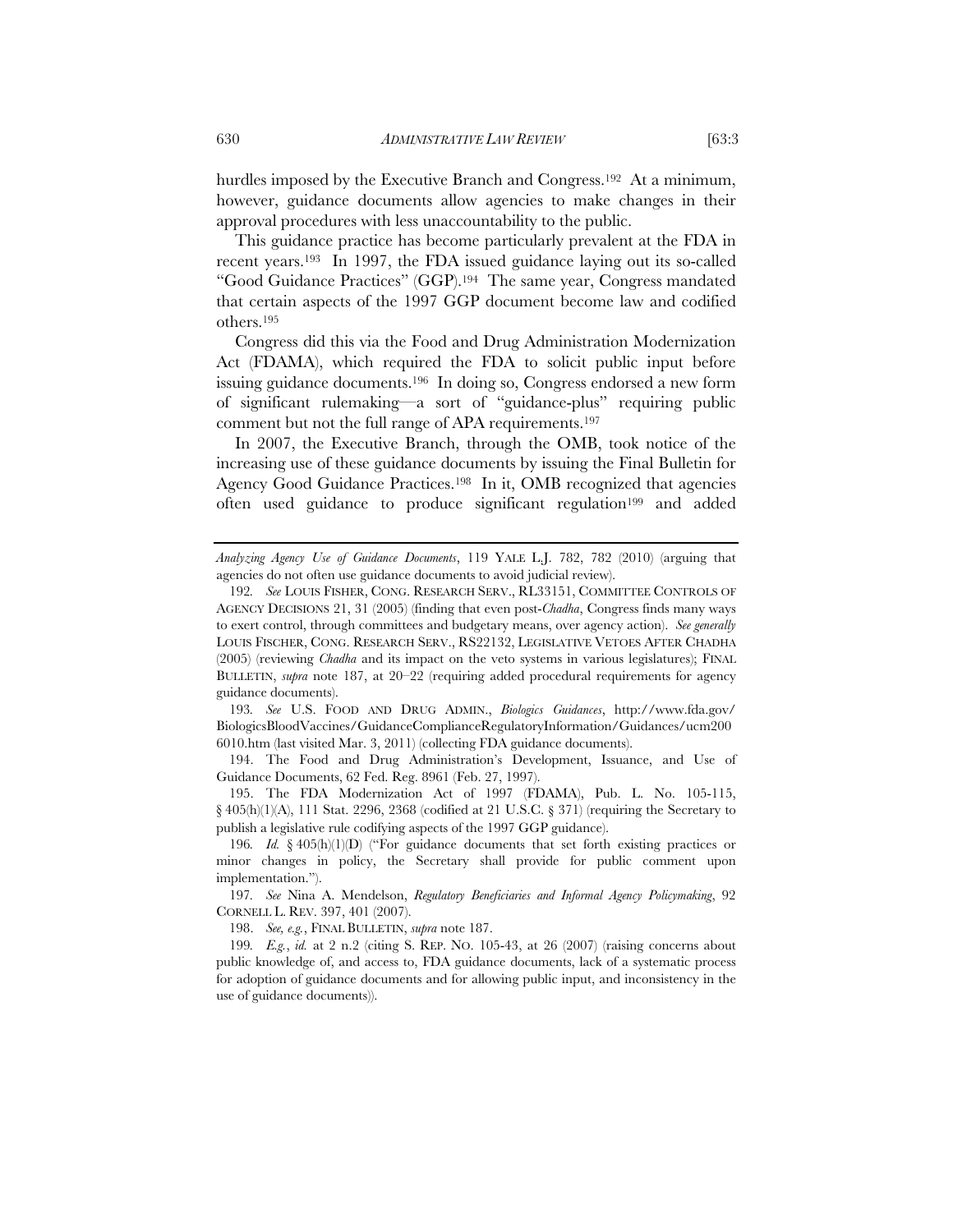additional procedural hurdles for "economically significant guidance documents," which have an economic impact of more than \$100 million on the U.S. economy.200 Notably, the bulletin stated that unless the guidance document is exempted due to an emergency or other appropriate consideration, the agency should observe the notice-and-comment procedures dictated by the bulletin.201 The Judiciary has also voiced its displeasure at the practice of utilizing guidance documents to circumvent the legal requirements of rulemaking.202 These rulemaking requirements are where Hatch–Waxman and the Biosimilars Act diverge significantly.

Hatch–Waxman demands that the FDA use notice-and-comment rulemaking procedures to implement the Act.203 Coupled with the Supreme Court's decision in *Vermont Yankee Nuclear Power Corp. v. Natural Resources Defense Council, Inc*., which forbade courts from imposing additional procedural hurdles on rulemakings,<sup>204</sup> the FDA is required to use only notice-and-comment rulemaking to implement the provisions of Hatch– Waxman.

Conversely, the broad language of the Biosimilars Act confers sweeping authority to the FDA in regulating a detailed procedural pathway similar to

c. Invite public comment on the draft document; and

d. Prepare and post on the agency's website a response-to-comments document. *But see id.* at 21 (subjecting these requirements to the discretion of the agency head).

202. As the D.C. Circuit has opined:

One guidance document may yield another and then another and so on. Several words in a regulation may spawn hundreds of pages of text as the agency offers more and more detail regarding what its regulations demand of regulated entities. Law is made, without notice and comment, without public participation, and without publication in the Federal Register or the Code of Federal Regulations.

Appalachian Power Co. v. EPA, 208 F.3d 1015, 1020 (D.C. Cir. 2000) (emphasis added).

<sup>200</sup>*. Id.* at 7.

<sup>201</sup>*. Id*. at 21. In general:

<sup>. . .</sup> when an agency prepares a draft of an economically significant guidance document, the agency shall:

a. Publish a notice in the Federal Register announcing that the draft document is available;

b. Post the draft document on the Internet and make it publicly available in hard copy . . .

 <sup>203.</sup> Hatch–Waxman Act, 21 U.S.C. § 355 (2006) ("The Secretary of Health and Human Services shall promulgate, in accordance with the notice and comment requirements of section 553 of title 5, United States Code, such regulations as may be necessary for the administration of section 505 of the Federal Food, Drug, and Cosmetic Act, as amended by sections 101, 102, and 103 of this Act, within one year of the date of enactment of this Act.").

 <sup>204.</sup> Vt. Yankee Nuclear Power Corp. v. Natural Res. Def. Council, Inc., 435 U.S. 519, 524 (1978).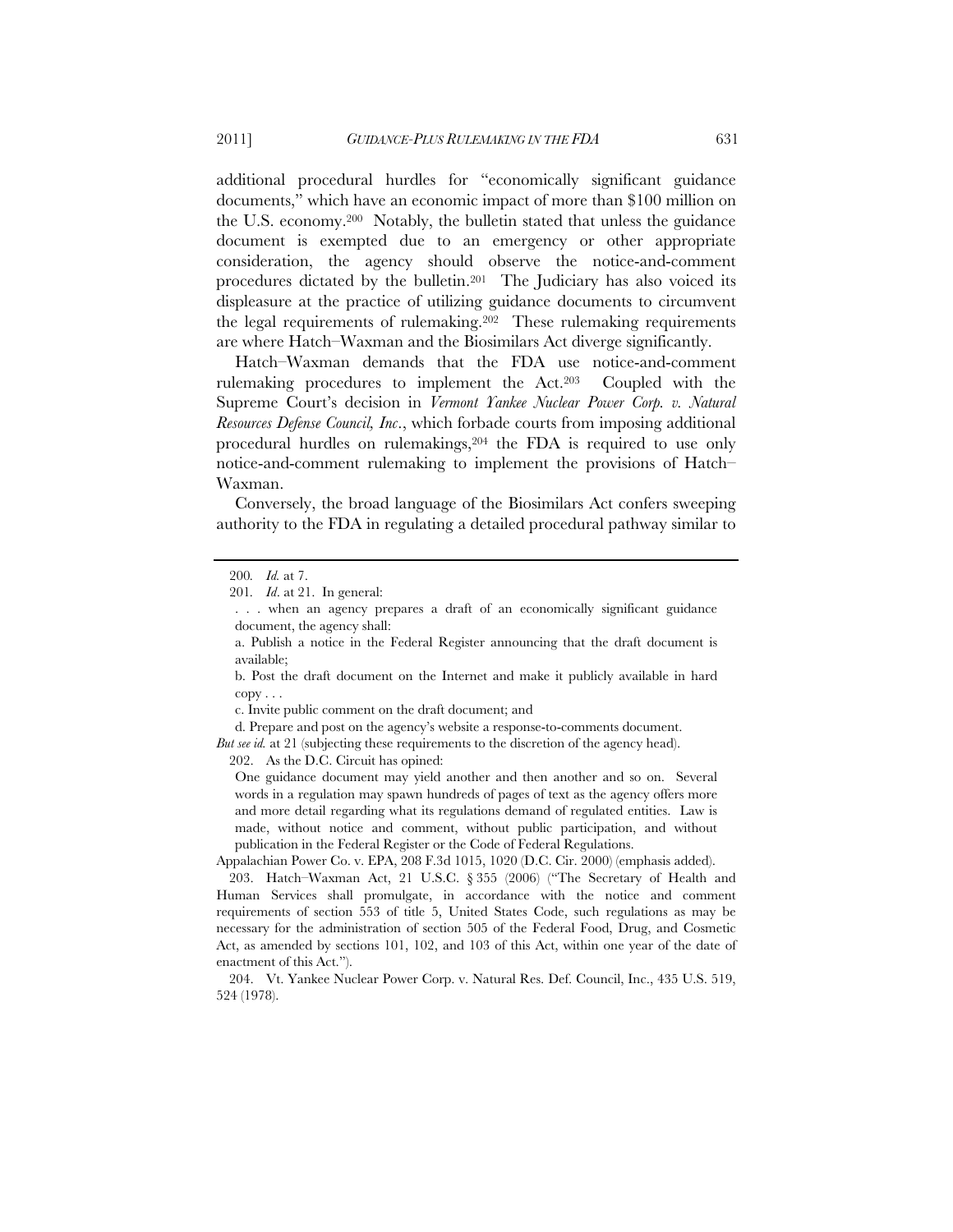(or different from) the Hatch–Waxman pathways.205 The Biosimilars Act includes language suggesting the Secretary issue "final guidance" with "opportunity for public comment,"206 possibly endorsing this new guidanceplus form of rulemaking. Indeed, to the best of my knowledge, the FDA's recent enabling statutes are unique in providing technically "nonbinding" guidance with public comment as a primary means of rulemaking authority.207

As such, the agency is encouraged to use these guidance-plus documents, which provide greater flexibility and avoid the burdens imposed by informal rulemaking but which some think unreviewable by courts.208

Significantly, the Biosimilars Act itself requires that the agency gather public comment before issuing any final guidance.209 It is unclear, however, what an opportunity for public comment alone entails. Possibly, this is a codification of the OMB Bulletin's "public feedback" requirement, which does not require the agency to respond to the comments (as noticeand-comment does).210 Thus, Congress has created and endorsed a new form of rulemaking through the Biosimilars Act and the FDAMA—one significant enough to require public comment, but one that does not demand the procedural requirements of notice-and-comment rulemaking and is not subject to the judicial precedent that guides (and burdens) noticeand-comment rulemaking.

In reality, the agency generally holds extensive public conferences and hearings and solicits comments from the public and stakeholders—indeed, it is in the FDA's best interest to obtain as much input as possible when

209*. See* Biosimilars Act § 7002(a)(2)(k)(8)(A) (including the statutory words "after the opportunity for public comment," which require the agency to elicit comment before final guidance issues).

210*.* FINAL BULLETIN, *supra* note 187, at 15 ("Public comments submitted under these procedures on significant guidance documents are for the benefit of the agency, and this Bulletin does not require a formal response to comments . . . . In some cases, the agency, in consultation with the Administrator of Office of Management and Budget's (OMB's) Office of Information and Regulatory Affairs, may in its discretion decide to address public comments by updating or altering the significant guidance document.").

 <sup>205.</sup> *See* Biosimilars Act § 7002(a)(2)(k)(8)(A), (B)(ii) (2010).

<sup>206</sup>*. Id.* § 7002(a)(2)(k)(8)(A), (B)(i).

<sup>207</sup>*. See* Mendelson, *supra* note 197 at 401 ("With the exception of these FDA procedures, however, no other statute requires [comment] procedures for agency guidance documents.").

<sup>208</sup>*. See* McKee, *supra* note 191, at 372 (arguing FDA guidances are unreviewable by courts). *Contra* Raso, *supra* note 191, at 793–95, 801, 802 (arguing guidance is reviewable by the courts).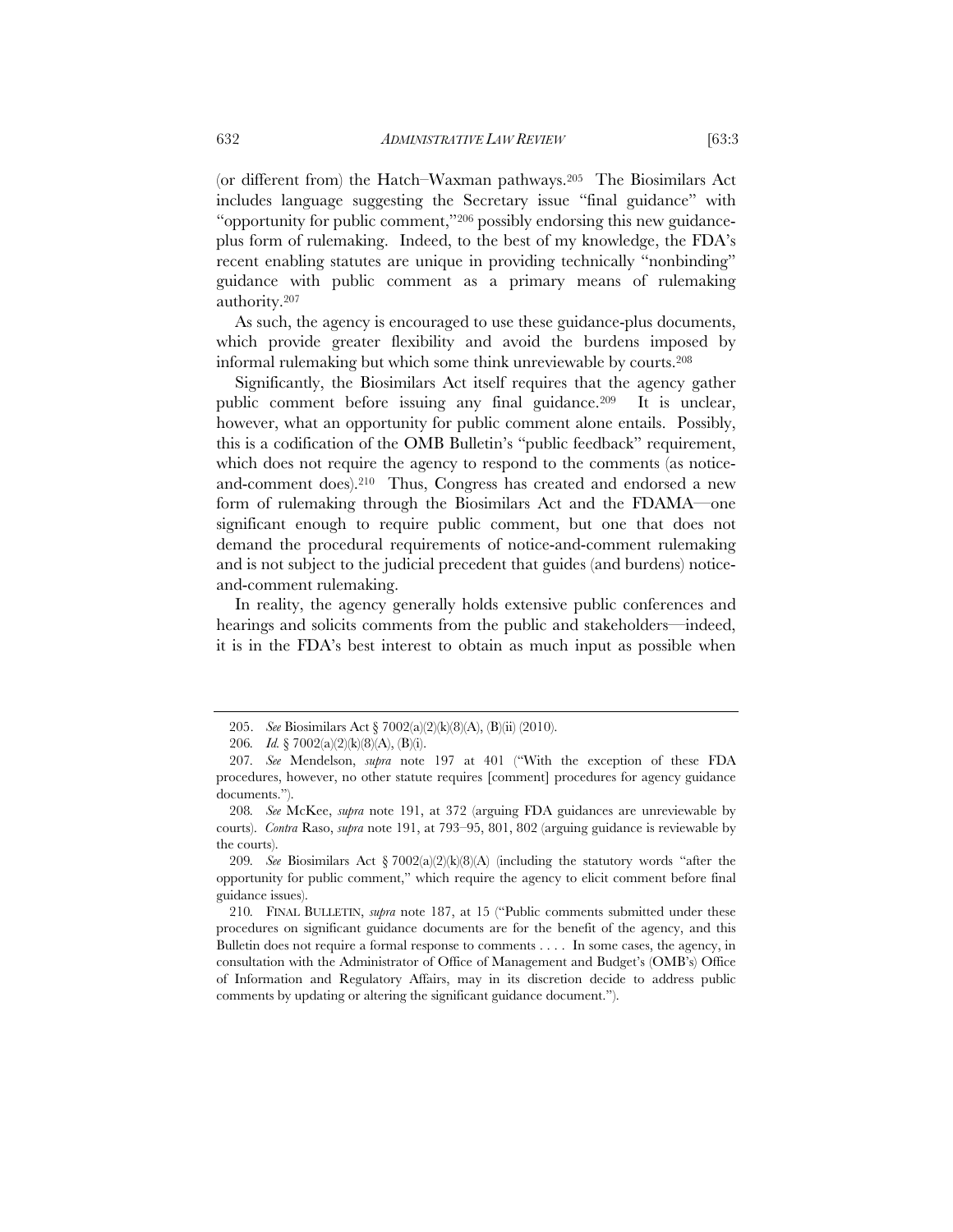crafting procedures and testing paradigms for biologics.211 For the Biosimilars Act, it has already begun to do this.212 But that does not undercut the fact that Congress has endorsed this new form of rulemaking as a way to escape the procedural rigors—and possibility of judicial review—associated with notice-and-comment rulemaking.

To be clear, Congress has provided that the FDA can issue extensive regulations with far-reaching economic effects over a period of ten years using only guidance-plus documents, which ostensibly have no binding legal effect. Such guidance-plus documents cannot be considered mere policy documents. Scholars and the Congressional Budget Office expect the guidances to have billion-dollar consequences.213 As such, it would be prudent—and in line with executive suggestion214—for the FDA to issue full notice-and-comment rulemaking for the broad regulation implementing the statute.

#### *G. Judicial Review and Legislative Rules*

Any future biosimilars guidance-plus documents may be exempted from the APA  $\S 706$  judicial review provisions<sup>215</sup> because the organic biosimilars statute mandates the use of the guidance procedure.<sup>216</sup> However, even if the guidance-plus documents are held reviewable, courts will likely rule that these guidance-plus documents are policy documents and do not require informal rulemaking.217

If the guidance-plus documents are ever challenged in court as invalid because they were not made pursuant to notice-and-comment procedures,

 <sup>211.</sup> The FDA benefits from the community's and stakeholders' expertise. Public input increases public trust and decreases the likelihood of legal challenge.

<sup>212</sup>*. See, e.g.*, FDA Public Meeting, *supra* note 45 (discussing the Biosimilars Act).

<sup>213</sup>*. See* Czaban, *supra* note 22, at 2 n.8, 3 (discussing costs and expressing ambivalence about potential savings for the cost of health care but citing the Congressional Budget Office's estimate of \$6–7 billion in savings); Grabowski et al., *supra* note 18, at 1291, 1293 (discussing costs generally, and providing the \$10–40 million average cost of abbreviated approval in Europe as instructive).

<sup>214</sup>*.* FINAL BULLETIN, *supra* note 187, at 15 (Although "this Bulletin does not require agencies to provide notice and an opportunity for public comment on all significant guidance documents before they are adopted, but it is often beneficial for an agency to do so when they determine that it is practical.").

<sup>215.</sup> APA § 10(b), 5 U.S.C. § 706 (2006).

<sup>216</sup>*. See generally* Biosimilars Act § 7002(a)(2)(k)(5) (2010).

<sup>217</sup>*. See* 21 C.F.R. § 10.115(d) (2010) (declaring guidance lacks the force and effect of law).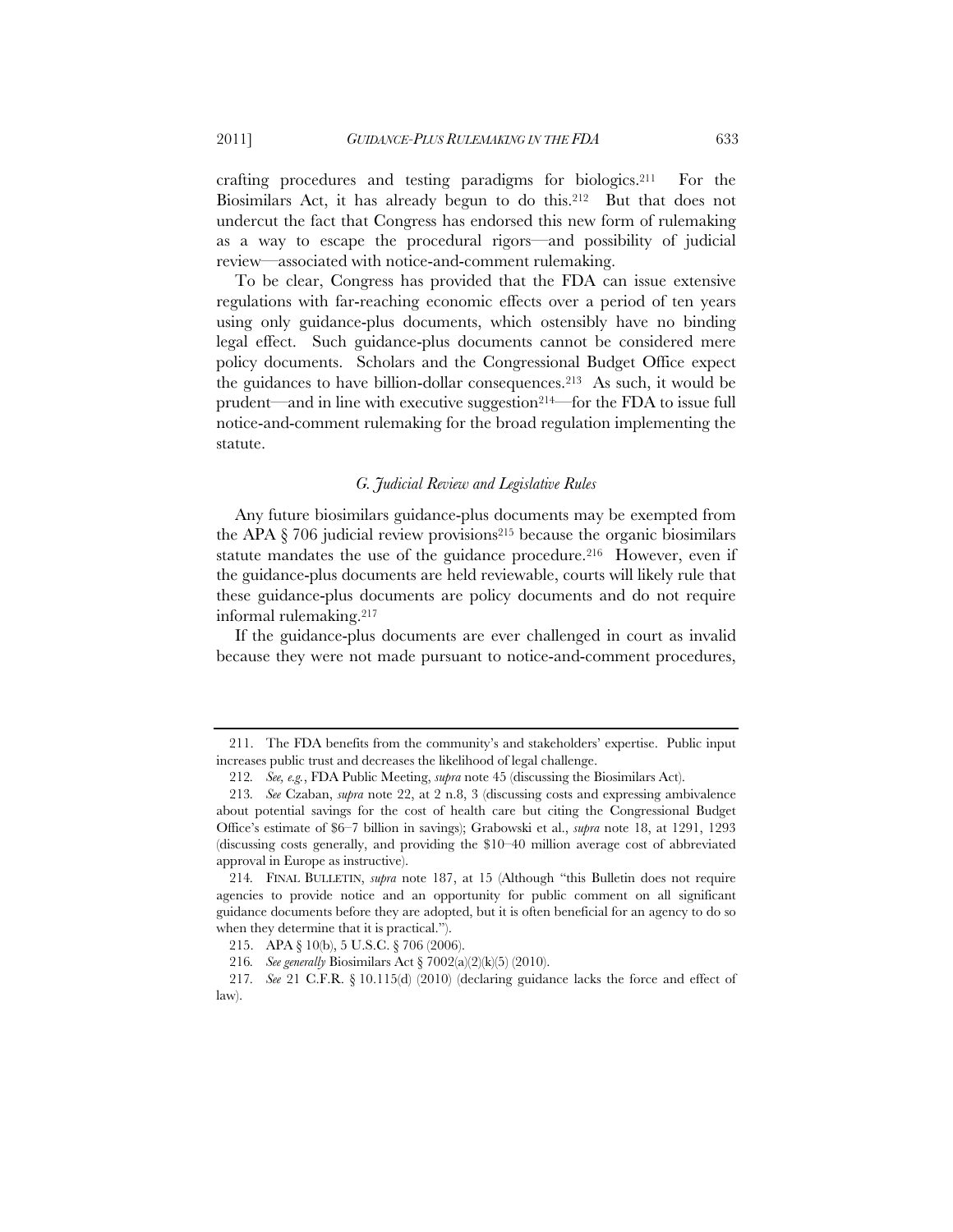the courts will have to determine if the guidances qualify as substantive legislative rulemaking—that is, whether they have the force of law.218

To determine if an agency document qualifies as substantive rulemaking, the courts generally apply some form of a "legal effects test" like the one used in *Cement Kiln Recycling Coalition v. EPA*.219 Here, potential clinical testing guidance documents will probably not have the force and effect of law because they only proscribe procedural, highly technical testing requirements for FDA approval.220 Also, the fact that the FDA may opt not to allow for determinations of biosimilarity or interchangeability in most cases militates toward finding that those regulations lack the force and effect of law.

Indeed, the D.C. Circuit has held that similar guidance documents at another agency (the Mine Safety & Health Administration) are not legislative.221 Under the test previously used by the D.C. Circuit, the FDA guidance documents are not legislative. This is because the FDA: (1) is acting only pursuant to the organic biosimilars statute,  $222$  (2) only publishes most guidance on the FDA website and in the *Federal Register*, but not in the *Code of Federal Regulations*,223 (3) expressly disclaims any invocation of legislative powers,<sup>224</sup> and (4) amends prior guidance but cannot amend

<sup>218</sup>*. See* United States v. Mead Corp., 533 U.S. 218, 227 (2001) (acknowledging that agencies' interpretive choices may influence courts but do not bind them in every case).

 <sup>219. 493</sup> F.3d 207, 226–27 (D.C. Cir. 2007). In this case, the court applied a threefactor test to determine if a guidance was a rulemaking. First, how did the agency characterize the action? Second, did the agency issue the guidance in the *Federal Register* or the *Code of Federal Regulations*? Third, did the guidance have a binding effect on the parties or the agency? *Id.*

 <sup>220.</sup> *Accord* Kelly & David, *supra* note 29, at 132 (regarding the 2009 proposals for biosimilars laws, "On its face, the guidance described in proposed legislation likewise fails the legal effects test because it would not have the force and effect of law.").

<sup>221</sup>*. See* Am. Mining Cong. v. Mine Safety & Health Admin., 995 F.2d 1106, 1112 (D.C. Cir. 1993). The four-part test announced by the D.C. Circuit is as follows:

<sup>(1)</sup> whether in the absence of the rule there would not be an adequate legislative basis for enforcement action or other agency action to confer benefits or ensure the performance of duties, (2) whether the agency has published the rule in the Code of Federal Regulations, (3) whether the agency has explicitly invoked its general legislative authority, or (4) whether the rule effectively amends a prior legislative rule. If the answer to any of these questions is affirmative, we have a legislative, not an interpretative rule.

*Id.* at 1112.

<sup>222.</sup> Biosimilars Act §§ 7002–7003(2010).

 <sup>223.</sup> *See infra* note 239 and accompanying text (comparing rules published in the *Code of Federal Regulations* with good guidance only noticed in the *Federal Register*).

<sup>224</sup>*. See, e.g.*, FDA, GUIDANCE FOR INDUSTRY: STATISTICAL APPROACHES TO ESTABLISHING BIOEQUIVALENCE 1 (Jan. 2001), http://www.fda.gov/downloads/Drugs/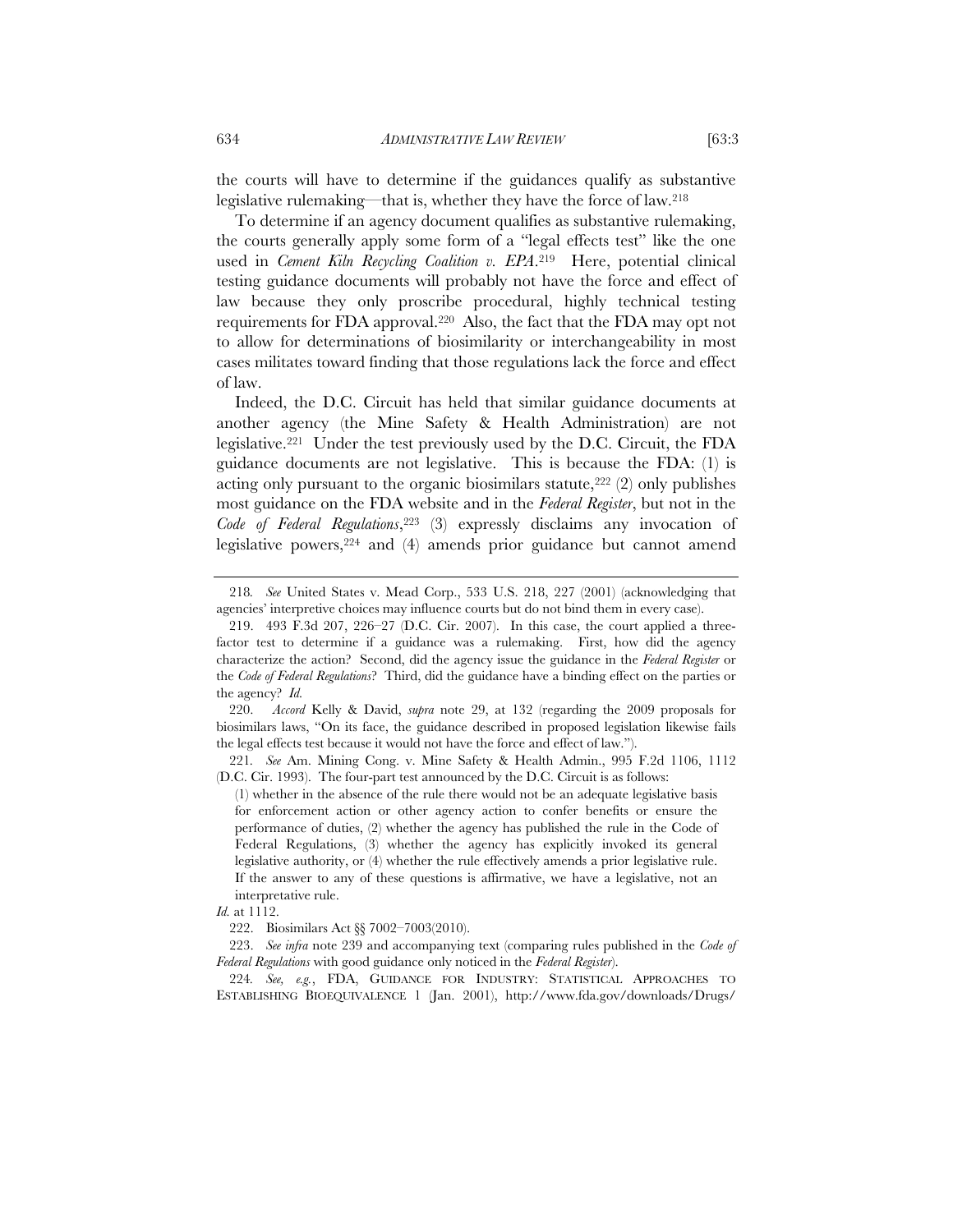prior legislative rules.225 Therefore, any biosimilars guidance documents will likely be unreviewable by any court.<sup>226</sup>

However, even assuming for the sake of argument that the guidances are ultimately found to be reviewable and that a court might hold them invalid as legislative rules, the practical likelihood of court challenges is minimal.227 Further, any court challenge would also have to overcome finality and ripeness requirements,228 although the fact that the legislation calls for final guidance may undercut a finality challenge to some extent.229

As a result, the agency will likely be free to issue good guidance documents without the fear of judicial review or the threat of an adverse ruling, despite the fact that those documents will have an overwhelmingly substantive effect—for instance, if the agency determines that there can be no interchangeability for any class of biologics.

This means the agency has broad flexibility—and power—over the new biosimilar and interchangeable determinations. The Biosimilars Act gave the FDA the discretion to allow or deny *all* interchangeability determinations for *entire classes* of biologics.230 If the past is any indication,231 the FDA will be reticent to aggressively implement the legislation, instead erring on the side of caution.232 If it issues difficult or

GuidanceComplianceRegulatoryInformation/Guidances/ucm070244.pdf. Like most guidance, it includes the following disclaimer:

This guidance represents the Food and Drug Administration's current thinking on this topic. *It does not create or confer any rights for or on any person and does not operate to bind FDA or the public*. An alternative approach may be used if such approach satisfies the requirements of the applicable statutes and regulations.

*Id.* (emphasis added).

<sup>225</sup>*. See, e.g.*, *id.* The FDA has since discarded this guidance.

<sup>226</sup>*. But cf.* Appalachian Power Co. v. EPA, 208 F.3d 1015, 1019 (D.C. Cir. 2000) (holding similar Environmental Protection Agency guidance reviewable). If the FDA couches the guidance documents in the imperative, courts may find that they are binding and notice-and-comment procedures must be observed. *See id.* at 1023 ( "[T]he entire Guidance, from beginning to end . . . reads like a ukase. It commands, it requires, it orders, it dictates."). *See generally* JEFFREY S. LUBBERS, A GUIDE TO FEDERAL AGENCY RULEMAKING 73–104 (2006) (detailing the many ways in which guidance documents are subject to review).

<sup>227</sup>*. See* Raso, *supra* note 191, at 802 ("On balance agencies face a lower litigation risk from guidance documents because the lower probability of engaging in litigation outweighs the greater probability of winning once challenged.").

<sup>228</sup>*. Id.* 

 <sup>229.</sup> A more substantive discussion of the ripeness and finality doctrines is beyond the scope of this Comment.

<sup>230.</sup> Biosimilars Act §7002(2)(k)(3) (2010).

 <sup>231.</sup> *See* Woodcock et al., *supra* note 178, at 437–42 (offering a historical perspective).

<sup>232.</sup> To be fair, unsafe yet approved products have killed consumers in the past (e.g., Vioxx), so the FDA has good reason to be cautious. *See Hawthorne*, *supra* note 47, at 109–22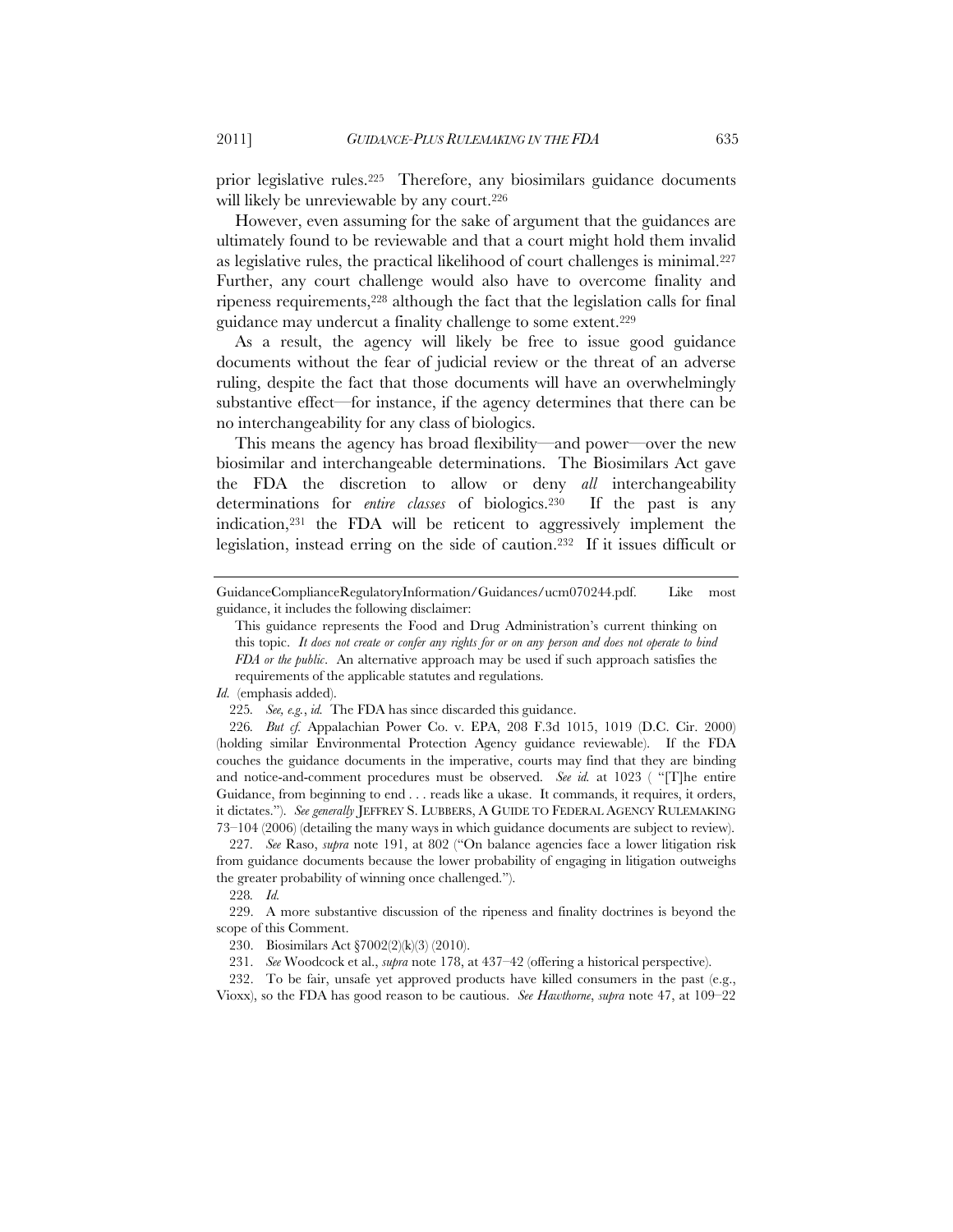impossible-to-meet biosimilarity and interchangeability guidelines, the FDA may fail to achieve the explicit statutory purpose of the Biosimilars Act—a significant reduction in prescription drug costs through generic competition.233

#### III. RECOMMENDATIONS TO THE FDA

The FDA has ten years from March 3, 2010, to issue final guidelines for ABLA pathways under the amended  $\S$  351(k).<sup>234</sup> In that time, the FDA should continue to gather as many comments from the public, scientists, and interested parties as possible.235 Then, it should provide notice in the *Federal Register* and allow further comment on proposed classifications and guidelines, following standard notice-and-comment procedures. Finally, it should issue clear notice-and-comment rules on product classifications and overall procedures but retain case-by-case guidance-plus flexibility in clinical testing requirements. Otherwise it runs the risk of attempting a major regulatory overhaul using only legally nonbinding policy documents. That would provide insufficient oversight and responsiveness to the public, which could lead to a regulatory scheme that does not fulfill the statutory purpose and actually hinders the growth of the generic biotech industry.

## *A. Classifying Biologics Through Legislative Rules236*

First, the FDA should provide detailed notice-and-comment rules that indicate clearly how and where each individual type of biologic will be classified. Recently, the FDA issued a similar guidance for class-specific clinical testing in the drug field.237 Indeed, the Biosimilars Act itself suggests this when it discusses "product class-specific guidance."<sup>238</sup> These

<sup>(</sup>discussing the difficult decision to allow thalidomide for HIV treatment even though it causes birth defects).

<sup>233</sup>*. See supra* note 18 and accompanying text (discussing cost savings).

 <sup>234.</sup> Under the statute, the sponsor of an innovator biologic *may* submit an NDA instead of a BLA during the transition period that expires in 2020. Biosimilars Act § 7002(e).

<sup>235.</sup> The FDA has begun to do this. *E.g.*, FDA Public Meeting, *supra* note 45.

<sup>236.</sup> Legislative rules are regulations promulgated by informal notice-and-comment rulemaking.

 <sup>237.</sup> CDER, GUIDANCE FOR INDUSTRY, BIOEQUIVALENCE RECOMMENDATIONS FOR SPECIFIC PRODUCTS 1 (June 2010), http://www.fda.gov/downloads/Drugs/ GuidanceComplianceRegulatoryInformation/Guidances/ucm072872.pdf (stating future drug bioequivalence guidance will be tailored to product classes).

<sup>238.</sup> Biosimilars Act § 7002(a)(2)(k)(8)(D):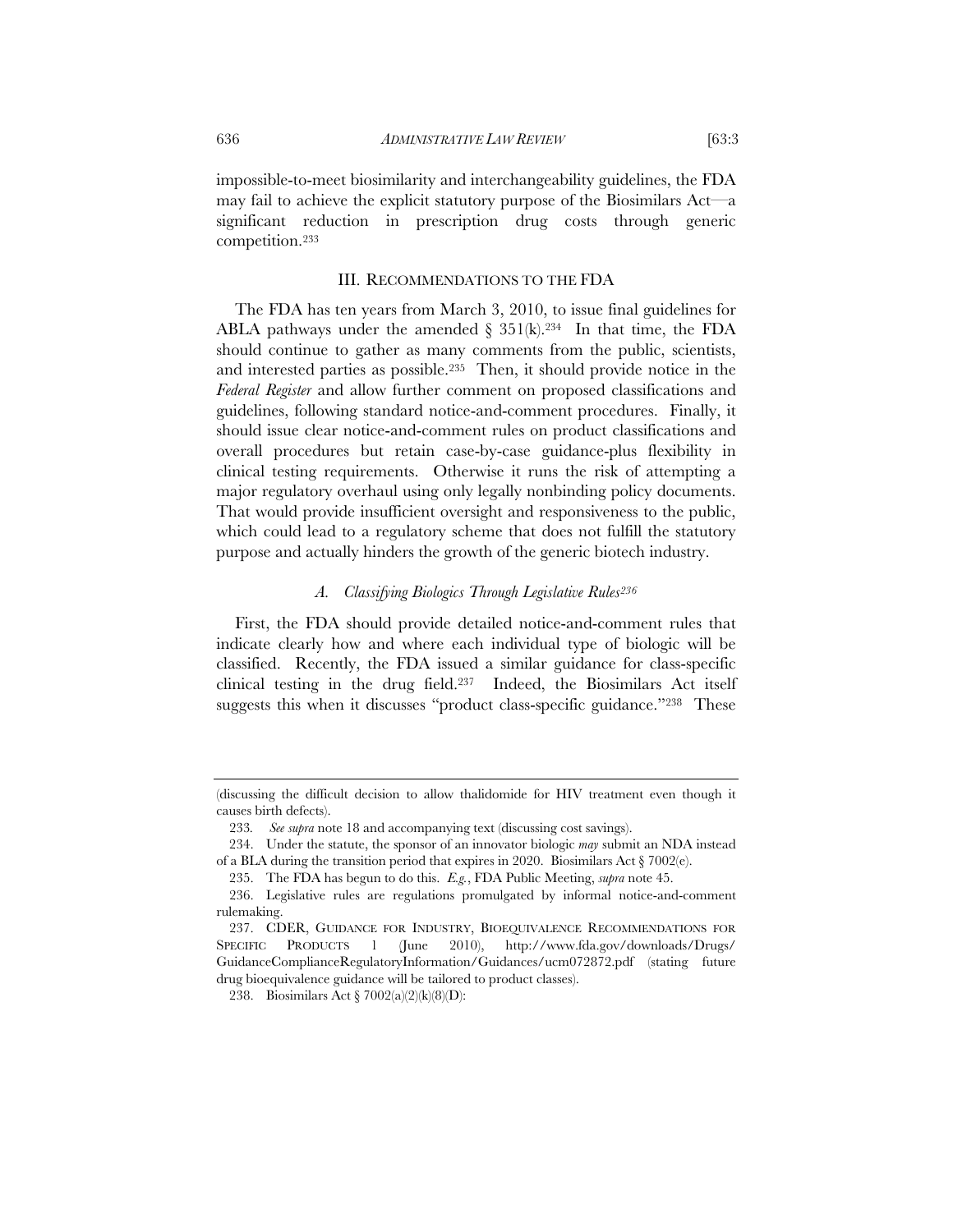final rules should be issued following the notice-and-comment rulemaking requirements of the APA and should be published in the *Code of Federal Regulations*, in addition to the *Federal Register*,239 to provide the biologics industry with a clear picture of the regulatory landscape, increase certainty in the market, and encourage generic manufacturers to apply for more licenses. The FDA has the authority to utilize stronger procedural safeguards than the statute requires, and the OMB has encouraged agencies to utilize full notice-and-comment procedures over guidance "whenever practical."<sup>240</sup> This is just such a situation.

The FDA should be careful to make these categories clear and well defined. They should avoid case-by-case ad hoc approvals to prevent wasteful clinical research, reduce approval costs, and increase certainty, hence allowing more effective interchangeability determinations. This will encourage follow-on companies to submit narrowly tailored, detailed clinical tests. It will also cut down on the paperwork and bureaucratic delay.241

One common complaint with the FDA is a lack of predictability in the examination requirements<sup>242—</sup>a complaint the FDA can address by issuing clear guidelines with the force of law behind them. In fact, the industry has voiced fears that generic companies may not seek interchangeability determinations *at all* because of the high evidentiary bar243—something the FDA must work diligently to counteract. Doing so would also allow for judicial review of the broader substantive rulemaking involved, while

If the Secretary issues product class-specific guidance . . . such guidance shall include a description of . . . the criteria that the Secretary will use to determine whether a biological product is highly similar to a reference product in such product class; and . . . the criteria, if available, that the Secretary will use to determine whether a

biological product meets [interchangeability standards].

 <sup>239.</sup> When a "good guidance" rises to the level of a major regulatory shift, the FDA will usually publish the regulations in the *Code of Federal Regulations*. *Compare* 21 C.F.R. § 320.24 (2010) (ADNA bioequivalence requirements), *and* 21 C.F.R. § 601.2 (general BLA requirements), *with* Supplements and Other Changes to an Approved Application, 69 Fed. Reg. 18,728, 18,729 (Apr. 8, 2004) (to be codified at 21 C.F.R. pt. 314) (adopting a riskbased approach to the regulation of pharmaceuticals to enhance safety).

<sup>240</sup>*.* FINAL BULLETIN, *supra* note 187, at 15 ("Pre-adoption notice-and-comment can be most helpful for significant guidance documents that are particularly complex, novel, consequential, or controversial.").

<sup>241</sup>*. See Hawthorne*, *supra* note 47, at 94–95 (describing how, before electronic filing, paper applications often arrived at the FDA's Rockville offices in full U-Haul trucks).

<sup>242</sup>*. See id.* at 128 ("They keep changing the rules.").

<sup>243</sup>*. See, e.g.*, Bruce Babbitt, *supra* note 173 ("[A]t this very early stage of biosimilar development in the US very few companies are expected to pursue the interchangeability option  $\dots$ .").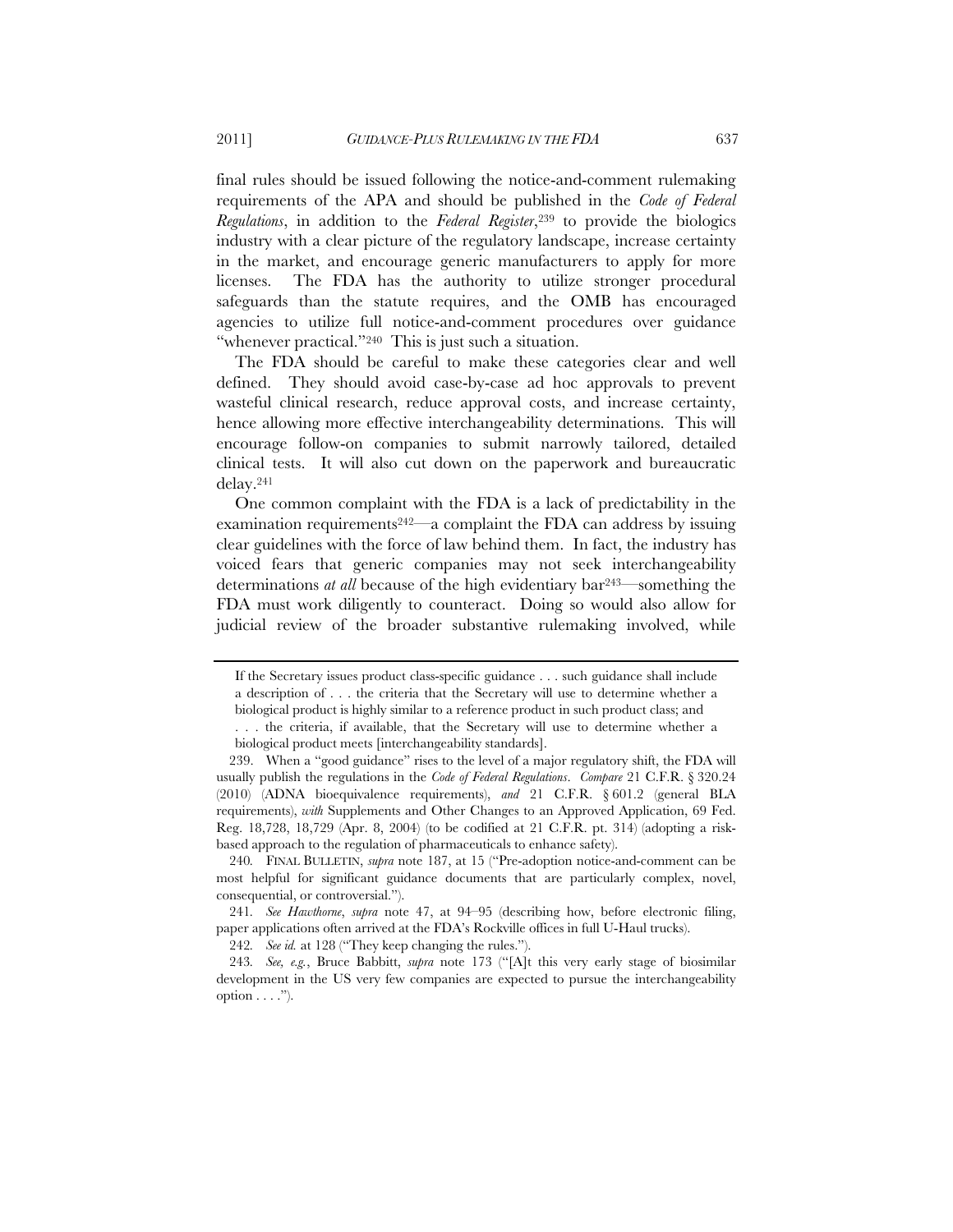possibly preventing a legal challenge to the entire scheme that could result if the FDA utilized only guidance-plus documents to regulate biosimilars and maintained that none of them had the force and effect of law.

The FDA should use legislative rules to divide the separate classes of biologics—small proteins, insulin-like analogues, monoclonal antibodies, blood products, progenitor cells, and others.244 In 2005, David Dudzinski catalogued the entire scope and various levels of complexity in protein biologic products.245 While he published his work before Congress began debate on the Biosimilar Act, it is still highly relevant.

He writes first that the FDA should recognize the distinction between: "'*biologic*' *biologics*" (i.e., vaccines, toxins, antitoxins, and viral and pathogen particles), which are highly unpredictable, truly dependent on source materials, and should not have generic analogues; and "'*biologic*' *drugs*" (i.e., protein macromolecules), which are more predictable, allow for independent manufacturers to arrive at the same result, and for which generics should be allowed.246

Dudzinski implicitly advocated for less strenuous biosimilarity and interchangeability standards for biologic drugs versus biologic biologics. The FDA should heed this advice and scale determinations of (and clinical requirements for) interchangeability and biosimilarity accordingly to streamline the application process. A classification matrix would allow the FDA the flexibility of determining varying testing standards within each class of macromolecule without making the process standardless and arbitrary. Otherwise, companies will have even less certainty about what they are required to file. Therefore, the FDA should institute a product classification system.

Indeed, the FDA's recent behavior allowing small-molecule protein biologics to apply as drugs under § 505 indicates the FDA's willingness to create a sliding scale of biologics categories.247 Under the grandfather provisions of the Biosimilars Act, these small-molecule proteins manufacturers will probably be able to file  $\S 505$  applications until the new regulations become effective.248 However, biologic products that fall into similar categories but that the FDA has not previously approved under

<sup>244.</sup> The FDA has begun to do this. *See supra* note 117 and accompanying text.

 <sup>245.</sup> Dudzinski, *supra* note 8, at 154.

<sup>246</sup>*. Id.* at 185–87.

<sup>247</sup>*. See* INTERCENTER AGREEMENT, *supra* note 116 (allowing protein products to file NDAs).

<sup>248</sup>*. See* Biosimilars Act, Pub. L. No. 111–148, 124 Stat. 804, § 7002(e) (2010) (to be codified at 42 U.S.C.) (legislating a grandfather or "safe harbor" provision for ten years).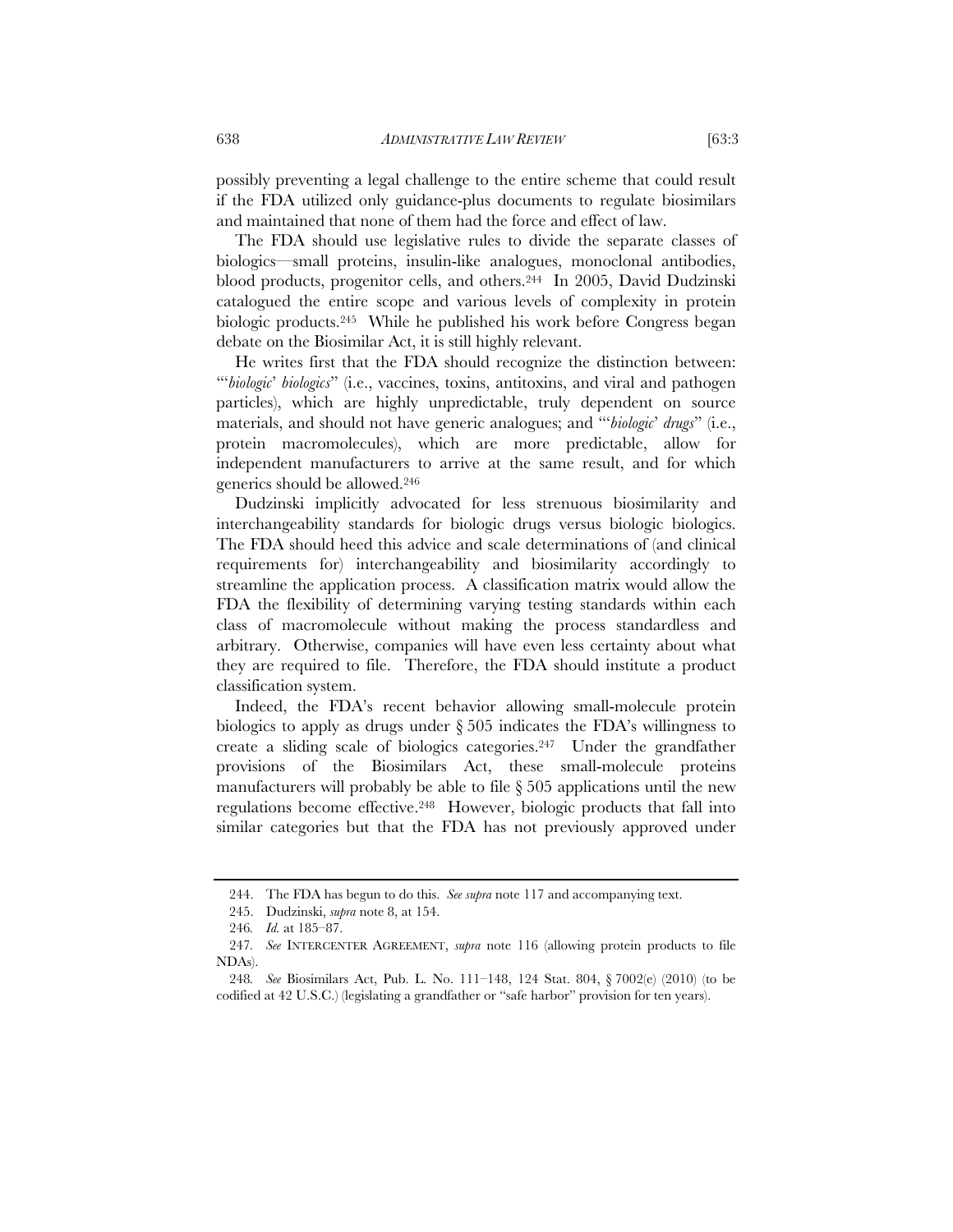§ 505 should also be allowed to file with CDER in the interim to increase certainty in the approval process and avoid inequitable results.

Dudzinski also catalogs those biologic drugs that are most likely to benefit from an abbreviated approval pathway.249 First, biological macromolecules can be broken down into four categories: polysaccharides, polynucleotides (DNA, RNA), lipids, and polypeptides (proteins). Amongst these known macromolecules, the easiest and most likely to benefit from generic pathway approval are polynucleotides and polypeptides, as they are the most widely used already and likely easiest to reproduce.250

He then divides known proteins with therapeutic benefits into categories based primarily on the size of the macromolecules, something the FDA should do. In shorthand, his five categories are (1) small proteins, (2) medium-sized proteins, (3) larger non-antibody-based proteins, (4) antibodies, and  $(5)$  very large molecules.<sup>251</sup> He bases the categories on complexity and ease of synthesis, in ascending order, and the FDA should do the same. By issuing clearly delineated product-class rules, the FDA can breathe certainty and efficiency into the regulatory process in a field where it is sorely needed. Laying out clear product classes with the force of law is the first step in creating a straightforward and predictable regulatory framework that puts generic applicants on notice of approval requirements and allows them to obtain FDA approval quickly and efficiently. Clear product classes will lead to lower healthcare costs and greater access to lifesaving medicines for those who cannot afford brand-name prices.

 Larger non-antibody protein-based therapeutics (15,000 to 100,000 daltons) (e.g., human growth hormone, erythropoietin) which are harder to synthesize, but have been widely made for years using recombinant DNA, with high purity and yield.

 Larger antibodies that have large stretches of nonactive (or "variable") regions and active or "constant" regions (approximately 150,000 daltons).

 Very large molecules (e.g., Factor VIII, a coagulation factor) have always been regulated as biologics and contain over 2300 amino acids (over 200,000 daltons).

 <sup>249.</sup> Dudzinski, *supra* note 8, at 185–87.

<sup>250</sup>*. Id.*

<sup>251</sup>*. See id.* at 185–87. Dudzinski's categories are as follows:

Therapeutic peptides containing eight to ten amino acids that are small in size (1000–1300 daltons), such as oxytocin, somatostatin, or gonadotropin. These small proteins are reproducible through chemical synthesis rather than the recombinant DNA and so are more likely to generate widely repeatable results.

Medium-sized proteins (such as insulin, glucagons, or bivalirudin) usually contain between twenty and seventy amino acids (3000–7000 daltons). These are more appropriate for recombinant DNA, as they are mostly copies of human proteins.

*Id.*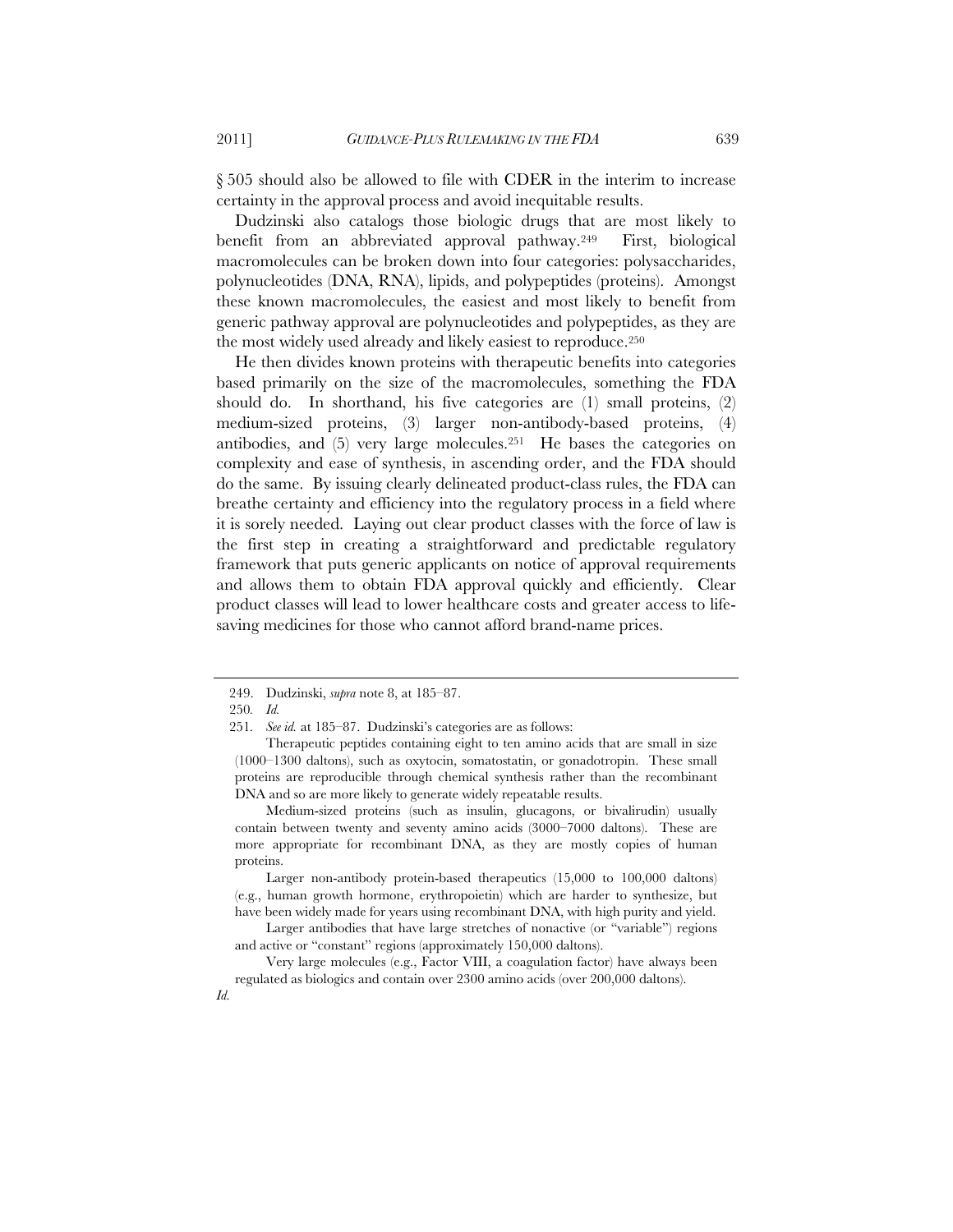## *B. Flexible Guidance for Interchangeability and Biosimilarity Determination Requirements*

Second, the FDA should use the flexibility of guidance-plus documents to issue individualized biosimilarity and interchangeability testing requirements within each classification. Advances in testing technology and biologic understanding will inevitably allow the FDA to make those determinations using fewer clinical tests in the future, and they must have the regulatory agility to react quickly to those changes in order to avoid undue delay or ossification in the rulemaking.252

To paraphrase Dudzinski, not all biologics are created equal.253 Some will require less testing to prove interchangeability or biosimilarity. For instance, small macromolecules with eight amino acids and no glycosylation are currently easily reproducible in the laboratory.254 There is no reason why a generic company cannot produce an identical macromolecule like this on an industrial scale; testing standards should reflect this scientific reality.255 In the case of more easily predictable small-molecule proteins, studies of statistical bioequivalence are far less important than studies showing the chemical identities match.

Conversely, with some larger macromolecules where less is known about the mechanism of action, companies should be allowed to conduct largesample population studies showing statistically bioequivalent outcomes that are at least as effective as the innovator biologic. However, for now the FDA should not grant extremely large macromolecules interchangeability (e.g., the very-large-class factor VII coagulants, live vaccines, and other endlessly unpredictable biologics). There is too much room for variability or mutation, and science cannot yet adequately predict the clinical effects of such biologics.256 Indeed, one top FDA official has said as recently as 2007

 <sup>252.</sup> Rakoff, *supra* note 188 (claiming agencies can avoid ossification through the use of interpretative rules and policy statements).

 <sup>253.</sup> Dudzinski, *supra* note 8, at 185.

 <sup>254.</sup> FDA Public Meeting, *supra* note 45 (response of Jim Shehan, Vice President for Legal, Government & Quality Affairs, Novo Nordisk).

<sup>255</sup>*. See Assessing the Impact of a Safe and Equitable Biosimilar Policy in the United States: Hearing before the Subcomm. on Health of the H. Comm. On Energy and Commerce*, 110th Cong. 32, 35 (2007) [hereinafter Woodcock Statement] (statement of Janet Woodcock, Director of CDER) (finding the ability to predict clinical comparability of two products depends on their chemical structure and the ability to scientifically demonstrate structural similarity, using the Omnitrope approval as an example).

 <sup>256.</sup> Proteins are subject to many unpredictable physical and chemical changes that can affect their efficacy. They are subject to post-translational modifications, three-dimensional structural changes (e.g., via their disulfide bonds), and protein aggregation. Even changing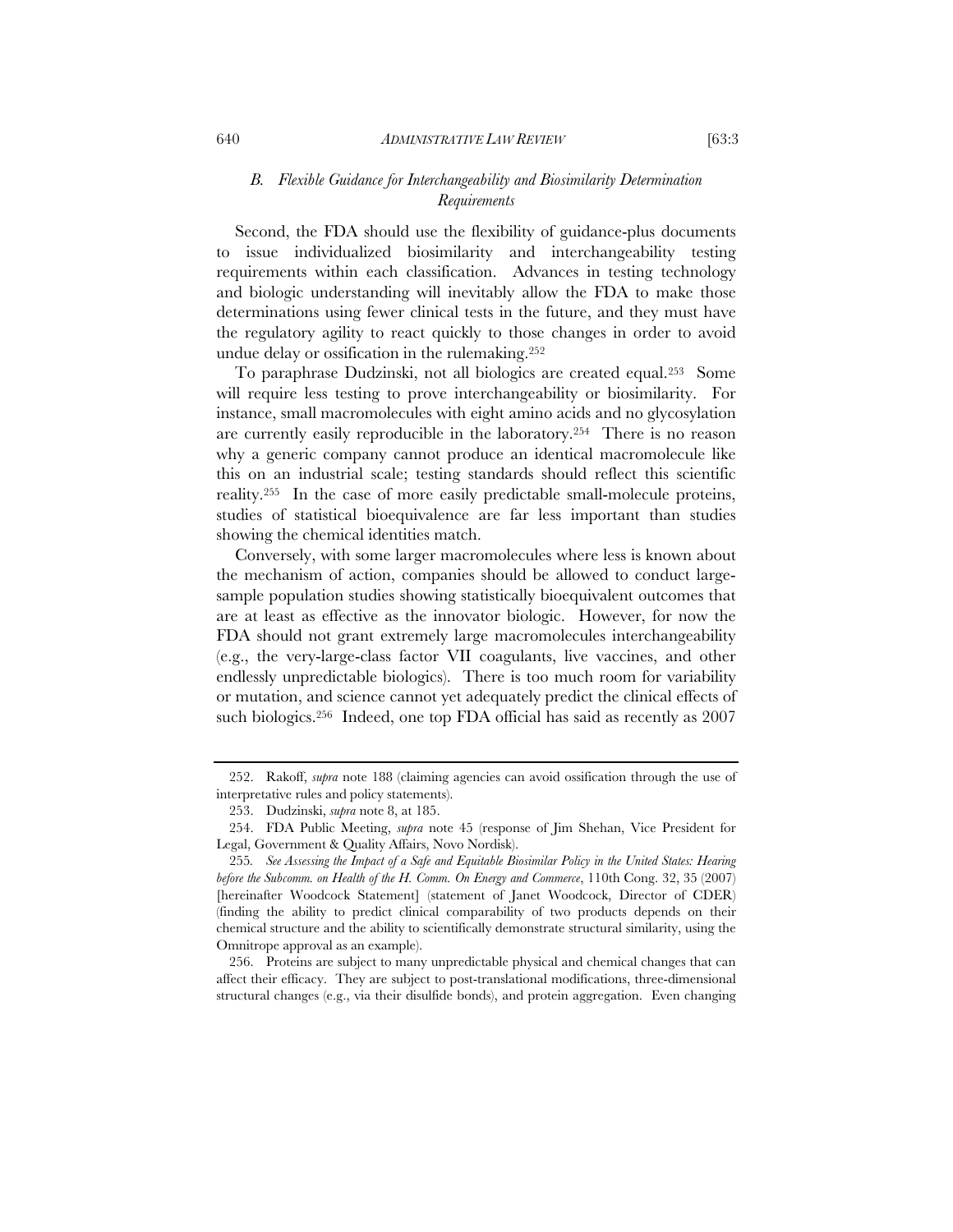that current science will allow for biosimilarity or interchangeability determinations for smaller but not larger protein products.257

In sum, issuing notice-and-comment rules for ever-changing scientific standards would be deleterious and should be avoided. Therefore, the FDA should instead employ guidance to lay out testing requirements.

#### *C. Fundamental Assumptions: Proposing a Balancing Test in Clinical Trials*

The FDA should also employ a balancing test between therapeutic and chemical biosimilarity. The FDA can scale the therapeutic testing based on the unpredictability of the macromolecule, thus maintaining a high level of consumer safety. For instance, for innovator biologics with a strong effect, unpredictable size and conformation, or wholly unknown mechanisms of action, the FDA should require further therapeutic clinical testing.258 On the other hand, where the size is small, the conformation known, or the mechanisms of action relatively well understood, the FDA should require a lesser showing of therapeutic similarity for biosimilarity or interchangeability determinations.

The FDA bases drug bioequivalence on the fundamental assumption that equivalent average testing data proves therapeutic equivalence.259 Similarly, the FDA should base biologic biosimilarity on the fundamental assumption that similar clinical outcome (i.e., more tolerant) average testing data balanced with data showing chemical structural similarity proves biosimilarity. Likewise, the FDA should premise biologic interchangeability on the fundamental assumption that biosimilar and safe average testing data proves that biologics will result in the same clinical outcome (i.e., interchangeability). This balancing of clinical data and chemical structural similarity reflects the spirit of the legislation and provides the most efficient regulatory pathway to generic competition. In addition, since the FDA will already have approved the innovator biologic for safety and it has probably

the temperature of protein can alter the structure and utility through a process called "denaturing," as when you cook an egg and then cool it down. *See* DENNISTON ET AL., *supra*  note 23, at 533–64.

 <sup>257.</sup> Woodcock Statement, *supra* note 255 ("Although [a generic pathway for biologics] currently may be possible for some relatively simple protein products, technology is not yet sufficiently advanced to allow this type of comparison for more complex protein products.").

<sup>258</sup>*. Accord* Grabowski et al., *supra* note 18, at 843 ("Analysts predict that more complicated molecules will have less competition from follow-on products, which will enter the market more slowly than traditional generic pharmaceuticals.").

<sup>259</sup>*. See* CHOW ET AL., *supra* note 41, at 91 (defining the fundamental assumption).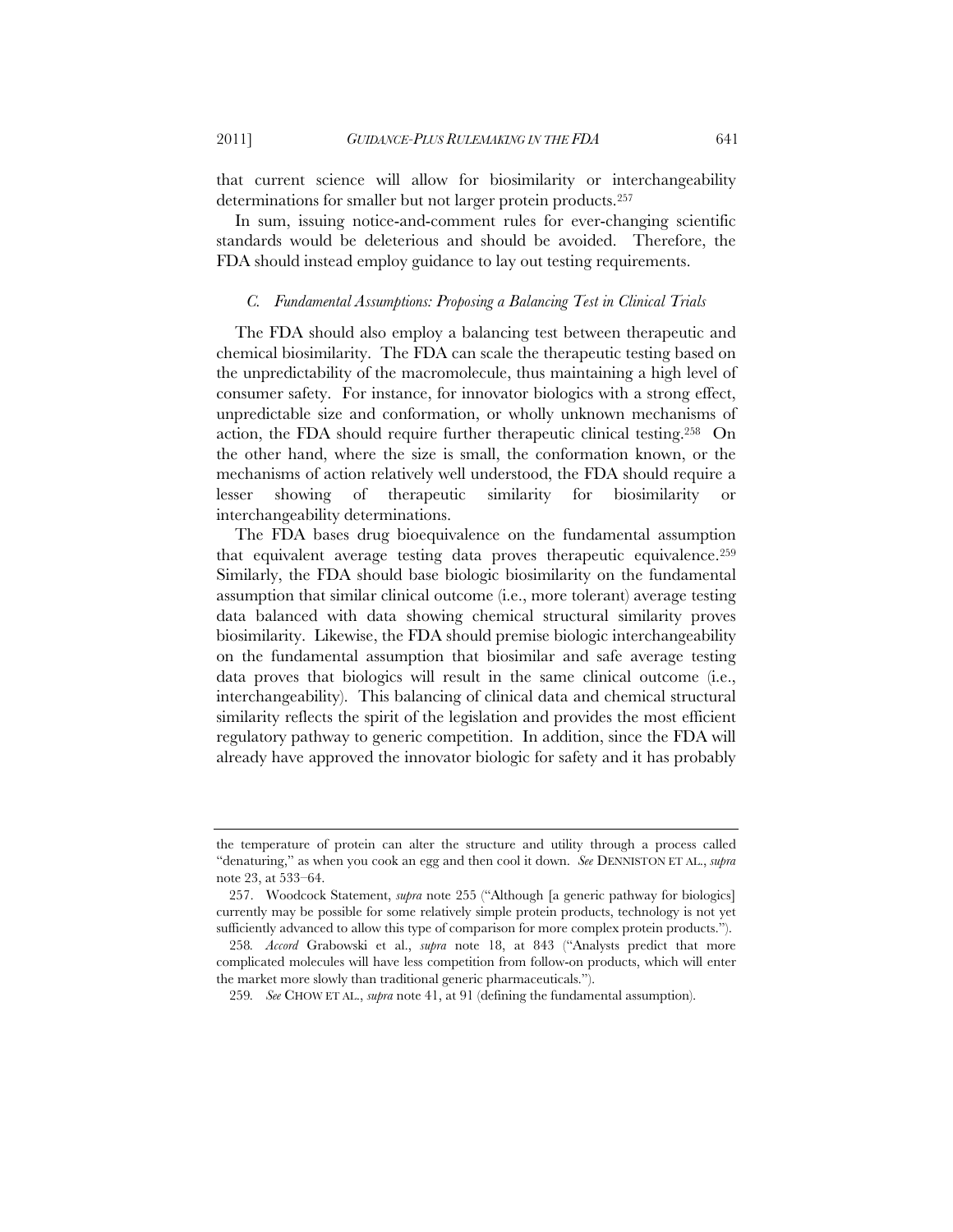been on the market for a number of years, there is a lesser need for a high showing of clinical safety in the biosimilar follow-on.

Importantly, the field of biostatistics has advanced rapidly in the past twenty years.260 In 1997, the FDA issued guidance allowing generic manufacturers to use population (PBE), individual (IBE), and average bioequivalence (ABE) studies.261 These different methods can produce better biostatistical results within variable subject matter.262 The FDA retracted the use of IBE and PBE for drugs in 2003 because researchers found that population and individual bioequivalence studies could be manipulated through poorly conducted controls.263 However, the FDA is now aware of these problems, can adjust to solve them, and so should use PBE, IBE, and scaled average BE, as well as other advanced statistical techniques, to anticipate high variability in biosimilar batches.264

The FDA should consider allowing follow-on biologics applicants to show PBE, or at least incorporate newer forms of biostatistical analysis as they emerge. These and other methods control for the inherent variability of results within biologic-drug-user populations. That is why they need flexibility to alter product-specific testing guidelines as appropriate statistical methods emerge—so the FDA can quickly implement them, creating certainty and letting generic company's statisticians utilize them to show biosimilarity and interchangeability. Using advanced statistical bioequivalence methods<sup>265</sup> that control for interpopulation variability is more appropriate for variable biologics than it is for drugs.

<sup>260</sup>*. See generally* SHEIN-CHUNG CHOW ET AL., STATISTICS IN DRUG RESEARCH: METHODOLOGIES AND RECENT DEVELOPMENTS (2002) (discussing new bioequivalence statistical methods).

 <sup>261. &</sup>quot;The population [Bioequivalence (BE)] approach assesses total variability of the measure in the population. The individual BE approach assesses within-subject . . . as well as the subject-by-formulation interaction." FDA, GUIDANCE FOR INDUSTRY: STATISTICAL APPROACHES TO ESTABLISHING BIOEQUIVALENCE 3 (Jan. 2001), http://www.fda.gov/ downloads/Drugs/GuidanceComplianceRegulatoryInformation/Guidances/ucm070244. pdf.

<sup>262</sup>*. Id.*

 <sup>263.</sup> SCOTT PATTERSON & BYRON JONES, BIOEQUIVALENCE AND STATISTICS IN CLINICAL PHARMACOLOGY 179 (2006) ("After FDA reviewed data from application of such techniques in practice, the IBE and PBE methods were removed from their guidance in 2003.").

<sup>264</sup>*. Id.* at 186–88 (describing scaled BE as being useful for highly variable drugs and citing characterizations of the average bioequivalence (ABE) requirements for highly variable subject matter as "too stringent.").

<sup>265</sup>*. See generally* CHOW ET AL., *supra* note 260 (presenting new biostatistical methods).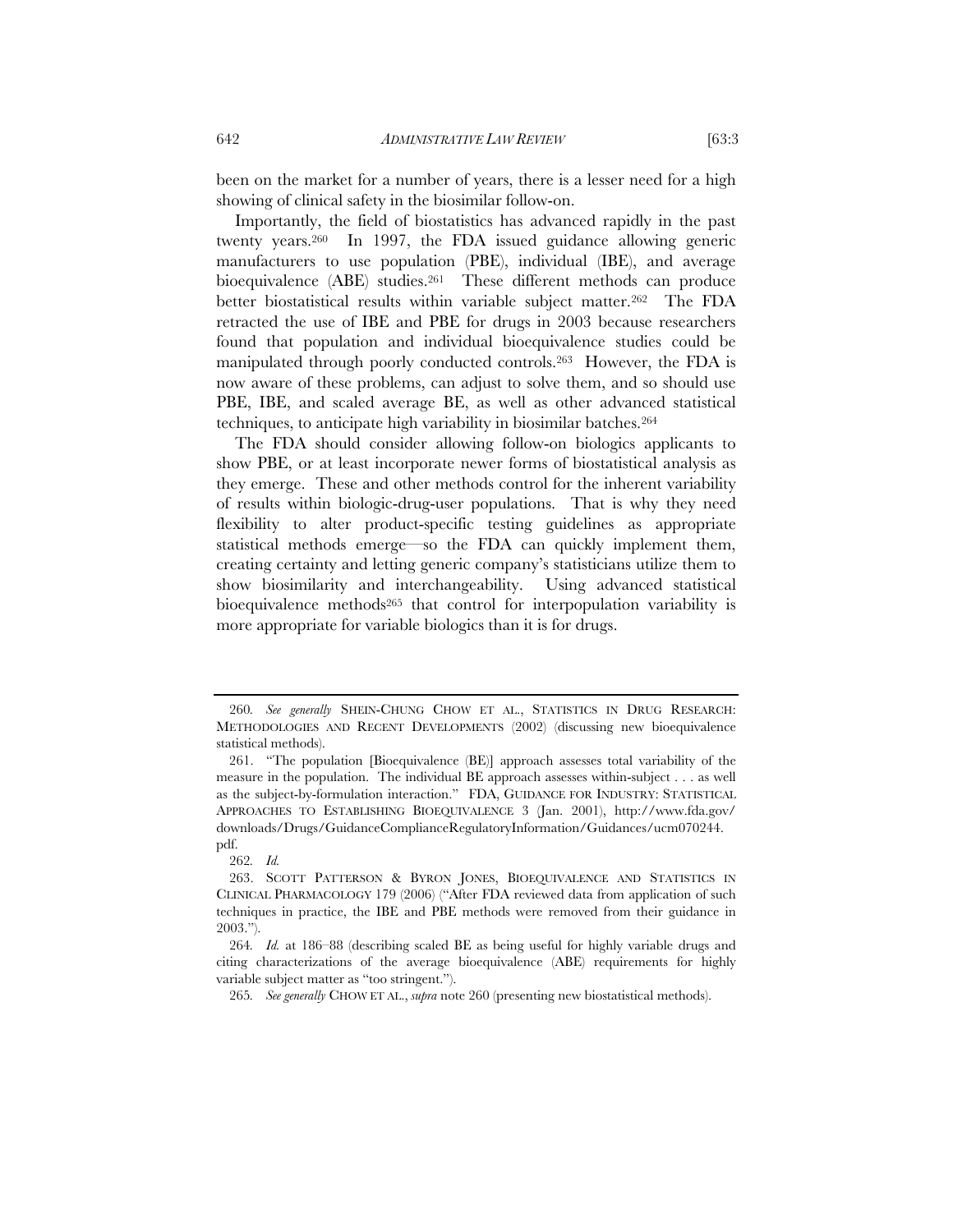Most importantly, the FDA should allow for product-specific equivalence boundaries.266 Otherwise, the volatile nature of biologics (as compared with single-molecule drugs) will mean that aberrant or unexpected clinical results in certain tests, even if not statistically significant under some more advanced statistical models, could derail an abbreviated biologics application.

The FDA should use product-specific statistical equivalence boundaries (i.e., tolerance levels) similar to or more liberal than those they use for drugs267 in order to encourage generic applicants to file and so that they do not set the bar too high. Indeed, the nature of the word *biosimilarity* suggests it should be a lower bar than therapeutical equivalence. If, on the whole, the follow-on is as equally effective (or even more so) as the innovator, it should be afforded interchangeability status under the Biosimilars Act, regardless of the known or unknown mechanism of action or the actual conformational structure. If the generic applicant can show the chemical structure is highly similar, the FDA should apply the balancing test and allow a more permissive statistical tolerance level. This effectively balances consumer safety with the regulatory realities and statutory purpose of the law—to speed biologic generics to market.

Lastly, because of the statutory language mandating the "same clinical outcome" for interchangeability status, some researchers have advocated "two-sided" biostatistical testing, where the follow-on applicant must prove that his drug is not "worse," but also not "better" than the innovator.268 Those in favor of two-sided testing argue that a biologic cannot be interchangeable if it does not produce a statistically equivalent outcome, even if that outcome is better.<sup>269</sup> They argue that such a result proves that the follow-on is not interchangeable, but rather is different (in some biobeneficial way), and so the product does not deserve interchangeable status. They caution against the dangers of such products, which could show differing adverse consequences years down the road.270

 <sup>266.</sup> Lei Lei et al., *Evaluating Statistical Methods to Establish Clinical Similarity of Two Biologics*, 20 J. BIOPHARM. STAT. 1, 62, 72 (2010) ("Given that biopharmaceutical products usually have more variation, product-specific equivalence boundaries may be the right choice.").

 <sup>267.</sup> ORANGE BOOK, *supra* note 16, at x (for drugs, "two one-sided tests at the 0.05 level of significance ensures that there is no more than a 5% chance that a generic product that is not truly equivalent to the reference will be approved").

 <sup>268.</sup> FDA Public Meeting, *supra* note 45 (response of Dr. Shein-Chung Chow). Statistical bioequivalence means using statistical regressions of population data to show that two groups are bioequivalent.

<sup>269</sup>*. Id.*

<sup>270</sup>*. Id.*